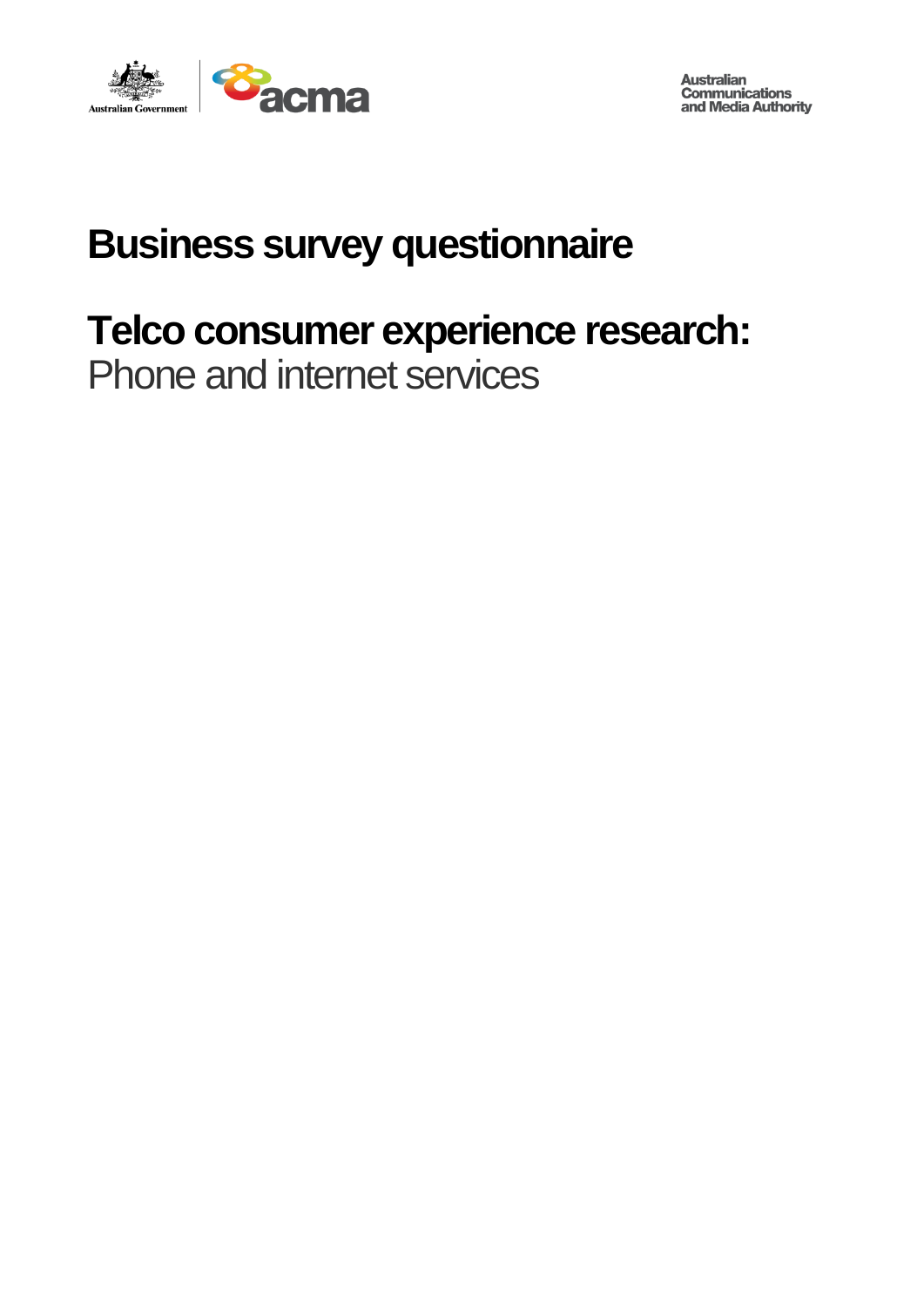## **Table 1: Questionnaire summary and numbering**

| <b>Section</b>                              | <b>Question</b>    | <b>Description</b>                                                                                       |  |
|---------------------------------------------|--------------------|----------------------------------------------------------------------------------------------------------|--|
| <b>INTRODUCTION</b>                         |                    | Introduction, safe to take call, decision maker for business telco<br>services, monitoring and recording |  |
| <b>SCREENING AND</b><br><b>DEMOGRAPHICS</b> | BSS <sub>1</sub>   | Business type (not-for-profit, profit, government)                                                       |  |
|                                             | BSS <sub>1a</sub>  | If business is an incorporated Pty Ltd company                                                           |  |
|                                             | BSS <sub>2</sub>   | <b>Total locations in Australia</b>                                                                      |  |
|                                             | BSS <sub>2a</sub>  | <b>Total locations in Australia</b>                                                                      |  |
|                                             | BSS3a              | Number of employees                                                                                      |  |
|                                             | BSS4               | Check industry activity matches sample list                                                              |  |
|                                             | BSS4a              | Industry activity (if doesn't matches sample list)                                                       |  |
| <b>BUSINESS</b><br><b>SERVICES</b>          | BS <sub>1</sub>    | Types of telco services used                                                                             |  |
|                                             | BS3                | If more than one provider of business telco services                                                     |  |
|                                             | BS4                | Type of fixed internet connection                                                                        |  |
|                                             | BS <sub>4a</sub>   | If business phone on NBN                                                                                 |  |
|                                             | BS <sub>5</sub>    | Type of NBN connection                                                                                   |  |
| SERVICE USAGE                               | BU <sub>1</sub>    | Business technologies or services used                                                                   |  |
|                                             | BU <sub>2a-d</sub> | Type of telco plan (business and/or residential plan/s)                                                  |  |
|                                             | BU <sub>3</sub>    | Importance of telco service experience factors                                                           |  |
| <b>EXPERIENCE</b>                           | BX <sub>1</sub>    | Experience with plan and telco                                                                           |  |
| <b>ISSUES AND FAULTS</b>                    | BI1                | Issues or faults with business telco services                                                            |  |
|                                             | BI <sub>1</sub> a  | Which services had any faults or issues                                                                  |  |
|                                             | BI2a-d             | Types of faults (by relevant service)                                                                    |  |
|                                             | BI <sub>3</sub>    | Issue or fault that is the biggest problem                                                               |  |
|                                             | B <sub>l</sub> 3a  | Service for biggest problem                                                                              |  |
|                                             | BI3b               | Number of outages in past 6 months (if biggest problem)                                                  |  |
|                                             | BI3d               | Number of dropouts in past 6 months (if biggest problem)                                                 |  |
|                                             | B <sub>I3e</sub>   | Number of interruptions or buffering in past 6 months (if biggest<br>problem                             |  |
|                                             | BI3f               | Number of times experienced poor voice quality in past 6 months (if<br>biggest problem))                 |  |
|                                             | BI4                | Action taken for most recent issue or fault                                                              |  |
| <b>CONTACT</b><br><b>OVERVIEW</b>           | BO <sub>1</sub>    | Any contact with telco L6M                                                                               |  |
|                                             | BO <sub>2</sub>    | Reasons for contact with telco L6M (compliant, enquiry, both)                                            |  |
| <b>COMPLAINTS</b>                           | BC <sub>1</sub>    | Which service for most recent complaint                                                                  |  |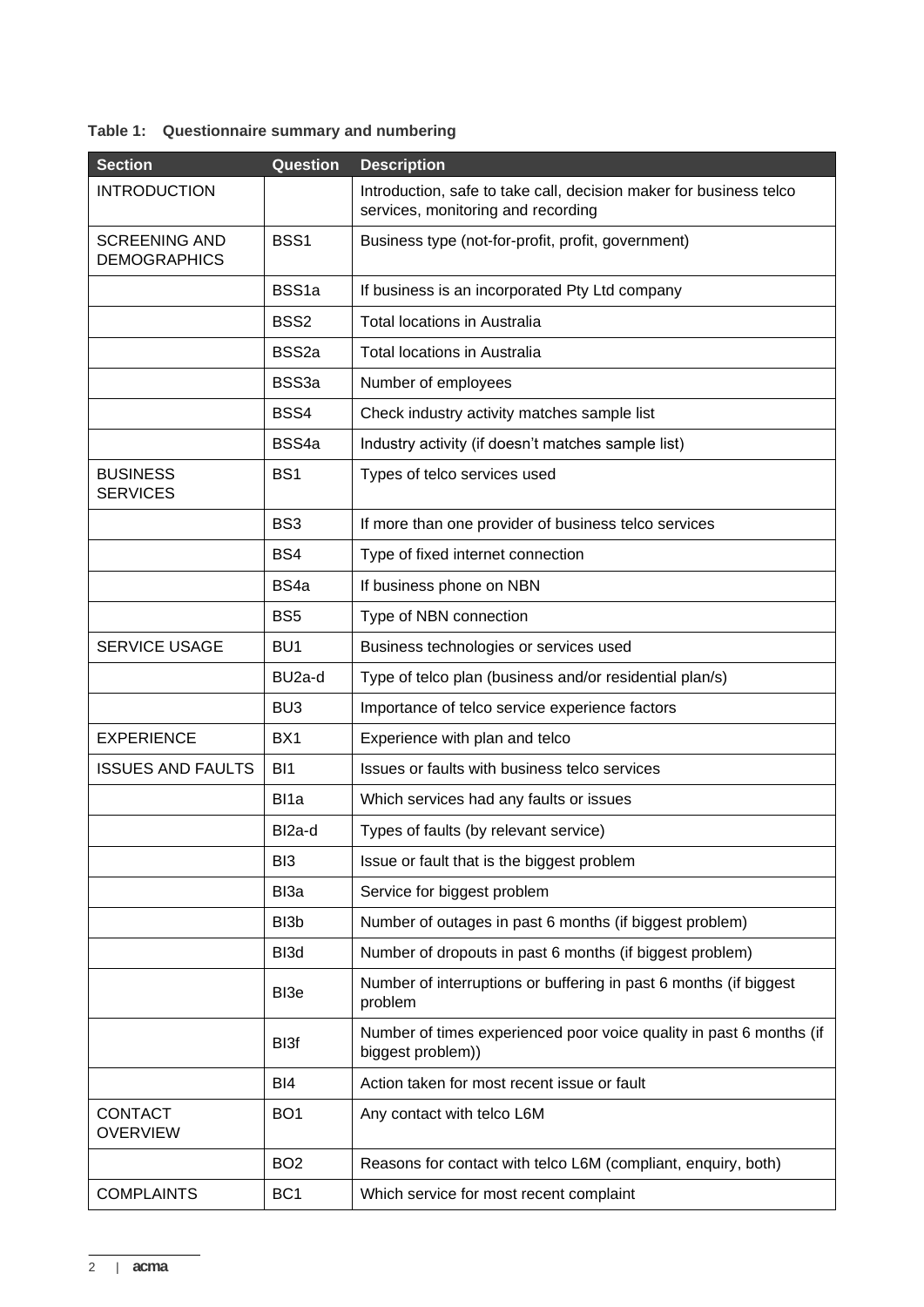| <b>Section</b>                                                 | Question          | <b>Description</b>                                                            |  |
|----------------------------------------------------------------|-------------------|-------------------------------------------------------------------------------|--|
|                                                                | BC <sub>2</sub>   | Reason for most recent complaint                                              |  |
|                                                                | BC <sub>3</sub>   | Channel used to make most recent complaint                                    |  |
|                                                                | BC4               | How long to resolve most recent complaint                                     |  |
|                                                                | BC <sub>5</sub>   | If not resolved, when complaint first made                                    |  |
|                                                                | BC <sub>6</sub>   | Satisfaction with resolved complaints                                         |  |
|                                                                | BC7               | Reasons for dissatisfaction with complaint resolution                         |  |
|                                                                | BC <sub>8</sub>   | Compensation offered                                                          |  |
| <b>CONTACT FOR</b><br><b>ENQUIRIES</b>                         | BN <sub>1</sub>   | Which service/s for most recent contact (not complaint)                       |  |
|                                                                | BN <sub>2</sub>   | Reason for most recent contact                                                |  |
|                                                                | BN <sub>3</sub>   | Channel used to make contact                                                  |  |
|                                                                | BN4               | Satisfaction with contact                                                     |  |
|                                                                | BN <sub>5</sub>   | Reasons for dissatisfaction with contact                                      |  |
| <b>IMPACT OF SERVICE</b><br><b>LOSS</b>                        | BL <sub>1a</sub>  | Impact of business phone outage on business                                   |  |
|                                                                | BL <sub>1b</sub>  | Use of interim/alternative service during outage of business phone            |  |
|                                                                | BL <sub>2a</sub>  | Impact of business internet outage on business                                |  |
|                                                                | BL <sub>2b</sub>  | Use of interim/alternative service during outage of business internet         |  |
|                                                                | BL <sub>3a</sub>  | Impact of business mobile phone outage on business                            |  |
|                                                                | BL <sub>3</sub> b | Use of interim/alternative service during outage of business mobile<br>phones |  |
|                                                                | BL <sub>4a</sub>  | Impact of mobile broadband outage on business                                 |  |
|                                                                | BL <sub>4</sub> b | Use of interim/alternative service during outage of mobile<br>broadband       |  |
| <b>SATISFACTION</b>                                            | BF <sub>1</sub>   | Satisfaction with services                                                    |  |
| MANAGING DATA,<br><b>SECURITY AND</b><br><b>TELCO SERVICES</b> | BP <sub>1</sub>   | Statements relating to data security and privacy                              |  |
|                                                                | BP <sub>2</sub>   | Considering adoption of 5G                                                    |  |
|                                                                | BP <sub>2</sub> b | Adoption of 5G - seriously considering or just possibility                    |  |
| <b>ADDITIONAL</b><br><b>DEMOGRAPHICS</b>                       | BD <sub>5</sub>   | Location (area)                                                               |  |
|                                                                | <b>BD13</b>       | Business turnover (\$)                                                        |  |
| <b>THANK AND CLOSE</b>                                         |                   | Thank and close                                                               |  |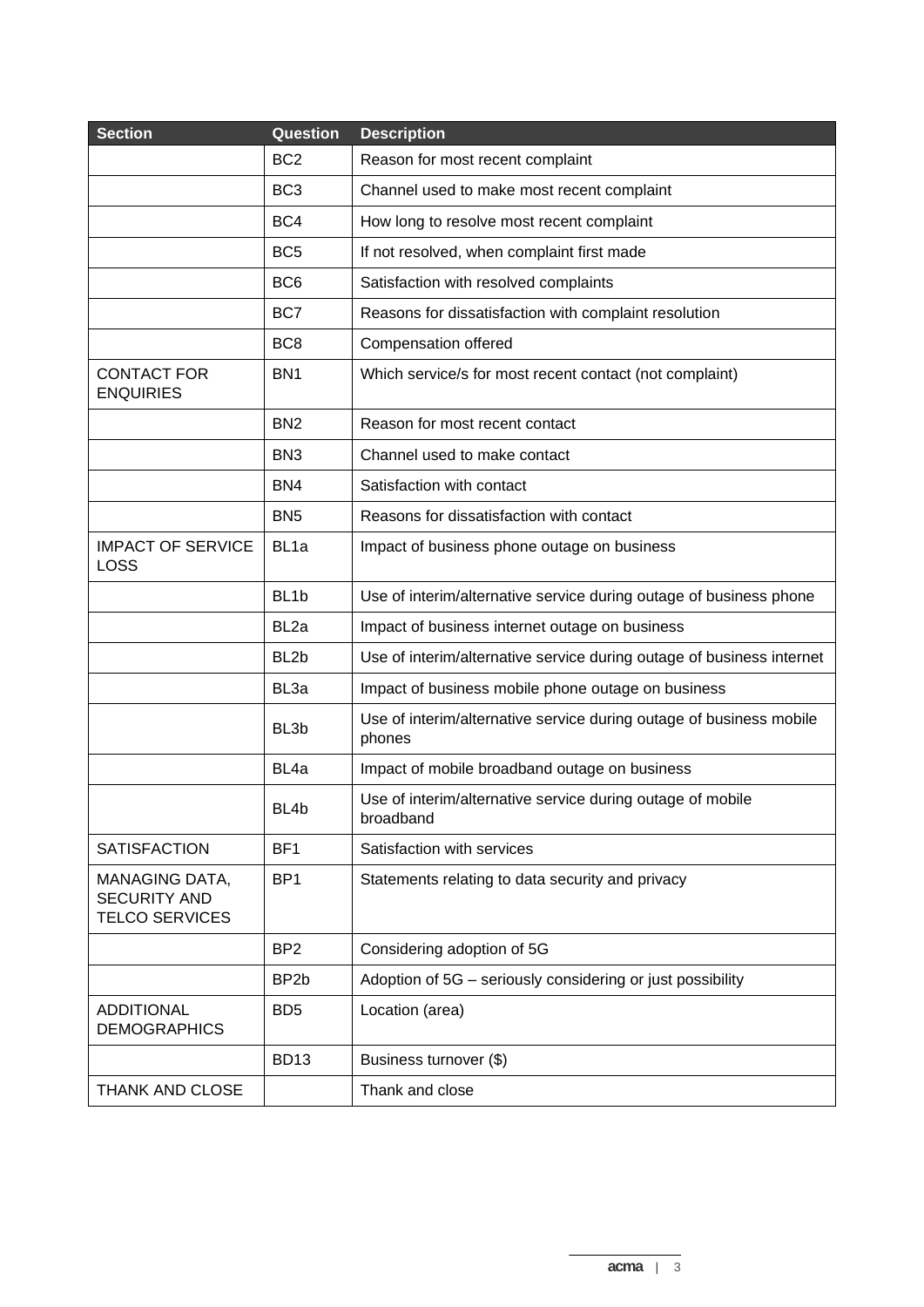## **Table 2: Notes for reading this questionnaire**

| <b>Item</b>       | How to interpret                         |
|-------------------|------------------------------------------|
| <b>GREEN CAPS</b> | INTERVIEWER INSTRUCTIONS                 |
| <b>BLUE CAPS</b>  | RESPONSE TYPE / PROGRAMMING INSTRUCTIONS |
| <b>SR</b>         | Single response                          |
| <b>MR</b>         | Multiple response                        |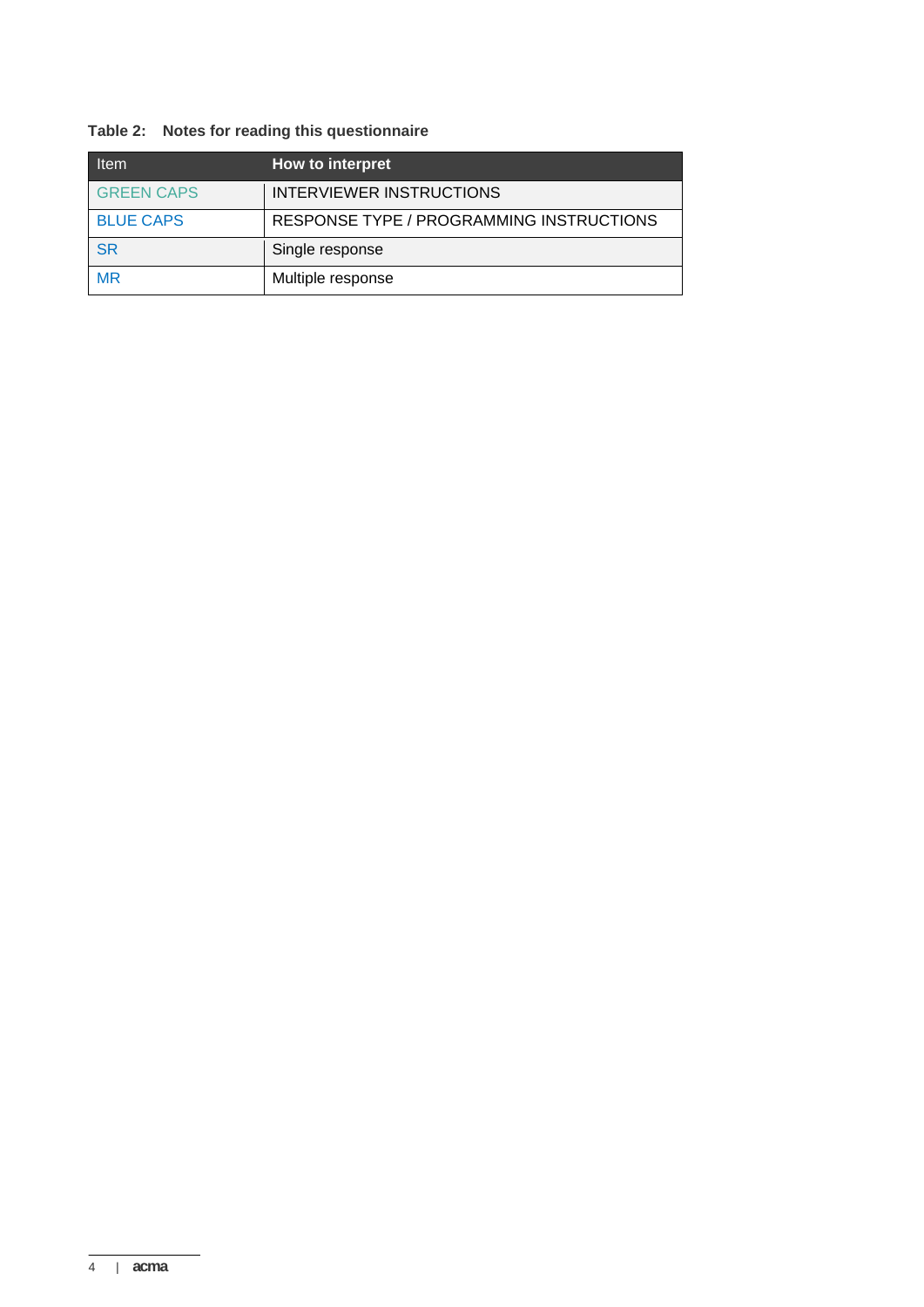## **INTRODUCTION**

Good morning/afternoon/evening, my name is **[INTERVIEWER NAME]** from ENGINE, one of Australia's leading providers of social and market research.

INTERVIEWER IF NECESSARY: We're not selling anything.

We are carrying out a national study on behalf of the Federal Government telecommunications regulator, ACMA (INTERVIEWER, IF NECESSARY: the Australian Communications and Media Authority). They ensure businesses are protected. Surveys like this provide important information to inform government policy about business telco services.

We need to speak with the person who has responsibility or shared responsibility for managing your businesses' phone and internet services. Would that be you?

IF NOT: Could I speak with that person please

It will take approximately **15 minutes** to complete, depending on your answers. Any information you provide will be anonymous, all results will be combined and are used to ensure consumers and businesses are protected and to improve their dealings with their telco.

(**IF ASKED HOW PHONE NUMBER WAS OBTAINED:** Your phone number was sourced from Illion formerly known as Dun & Bradstreet.)

#### **SAFE TO TAKE CALL**

#### **IF CALLING/DIVERTED TO MOBILE NUMBER:**

Is it safe and convenient for you to take this call right now? Are you driving at the moment?

#### **IF NOT SAFE/CONVENIENT NOW:**

**[IF DRIVING]** That's OK, I will call you back another time.

**[IF NOT DRIVING]** What would be a good time to call you back? What state or territory are you in? Should I call you back on this number? And could I just take your first name?

# **<RECORD TIME> <RECORD STATE> <RECORD NUMBER TO BE CALLED – IF DIFFERENT> <RECORD RESPONDENT NAME>**

**SELECT APPROPRIATE MENU CODE TO PROCEED, ALSO RECORD REASON FOR CALL-BACK**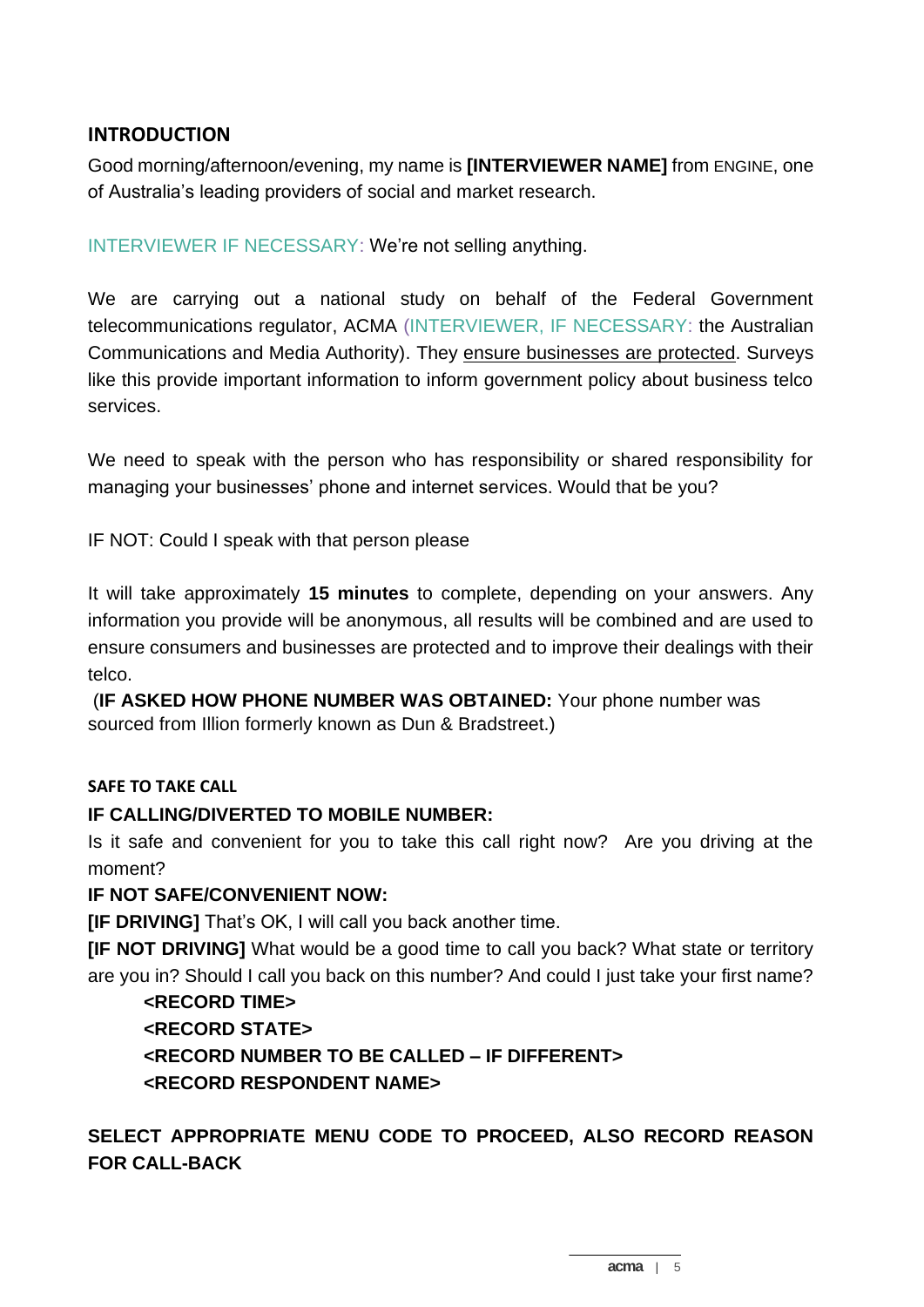#### **SCREENING FOR PERSON RESPONSIBLE FOR TELCO SERVICES**

**BSC1.** As mentioned, for this survey, we need to speak with the person who has responsibility or shared responsibility for managing your businesses' phone and internet services. Just to confirm is that you?

**IF 'YES – DECISION MAKER'**: Is now a good time? / Could you help us out now? **IF 'YES' PROCEED, OTHERWISE ARRANGE CALL-BACK.**

**IF 'NO – NOT DECISION MAKER' & LANDLINE:** Could I please speak to the main or joint decision maker for your business' phone and internet services?

**IF 'NO – NOT DECISION MAKER' & MOBILE:** Could I please have the name and contact number of the main or joint decision maker for your business' phone and internet services?

# **RE-INTRODUCE AS NECESSARY WHEN SPEAKING TO DECISION-MAKER. SR**

| Yes – speaking to decision maker in the<br>business |    | <b>CONTINUE</b>          |
|-----------------------------------------------------|----|--------------------------|
| $No$ – not speaking to decision maker in the        |    | ASK TO SPEAK TO          |
| business                                            |    | <b>DECISION MAKER</b>    |
| Refused                                             | 98 | <b>THANK &amp; CLOSE</b> |
| Don't know/Can't Say                                | 99 | <b>THANK &amp; CLOSE</b> |

#### **MONITORING & RECORDING**

Before we start, I need to let you know that this call is being recorded for quality control and training purposes, and that my supervisor may listen in to check my work. Is that okay with you?

(**IF REQUIRED:** This survey is carried out in compliance with the Privacy Act, and your answers will be used only for research purposes. You will not be able to be identified in any reporting.)

| Yes – INTERVIEWER: I'm now recording as you agreed |  |
|----------------------------------------------------|--|
| No – INTERVIEWER: OK, I understand                 |  |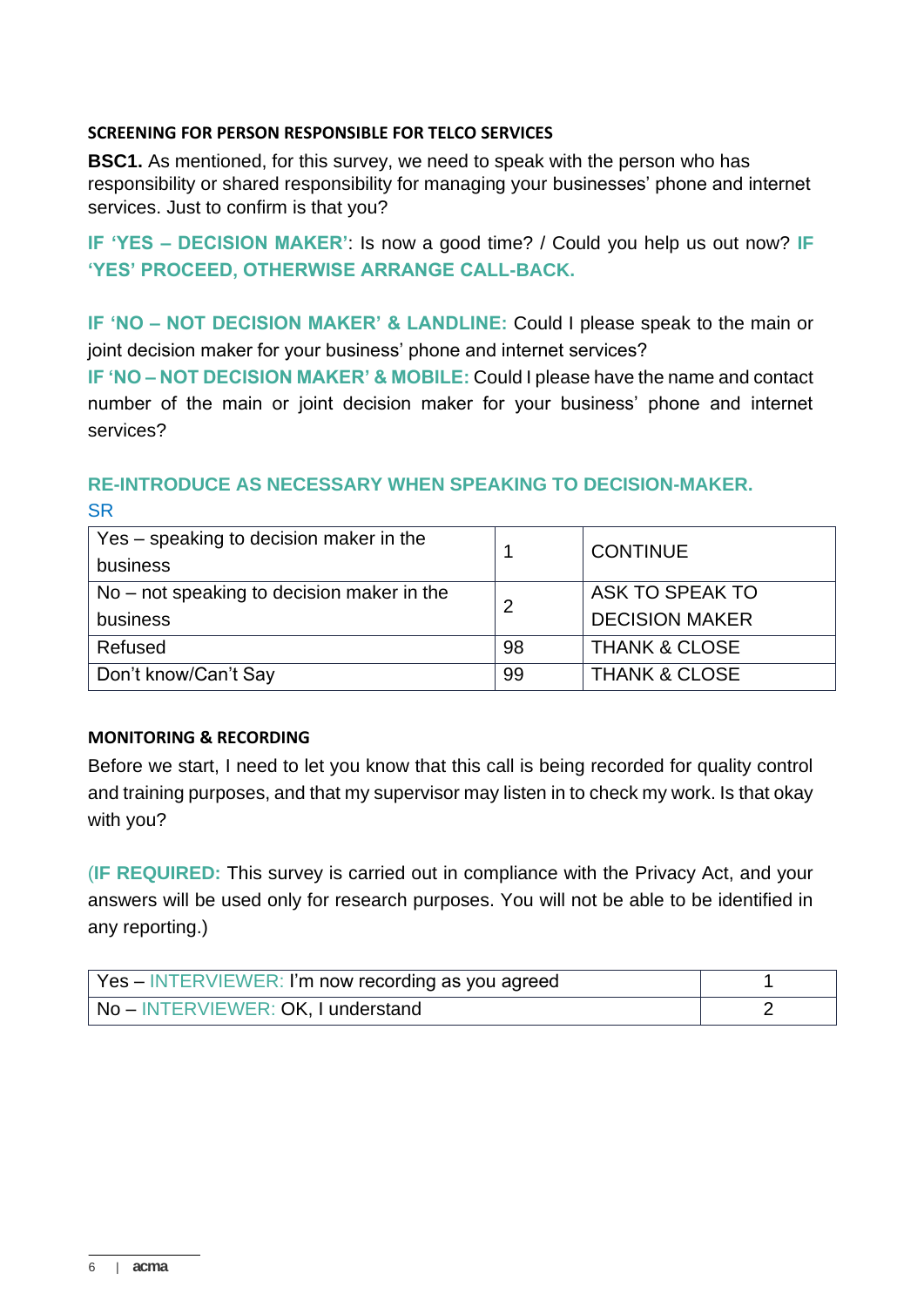# **SCREENING AND DEMOGRAPHICS (SS)**

# **ALL**

I just need to ask a couple of questions to make sure we get a good cross-section of businesses and to help us identify whether your business is in scope for the survey.

# **ASK ALL**

**BSS1.** Which **one** of the following categories best describes your organisation? Selfemployed sole proprietor of a business with no employees, a private business operating for profit, a not for profit institution, or a government agency or department? READ OUT

#### **SR**

| Self-employed sole proprietor of a business    |                | <b>CONTINUE</b>          |
|------------------------------------------------|----------------|--------------------------|
| with no employees                              |                |                          |
| Private business, operating FOR profit         | $\overline{2}$ | <b>CONTINUE</b>          |
| Not for profit institution                     | 3              | <b>THANK &amp; CLOSE</b> |
| Government agency or department                | 4              | <b>THANK &amp; CLOSE</b> |
| None of the above - private/residential number | 97             | <b>THANK &amp; CLOSE</b> |
| (DO NOT READ OUT)                              |                |                          |
| Refused (DO NOT READ OUT)                      | 98             | <b>THANK &amp; CLOSE</b> |
| Don't know / can't say (DO NOT READ OUT)       | 99             | <b>THANK &amp; CLOSE</b> |

## **ASK ALL SELF-EMPLOYED SOLE PROPRIETOR WITH NO EMPLOYEES (CODE 1) AT BSS1**

**BSS1a.** Is your business an incorporated Pty. Ltd company?

**SR** 

| Yes                  |  |
|----------------------|--|
| <b>No</b>            |  |
| Refused              |  |
| Don't know/Can't say |  |

# **ASK ALL**

**BSS2**. How many locations or sites does the business operate from **within Australia**? INTERVIEWER: PROMPT RESPONDENT FOR THEIR BEST ESTIMATE IF THEY ARE UNSURE.

| RECORD EXACT NUMBER                      |    |                 |
|------------------------------------------|----|-----------------|
| [ALLOWABLE RANGE 1-100]:                 |    |                 |
| Refused (DO NOT READ OUT)                | 98 | <b>CONTINUE</b> |
| Don't know / can't say (DO NOT READ OUT) | 99 | <b>CONTINUE</b> |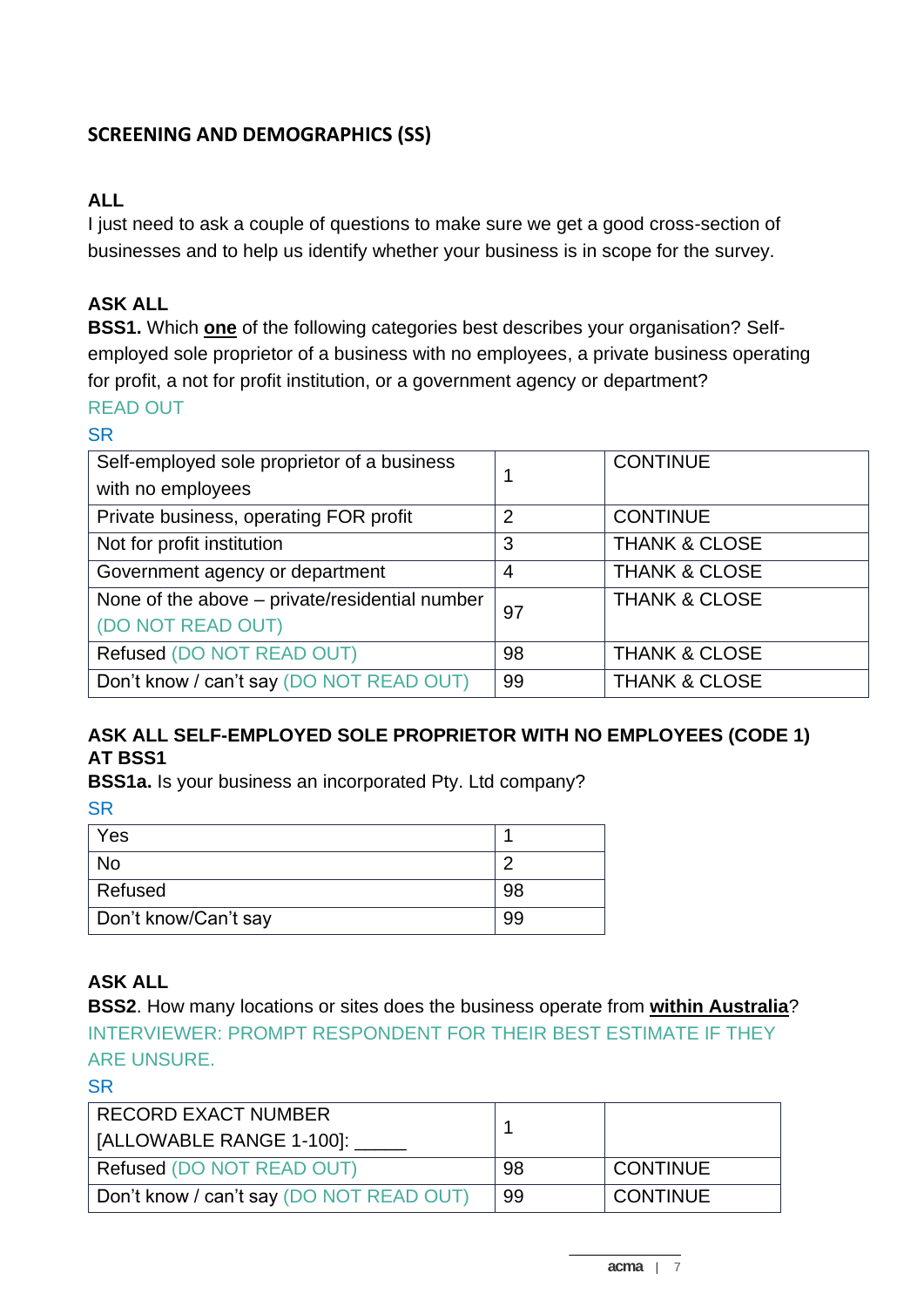# **ASK IF REFUSED OR DON'T KNOW AT BSS2 (CODES 98 OR 99)**

**BSS2a.** Would it be….

# READ OUT

INTERVIEWER: PROMPT RESPONDENT FOR THEIR BEST ESTIMATE IF THEY ARE UNSURE.

**SR** 

| $2 - 5$                                  |    |
|------------------------------------------|----|
| $6 - 10$                                 | 3  |
| More than 10                             |    |
| Refused (DO NOT READ OUT)                | 98 |
| Don't know / can't say (DO NOT READ OUT) | 99 |

# **ASK IF PRIVATE BUSINESS OPERATING FOR PROFIT (CODE 2) AT BSS1**

**BSS3a.** In total, including yourself, how many employees work at your company? <<For the whole company in Australia, not just this location – IF MORE THAN ONE LOCATION/REFUSED/DON'T KNOW AT BSS2a/b>>. Please include all full-time, parttime and casuals. So, would it be…..

# READ OUT

INTERVIEWER: PROMPT RESPONDENT FOR THEIR BEST ESTIMATE IF THEY ARE UNSURE.

# **SR**

| 0 paid employees (DO NOT READ OUT)     | 0              | <b>CONTINUE</b>          |
|----------------------------------------|----------------|--------------------------|
| 1 employee (DO NOT READ OUT)           |                | <b>CONTINUE</b>          |
| $2 - 4$                                | $\overline{2}$ | <b>CONTINUE</b>          |
| $5 - 19$                               | 3              | <b>CONTINUE</b>          |
| 20-199                                 | 4              | <b>CONTINUE</b>          |
| 200 or more employees                  | 5              | <b>THANK &amp; CLOSE</b> |
| Refused (DO NOT READ OUT)              | 98             | <b>THANK &amp; CLOSE</b> |
| Don't know/can't say (DO NOT READ OUT) | 99             | <b>THANK &amp; CLOSE</b> |

# **ASK ALL**

**BSS4.** Does the business mainly operate in the [INSERT THE ANZSIC CLASS (4- DIGIT) INFORMATION FROM THE SAMPLE FRAME] industry?

| Yes                  |    | GO TO BS1       |
|----------------------|----|-----------------|
| <b>No</b>            |    | <b>CONTINUE</b> |
| Refused              | 98 | <b>CONTINUE</b> |
| Don't know/Can't say | 99 | CONTINUE        |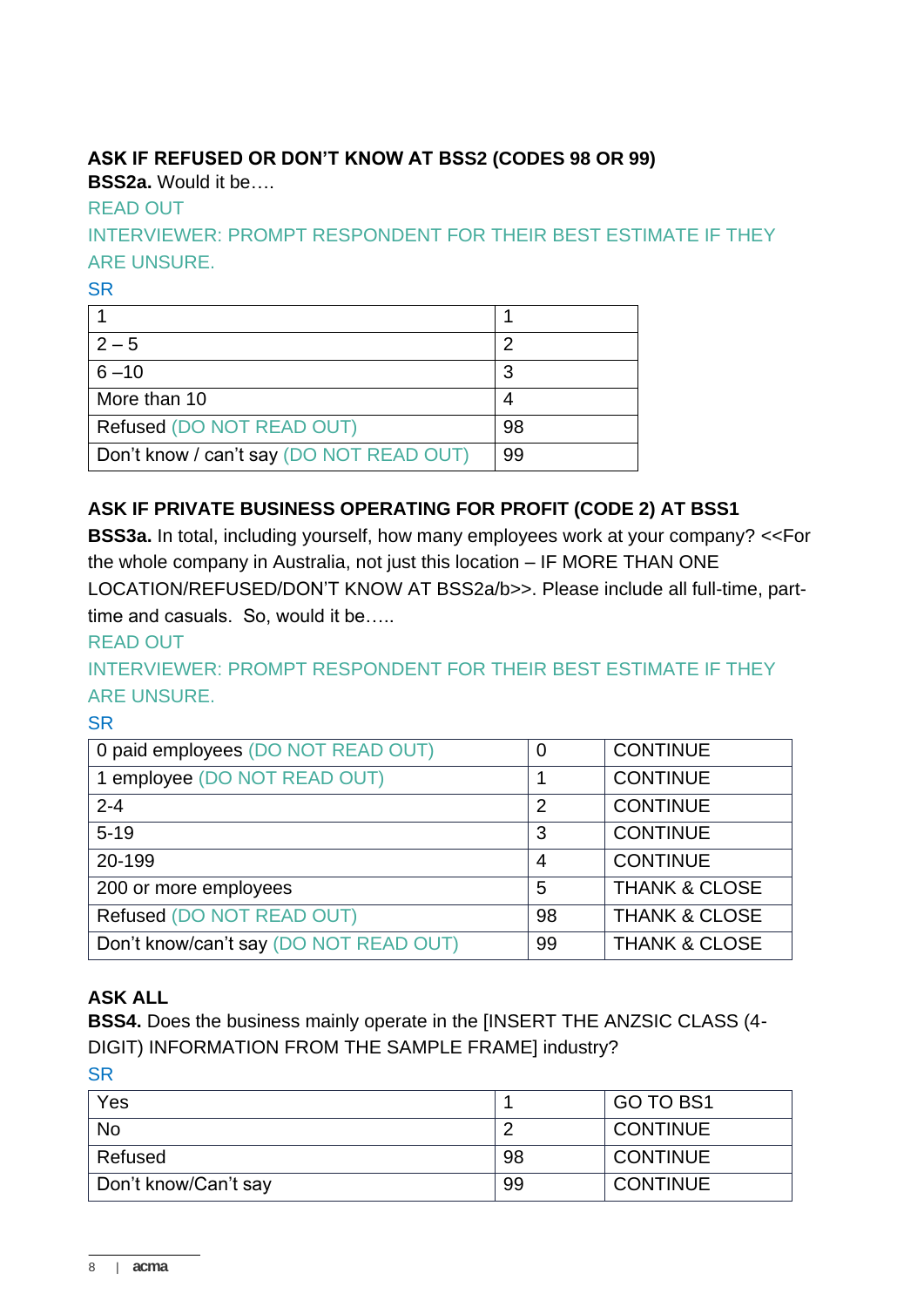### **ASK IF NO (2) OR REFUSED (98) OR DON'T KNOW/CAN'T SAY (99) AT BS4:**

**BSS4a.** Please describe the main activity of the business.

IF NECESSARY: The activity from which the business derives its main income?

NOTE FOR INTERVIEWERS:

- DESCRIBE AS FULLY AS POSSIBLE
- FULL PROBE: MANUFACTURING, PROCESSING, DISTRIBUTING, ETC. AND MAIN GOODS PRODUCED, MATERIALS USED, WHOLESALE OR RETAIL, ETC.
- FOR EXAMPLE, WHEAT AND SHEEP, BUS CHARTER HEALTH INSURANCE, PRIMARY SCHOOL EDUCATION, CIVIL ENGINEERING CONSULTANCY SERVICES, HOUSE BUILDING, STEEL PIPES.

OPEN TEXT RESPONSE: ALLOW A MAXIMUM OF 280 CHARACTERS; RESPONSE TO BE CODED TO ANZSIC CLASS (4-DIGIT)

| <b>OPEN VERBATIM RESPONSE</b> |    | <b>CONTINUE</b>          |
|-------------------------------|----|--------------------------|
| Refused                       | 98 | <b>THANK &amp; CLOSE</b> |
| Don't know/Can't say          | 99 | <b>THANK &amp; CLOSE</b> |

PROGRAMMER: CAP TO BE IMPOSED ON "SELF-EMPLOYED/SOLE PROPRIETOR WITH NO EMPLOYEES" (BSS1 CODE 1).

IF CAP REACHED AND RESPONDENT CODE 1 AT BSS1: Sorry, for this survey we are looking to speak with certain industries and sizes.

THEN GO TO "THANK & CLOSE" STATEMENT (DOES NOT COUNT TOWARDS COMPLETES).

ALL OTHER CONTINUE TO BS1.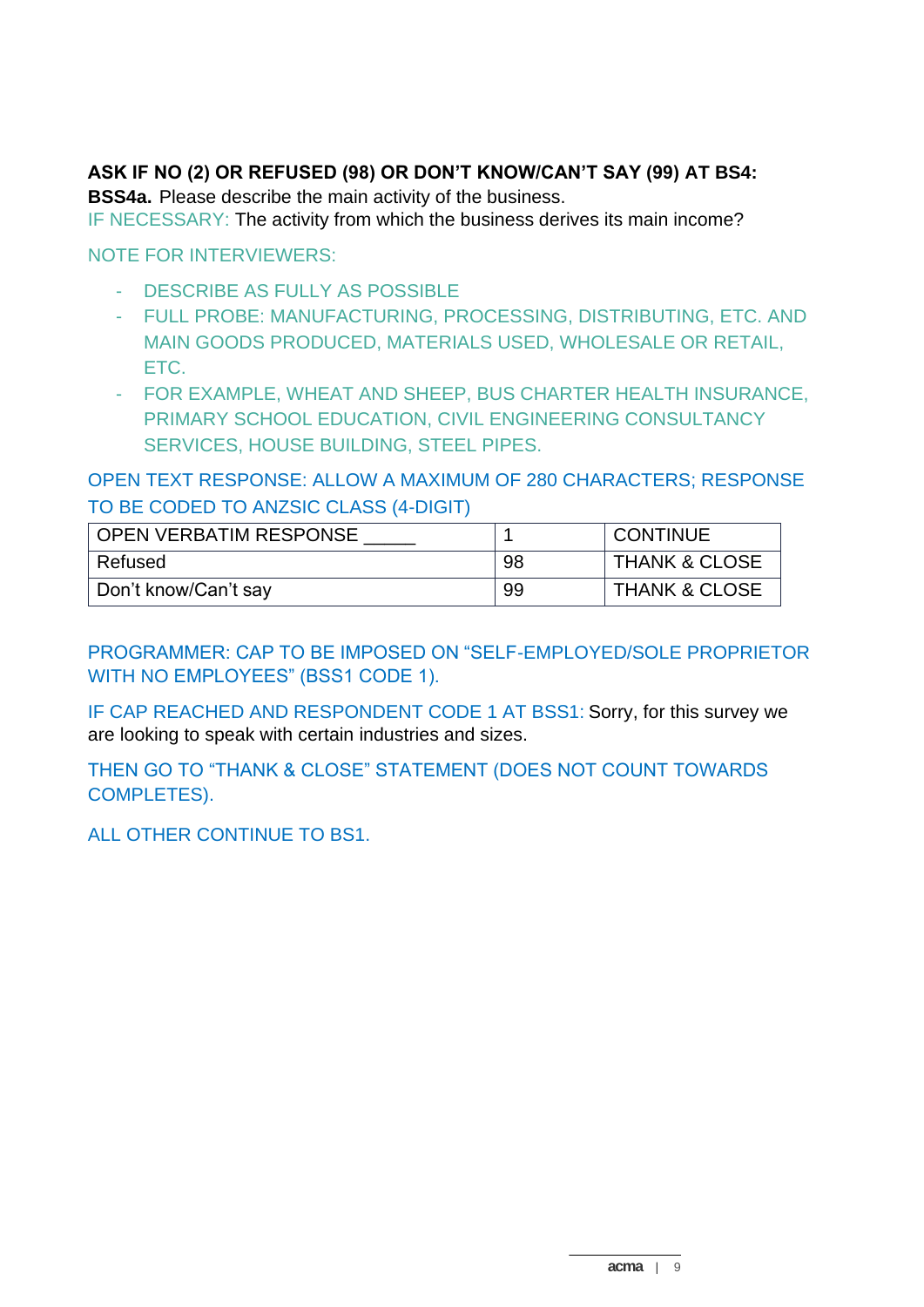# **BUSINESS SERVICES (S)**

# **ASK ALL**

I would now like you to think about the phone and internet services for your business <<**across all locations** – IF MORE THAN ONE LOCATION OR REFUSED AT BSS2a/b>> in Australia.

**BS1.** Which of the following services has your business connected to? READ OUT

#### SR PER SERVICE TYPE

|              |                                                                                                                                                                                                                                                                                                                                                                                                                                                  | Yes          | $\overline{N}$ | <b>Refused</b><br>(DO NOT<br><b>READ)</b> | Don't<br>Know/Can't<br>say<br>(DO NOT<br><b>READ)</b> |
|--------------|--------------------------------------------------------------------------------------------------------------------------------------------------------------------------------------------------------------------------------------------------------------------------------------------------------------------------------------------------------------------------------------------------------------------------------------------------|--------------|----------------|-------------------------------------------|-------------------------------------------------------|
| A            | Business phone service that you can<br>make and receive calls on, including a<br>landline telephone or VoIP telephone<br>(but not including mobile phones).<br>IF NECESSARY: VoIP includes an<br>internet telephone service that is<br>purchased as part of a package or as a<br>stand-alone service (it does not include<br>calls made using other apps such as<br>Skype or WhatsApp, even if the call is<br>made via a fixed internet service) | $\mathbf{1}$ | $\overline{2}$ | 98                                        | 99                                                    |
| $\mathbf B$  | An internet connection (e.g. fixed line or<br>NBN) not including mobile broadband                                                                                                                                                                                                                                                                                                                                                                | $\mathbf{1}$ | $\overline{2}$ | 98                                        | 99                                                    |
| $\mathbf{C}$ | Mobile phones used for business<br>purposes and paid for by the business<br>(exclude mobile phones owned by<br>employees)                                                                                                                                                                                                                                                                                                                        | 1            | $\overline{2}$ | 98                                        | 99                                                    |
| D            | Mobile broadband (using data-only SIM<br>card, dongle, or other connections like<br>a data card, USB modem, portable Wi-<br>Fi modem).<br>IF NECESSARY: Broadband that is not<br>connected to a socket or copper line, it<br>can work anywhere (unlikely fixed<br>wireless), you can take the modem to a                                                                                                                                         | $\mathbf{1}$ | $\overline{2}$ | 98                                        | 99                                                    |
|              | new location and simply continue to<br>use.                                                                                                                                                                                                                                                                                                                                                                                                      |              |                |                                           |                                                       |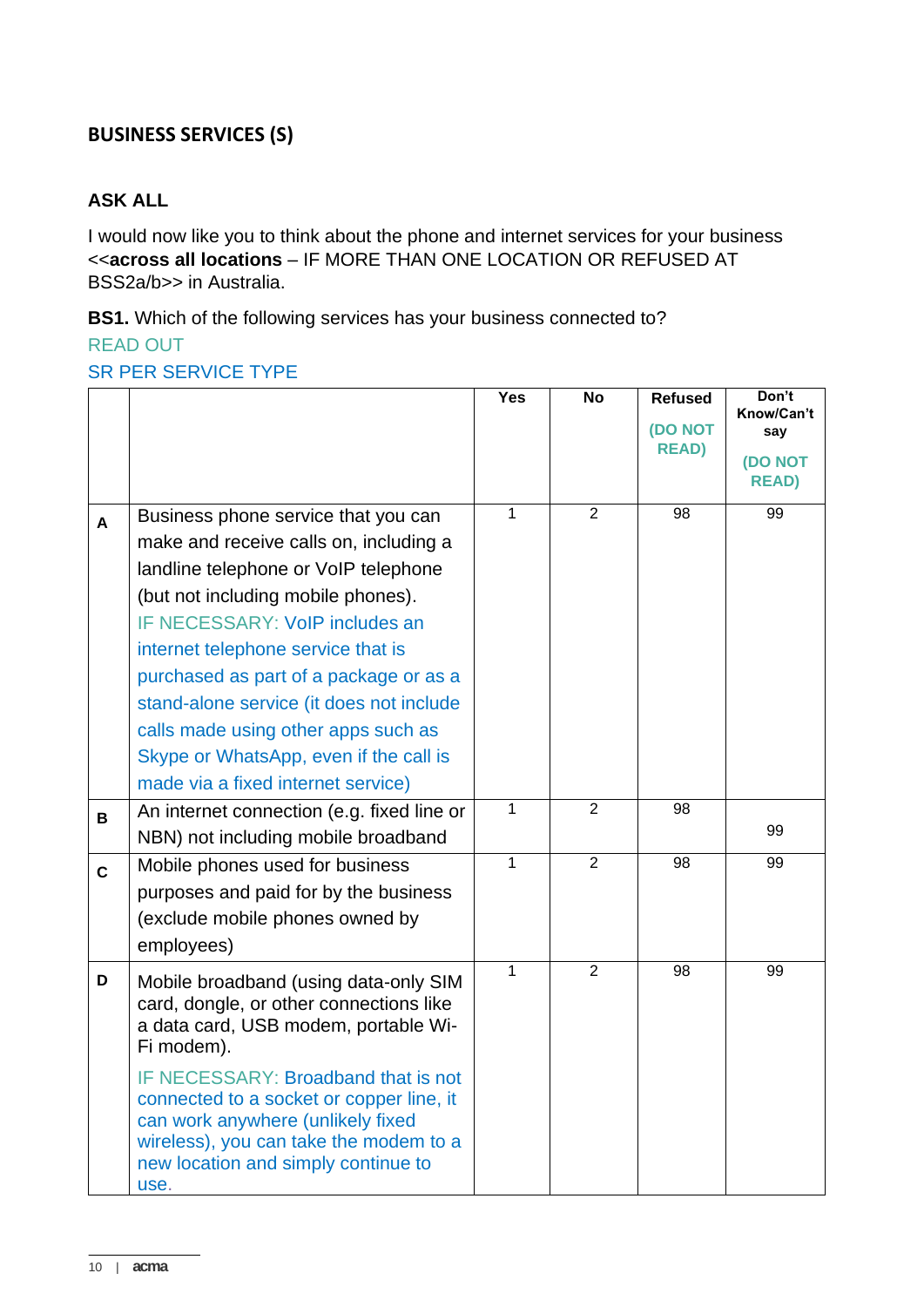## **IF NO SERVICES CONNECTED AT BS1 – THANKS & CLOSE.**

#### **ASK IF MORE THAN ONE SERVICE (EXCLUDING MOBILE PHONES) AT BS1**

**BS3.** And, **not including mobile phones,** are the telco services your business has connected, all currently provided by the same telco?

| Yes - All services from one telco |    |
|-----------------------------------|----|
| No - More than one telco          |    |
| Refused                           | 98 |
| Don't know                        |    |

## **ASK ALL WITH FIXED INTERNET AT BS1B (CODE 1)**

**BS4.** Which type of FIXED internet does your business have <<we don't mean your mobile broadband – IF MOBILE BROADBAND AT BS1D = CODE 1>>?

INTERVIEWER: IF MORE THAN ONE BECAUSE MIGRATING TO NBN TAKE THE OUTGOING SERVICE

INTERVIEWER: OTHERWISE IF MORE THAN ONE TAKE WHAT THEY CONSIDER THE MAIN SERVICE

INTERVIEWER: SOME PROVIDERS CAN DELIVER BOTH NBN **AND** NON-NBN HIGH SPEED BROADBAND (THESE ARE TPG, TELSTRA, OPTUS, iiNET, UNITI AND VOCUS). IF RESPONDENT SAYS THEY ARE WITH ONE OF THESE PROBE WHETHER THEY ARE ON THE NBN OR NOT.

IF DON'T KNOW, PROBE

SR – IF ONLY 1 SITE AT BSS2a/b

#### MR - IF > 1 SITE OR REFUSED/DON'T KNOW AT BSS2a/b

| Dial-up or ISDN                                                               | 1              |
|-------------------------------------------------------------------------------|----------------|
| ADSL, ADSL+, ADSL2                                                            | $\overline{2}$ |
| Fixed wireless broadband (not NBN)                                            | 4              |
| Satellite (not NBN)                                                           | 5              |
| NBN (IF NECESSARY: such as Fibre to the node (FTTN), HFC, fibre to-the        |                |
| premises (FTTP), fibre-to-the-building (FTTB), fibre-to-the-curb (FTTC), NBN  | 6              |
| fixed wireless and NBN satellite)                                             |                |
| Non-NBN highspeed broadband (IF NECESSARY: such as FTTP, FTTN from            |                |
| providers such as iiNet, Transact or Omniconnect, or FTTB such as from TPG,   |                |
| or Fibre such as from Vocus, fixed wireless such as from Spirit Telcom or     | 7              |
| Lightening Broadband, wireless from Uniti, Cable Ultra broadband such as from |                |
| iiNet or HFC cable such as from Telstra or Optus)                             |                |
| Cable                                                                         | 3              |
| Refused                                                                       | 98             |
| Don't know                                                                    | 99             |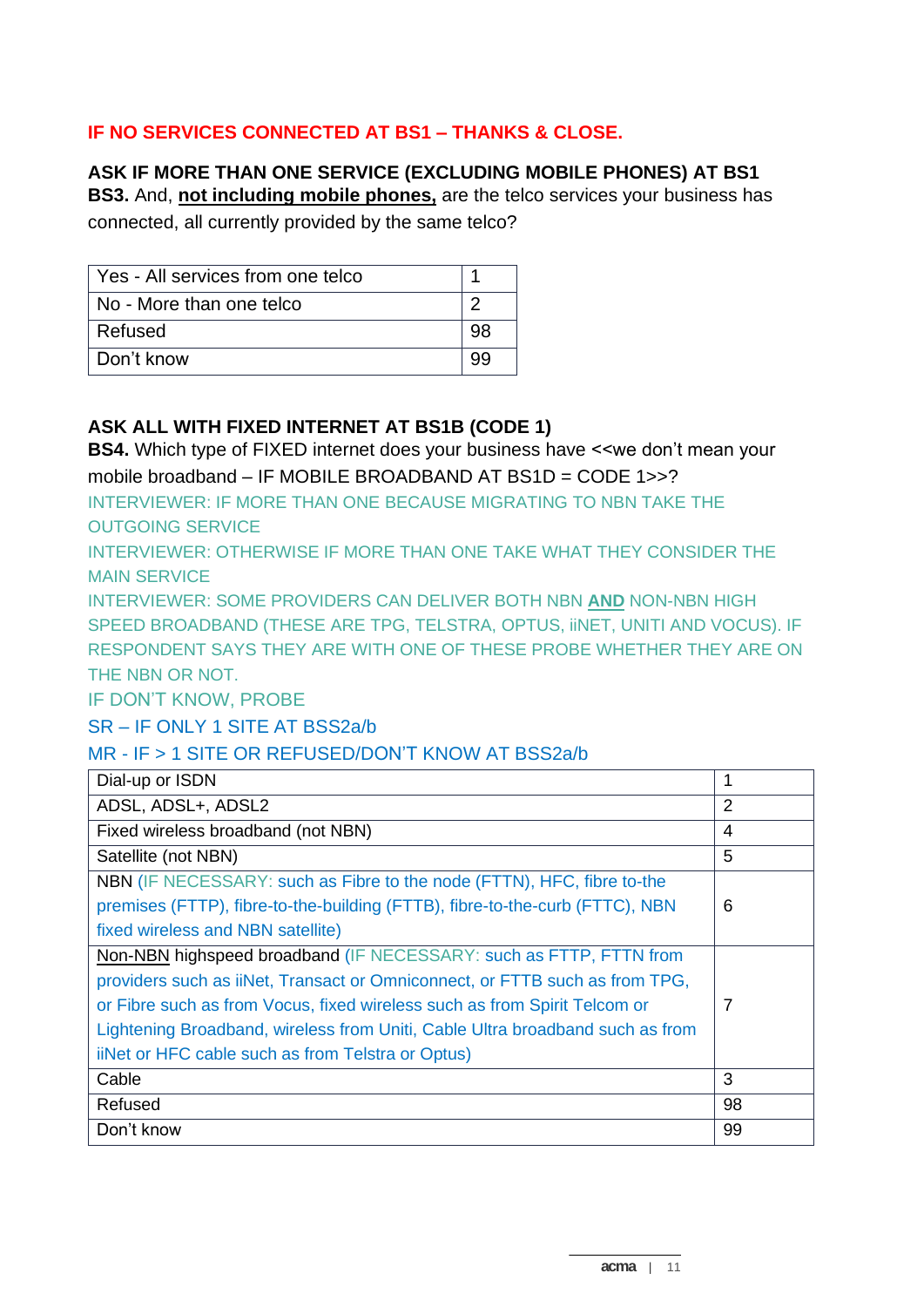# **ASK IF PHONE (CODE 1 AT BS1A)**

**BS4a.** Is your business phone service connected to the NBN (national broadband network) << at any of your locations - IF > 1 SITE OR REFUSED/DON'T KNOW AT BSS2a/b>>?

| Yes        |    |
|------------|----|
| <b>No</b>  |    |
| Refused    | 98 |
| Don't know | 99 |

## **ASK IF INTERNET CONNECTED – OR PHONE CONNECTED – TO THE NBN (CODE 6 AT BS4 OR CODE 1 AT BS4a)**

# **BS5.** And which type of NBN connection does your business have?

#### READ OUT BOLD TEXT ONLY.

# INTERVIEWER: IF ASKED, PROVIDE DETAILED DESCRIPTION OF TECH TYPES SR – IF ONLY 1 SITE AT BSS2a/b

#### MR - IF > 1 SITE OR REFUSED/DON'T KNOW AT BSS2a/b

| Hybrid fibre coaxial or HFC (The existing 'pay TV' or cable network is used to        |    |  |  |  |  |
|---------------------------------------------------------------------------------------|----|--|--|--|--|
| connect your premises to the nearest available fibre node)                            |    |  |  |  |  |
| <b>Fibre to the premises or FTTP</b> (fibre optic cable connected to your premises,   |    |  |  |  |  |
| technician will have installed two NBN boxes, one outside, and one on the same        | 2  |  |  |  |  |
| wall inside, if a second box inside for battery backup – definitely FTTP)             |    |  |  |  |  |
| Fibre to the node or building or FTTN or FTTB (fibre optic cable is connected to      |    |  |  |  |  |
| the 'nodes' located in your street / nearby, with the existing copper network then    |    |  |  |  |  |
| used to connect your premises to this node; Often used for apartment blocks where     | 3  |  |  |  |  |
| a fibre optic cable is connected to the building (usually in the communications       |    |  |  |  |  |
| room), then existing wiring within the building used to connect each apartment to     |    |  |  |  |  |
| this)                                                                                 |    |  |  |  |  |
| <b>Fibre to the curb or FTTC</b> (fibre is near your premises, from here the existing |    |  |  |  |  |
| copper network connects you to the NBN. FTTC customers have a connection box          | 4  |  |  |  |  |
| inside their business or premises that powers your FTTC service.)                     |    |  |  |  |  |
| <b>Fixed wireless</b> (NBN transmission tower transmits to an antenna on your roof)   | 5  |  |  |  |  |
| <b>Satellite</b> (SkyMuster) (a satellite dish at your premises)                      | 6  |  |  |  |  |
| Refused (DO NOT READ OUT)                                                             | 98 |  |  |  |  |
| Don't know (DO NOT READ OUT)                                                          | 99 |  |  |  |  |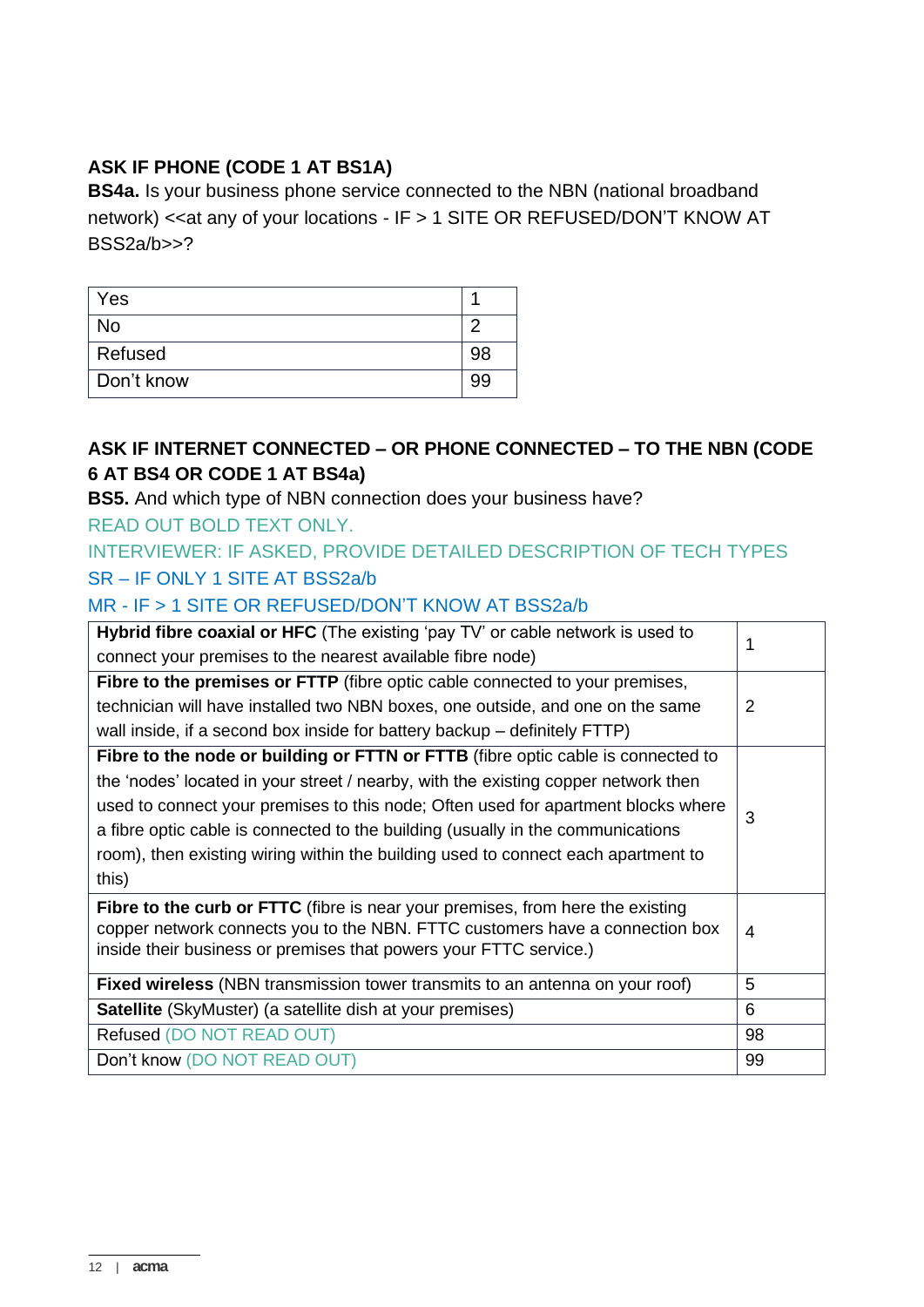# **SECTION 1 – SERVICE USAGE (U)**

# **ASK ALL**

**BU1.** Does your business use any of the following technologies or services? READ OUT

MR

| A monitored security alarm or fire alarm                      | 1              |
|---------------------------------------------------------------|----------------|
| Cash register connected to web (e.g. inventory system)        | $\overline{2}$ |
| Merchant services (payment via debit or credit card with      |                |
| EFTPOS or other payment terminals) connected to fixed line    | 3              |
| [ASK ONLY IF BUSINESS HAS FIXED LINE SERVICES AT              |                |
| <b>BS1A OR BS1B]</b>                                          |                |
| Mobile payment terminals (e.g. Square or stripe)              | 4              |
| Online shopping or payments at company's website              | 5              |
| Online booking or enquiries at company's website              | 6              |
| Third party apps or websites                                  | 7              |
| In-house call centre                                          | 8              |
| Online video conferencing                                     | 9              |
| Cloud computing (using remote servers accessed via the        | 10             |
| internet to store, manage and process data)                   |                |
| Online banking                                                | 11             |
| Online or email marketing, social media activity              | 12             |
| An intermediary who manages your business telco services      | 13             |
| and deals with your telco directly on behalf of your business |                |
| (e.g. Telcoforbusiness")                                      |                |
| None (DO NOT READ OUT)                                        | 97             |
| Refused (DO NOT READ OUT)                                     | 98             |
| Don't know (DO NOT READ OUT)                                  | 99             |

# **ASK ALL WITH BUSINESS PHONE SERVICE at BS1A**

**BU2a**. What kind of plan does your business use for **its landline phone or VOIP services**? Is it a business plan or a residential plan?

#### **ASK ALL WITH BUSINESS FIXED INTERNET SERVICE at BS1B**

**BU2b**. What kind of plan does your business use for its **fixed internet services**? Is it a business plan or a residential plan?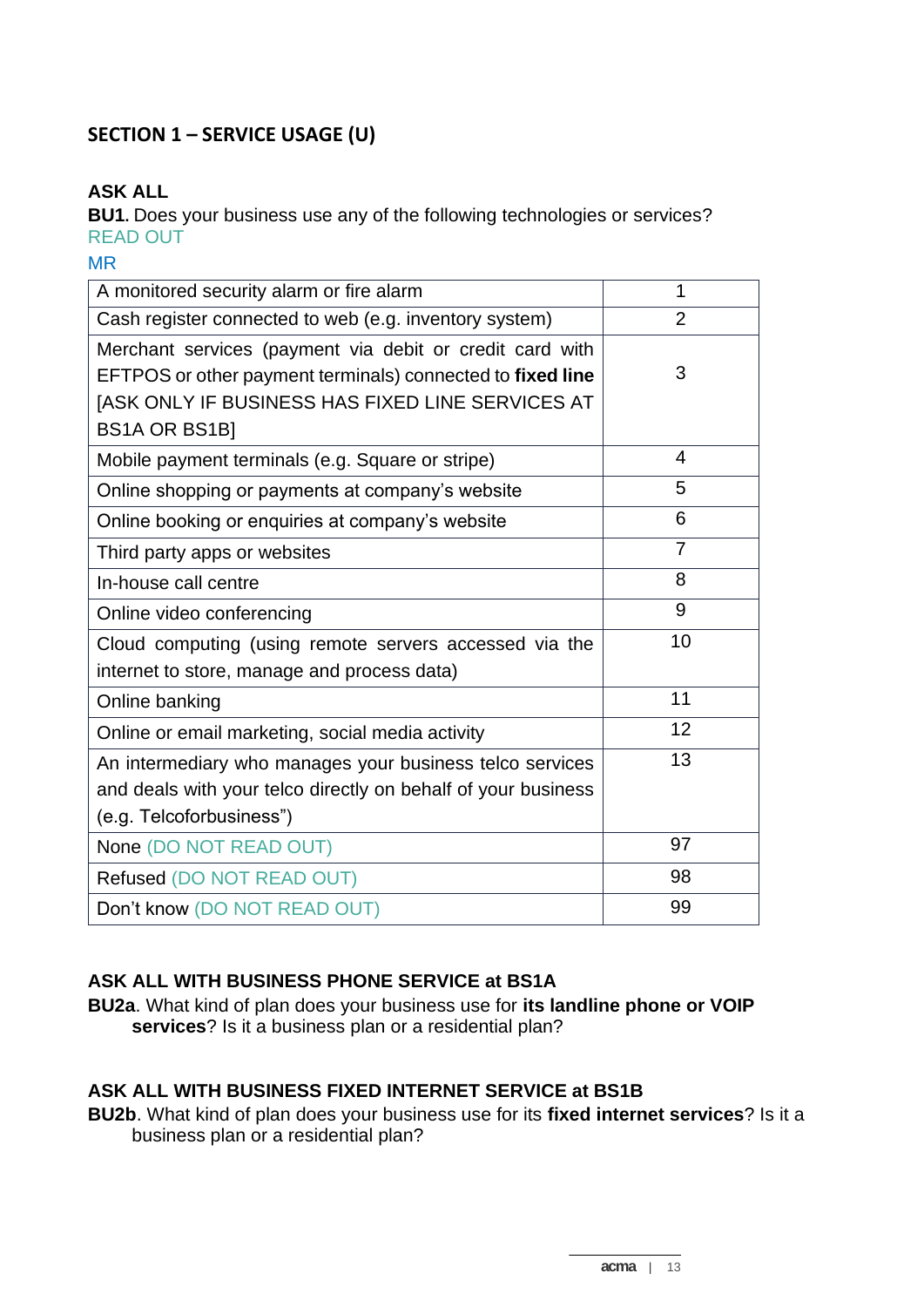## **ASK ALL WITH BUSINESS MOBILE PHONE SERVICE at BS1C**

**BU2c**. What kind of plan does your business use for its **mobile phone services**? Is it a business plan or a residential plan?

## **ASK ALL WITH BUSINESS MOBILE BROADBAND SERVICE at BS1D**

**BU2d**. What kind of plan does your business use for its **mobile broadband services**? Is it a business plan or a residential plan?

SR – IF ONLY 1 SITE AT BSS2a/b

MR – IF > 1 SITE OR REFUSED/DON'T KNOW AT BSS2a/b

|                                   | Landline | Fixed          | <b>Business</b> | Mobile         |
|-----------------------------------|----------|----------------|-----------------|----------------|
|                                   | /VOIP    | Internet       | mobile          | broad-         |
|                                   | phone    |                | phones          | band           |
| A business plan                   |          |                |                 |                |
| A residential plan                | 2        | $\overline{2}$ | 2               | $\overline{2}$ |
| Other (specify) (DO NOT READ OUT) | 96       | 96             | 96              | 96             |
| None (DO NOT READ OUT)            | 97       | 97             | 97              | 97             |
| Refused (DO NOT READ OUT)         | 98       | 98             | 98              | 98             |
| Don't know (DO NOT READ OUT)      | 99       | 99             | 99              | 99             |

## **ASK ALL**

**BU3**. I'm now going to read some factors that might affect your business's experience with your business's telco services, such as the << **landline/VOIP phones** – IF BS1A CODE 1>>, <<**fixed internet** – IF BS1B CODE 1>>, << **mobile phones** – IF BS1C CODE 1>> <<**mobile broadband** – IF BS1D CODE 1>> services. For each one could you please tell me whether it is Extremely important, Very important, Moderately important, Slightly important or not important at all to your business.

So, firstly how important or not is <<INSERT FACTOR>> to your business? Would you say….

READ OUT EACH FACTOR. REPEAT SCALE AS NECESSARY. SR FOR EACH FACTOR. RANDOMISE ORDER

|   |                                        | <b>Extremel</b><br>Important | Very<br><b>Impor</b><br>tant | Modera<br>tely<br>Importa<br>nt | Slight<br>Ιv<br>impor<br>tant | <b>Not</b><br>Importan<br>t at all | <b>Refused</b><br>(DO NOT<br><b>READ</b><br>OUT) | Don't<br>Know/<br>Can't say<br><b>DO NOT</b><br><b>READ</b><br><b>OUT)</b> |
|---|----------------------------------------|------------------------------|------------------------------|---------------------------------|-------------------------------|------------------------------------|--------------------------------------------------|----------------------------------------------------------------------------|
| A | Good customer service                  |                              | 2                            | 3                               | 4                             | 5                                  | 98                                               | 99                                                                         |
| B | Not being locked into contract/s       |                              | 2                            | 3                               | 4                             | 5                                  | 98                                               | 99                                                                         |
| C | Price of services                      |                              | 2                            | 3                               | 4                             | 5                                  | 98                                               | 99                                                                         |
| D | Faults and issues being fixed          |                              | 2                            | 3                               | 4                             | 5                                  | 98                                               | 99                                                                         |
| E | Reliability of services                |                              | 2                            | 3                               | 4                             | 5                                  | 98                                               | 99                                                                         |
| F | Getting the services you pay for       |                              | 2                            | 3                               | 4                             | 5                                  | 98                                               | 99                                                                         |
| G | Having a designated account<br>manager |                              | $\mathcal{P}$                | 3                               | 4                             | 5                                  | 98                                               | 99                                                                         |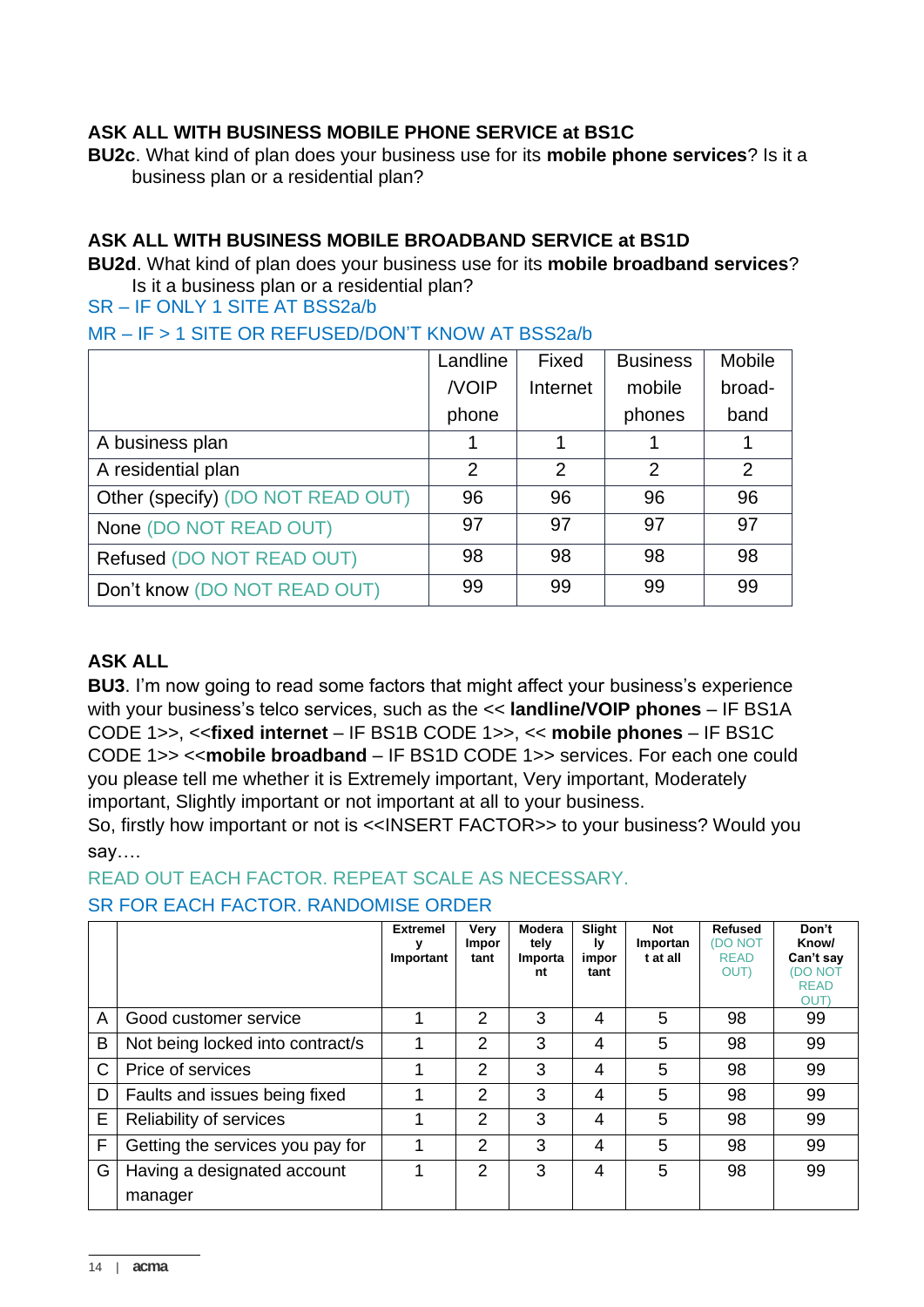| Business-specific support, such |  |  | b | 98 | .99 |
|---------------------------------|--|--|---|----|-----|
| as a service level agreement to |  |  |   |    |     |
| address faults in agreed time,  |  |  |   |    |     |
| assistance with cyber security  |  |  |   |    |     |
| issues or ecommerce, a          |  |  |   |    |     |
| dedicated account manager.      |  |  |   |    |     |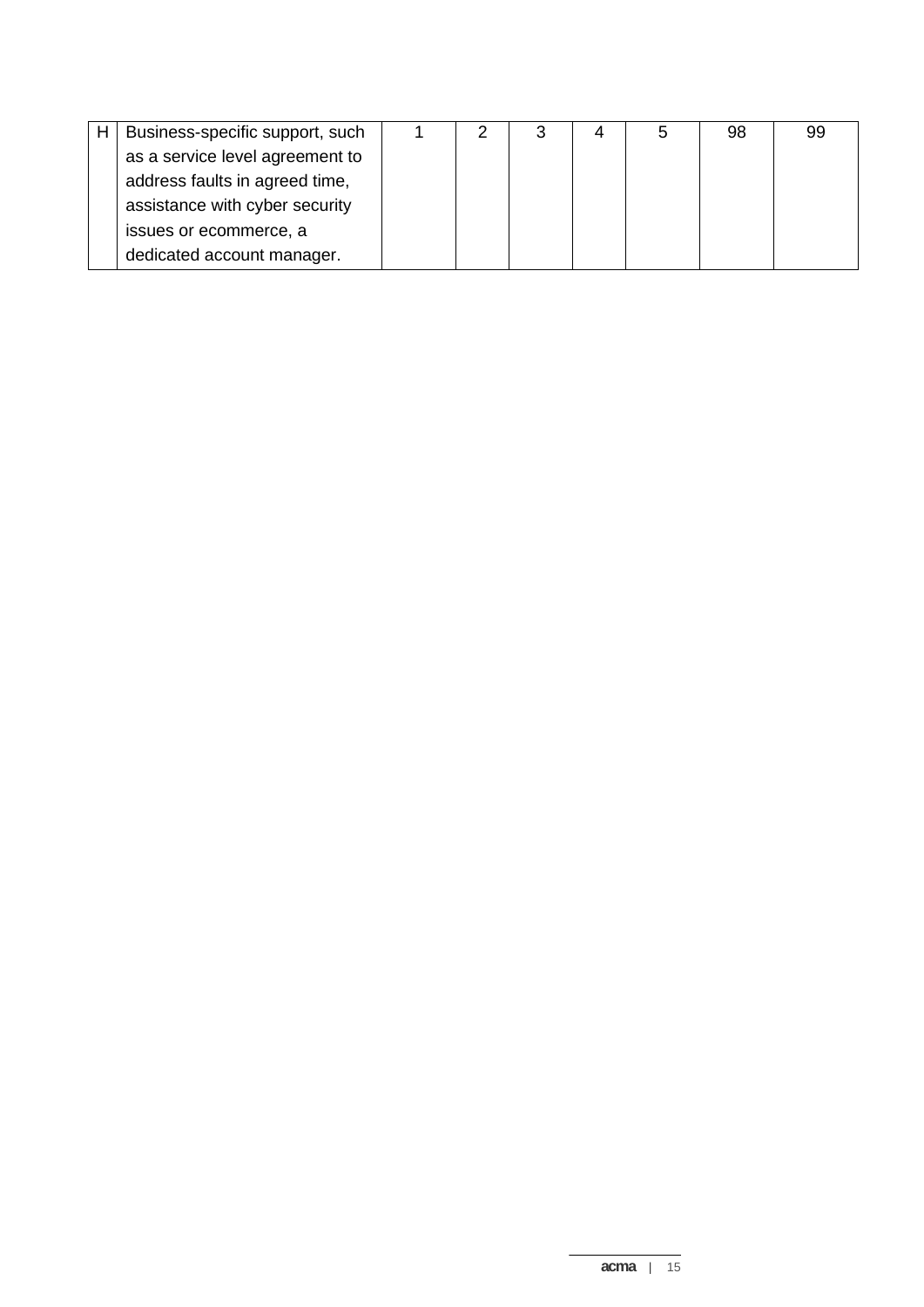# **SECTION 2 – EXPERIENCE (X)**

# **ASK ALL**

**BX1.** I am now going to read some statements related to all your business's telco plans or services such as the << **landline/VOIP phones** – IF BS1A CODE 1>>, <<**fixed internet** – IF BS1B CODE 1>>, << **mobile phones** – IF BS1C CODE 1>> <<**mobile broadband** – IF BS1D CODE 1>> services. For each one, can you please tell me whether you strongly agree, agree, neither agree nor disagree, disagree or strongly disagree.

So firstly, <<INSERT STATEMENT>>. Would your business…..

#### READ OUT SCALE. SR

#### REPEAT FOR EACH STATEMENT. REPEAT SCALE AS NECESSARY.

#### RANDOMISE STATEMENTS

|                                                                                                                   | 1                 | 2              | 3       | 4                        | 5                    | 98                                            | 99                             |
|-------------------------------------------------------------------------------------------------------------------|-------------------|----------------|---------|--------------------------|----------------------|-----------------------------------------------|--------------------------------|
|                                                                                                                   | Strongly<br>agree | Agree          | Neither | <b>Disagree</b>          | Strongly<br>disagree | Refused<br>(DO<br><b>NOT</b><br><b>READ</b> ) | Don't know<br>(DO NOT<br>READ) |
| You know your business has<br>the right telco plan to meet<br>your needs                                          | $\mathbf 1$       | 2              | 3       | $\overline{4}$           | 5                    | 98                                            | 99                             |
| Telcos understand the needs<br>of small and medium sized<br>businesses                                            | 1                 | 2              | 3       | $\overline{4}$           | 5                    | 98                                            | 99                             |
| Telcos act quickly when issues<br>arise                                                                           | 1                 | $\overline{2}$ | 3       | $\overline{\mathcal{L}}$ | 5                    | 98                                            | 99                             |
| Your day-to-day business<br>operations have been<br>negatively affected by the<br>delivery of your telco services | 1                 | 2              | 3       | $\overline{4}$           | 5                    | 98                                            | 98                             |
| Your business is actively<br>considering switching telcos in<br>the next 12 months.                               | $\mathbf{1}$      | $\overline{2}$ | 3       | $\overline{4}$           | 5                    | 98                                            | 98                             |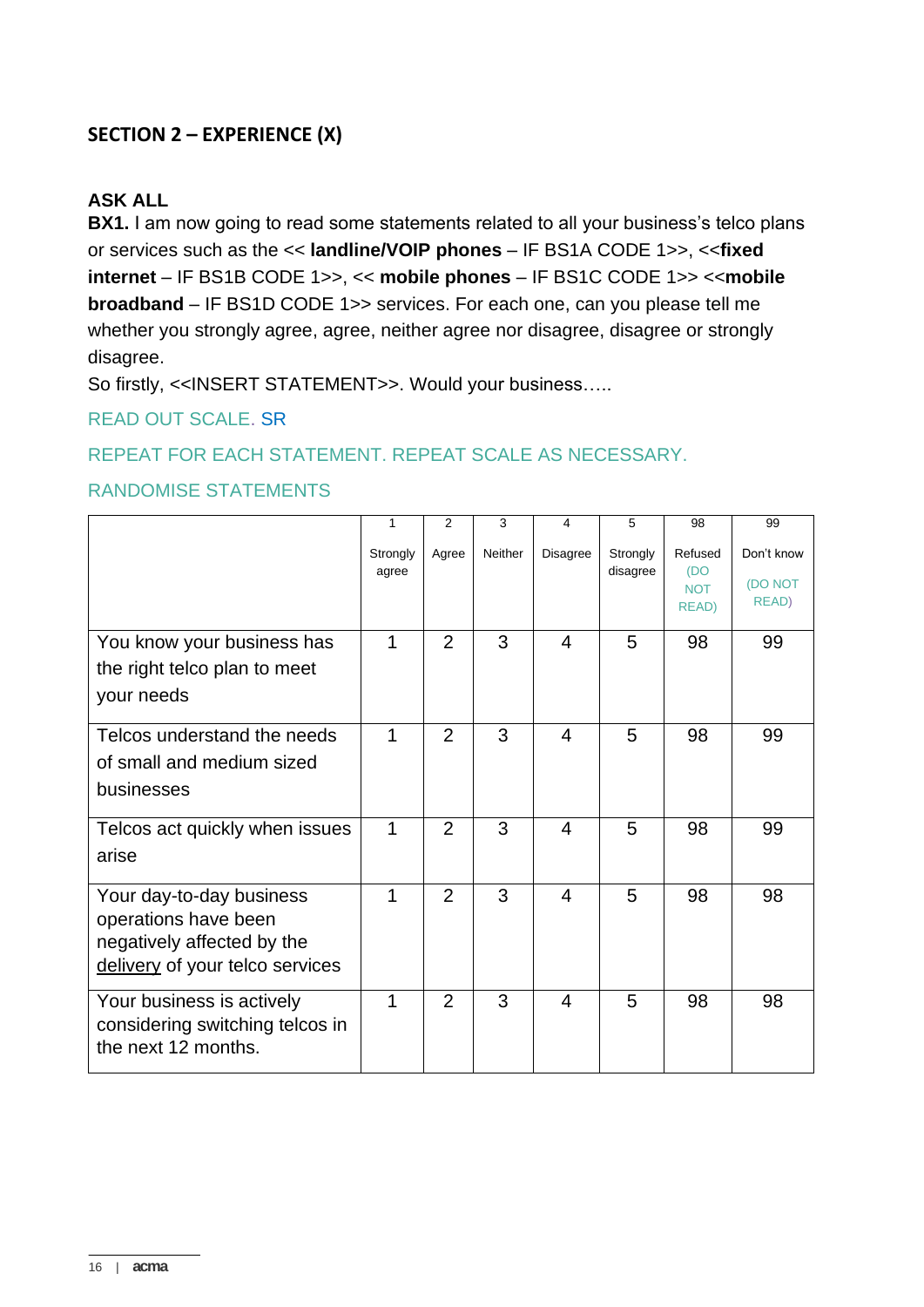# **SECTION 3 - ISSUES AND FAULTS (I)**

# **ASK ALL**

**BI1.** In the last six months, has your business experienced **any** issues or faults with your business telco services? It doesn't matter if your business did not contact anybody about it, only that they happened.

# DO NOT READ OUT

**SR** 

| Yes        |    | <b>CONTINUE</b>              |
|------------|----|------------------------------|
| <b>No</b>  | റ  | GO TO CONTACT OVERVIEW (BO1) |
| Refused    | 98 | GO TO CONTACT OVERVIEW (BO1) |
| Don't know | 99 | GO TO CONTACT OVERVIEW (BO1) |

#### **ASK IF MORE THAN ONE SERVICE AT BS1**

**BI1a.** For which particular telco services did your business experience any issues or faults in that time?

## PROGRAMMER ONLY RELEVANT SERVICES TO APPEAR ON SCREEN. MR

| Business landline/VOIP phone - IF BS1A CODE 1 |    |
|-----------------------------------------------|----|
| Business internet - IF BS1B CODE 1            |    |
| Business mobile phones - IF BS1C CODE 1       |    |
| Business mobile broadband - IF BS1D CODE 1    |    |
| Refused (DO NOT READ OUT)                     | 98 |
| Don't know (DO NOT READ OUT)                  | 99 |
|                                               |    |

# **ASK IF ISSUES OR FAULTS FOR BUSINESS LANDLINE/VOIP PHONE (CODE 1 AT BI1a)**

**BI2a.** What issues or faults has your business experienced with your **business landline/VOIP phone** in the last 6 months? Which others? Any others? DO NOT READ. MR

**ASK IF ISSUES OR FAULTS FOR BUSINESS FIXED INTERNET (CODE 2 AT BI1a) BI2b.** What issues or faults has your business experienced with your **business fixed internet** in the last 6 months? Which others? Any others? DO NOT READ. MR

## **ASK IF ISSUES OR FAULTS FOR BUSINESS MOBILE PHONES (CODE 3 AT BI1a) BI2c.** What issues or faults has your business experienced with your **business mobile**

**phones** in the last 6 months? Which others? Any others? DO NOT READ. MR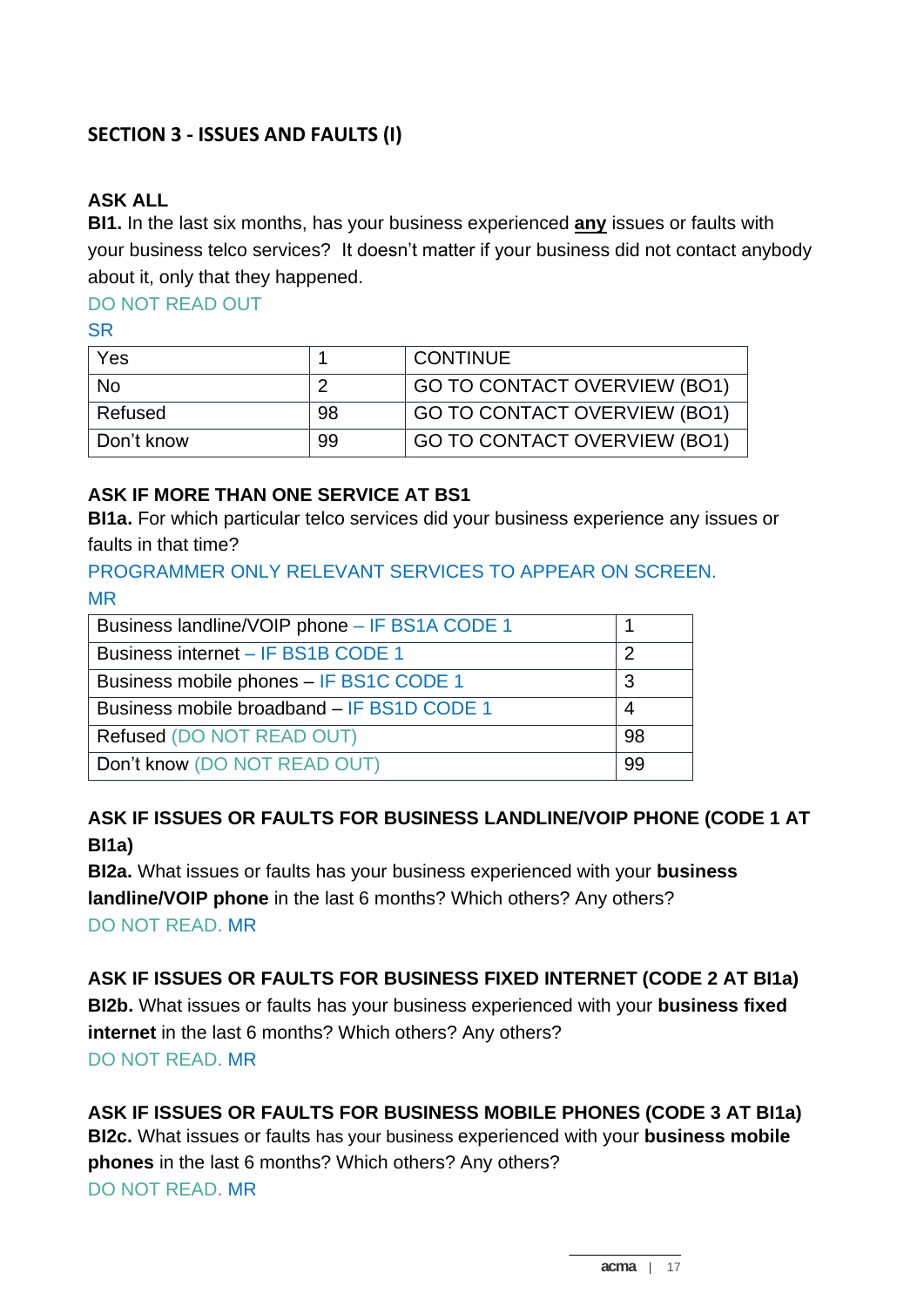**ASK IF ISSUES OR FAULTS FOR MOBILE BROADBAND (CODE 4 AT BI1a) BI2d.** What issues or faults has your business experienced with your **business mobile broadband** in the last six months? Which others? Any others? DO NOT READ. MR

INTERVIEWER: A DROPOUT IS WHERE YOU LOSE SERVICE FOR A SHORT PERIOD OF TIME, FOR EXAMPLE BETWEEN 30 SECONDS AND FIVE OR TEN MINUTES.

INTERVIEWER: IF LOSS OF SERVICE/OUTAGE – PROBE IF PLANNED OR UNPLANNED.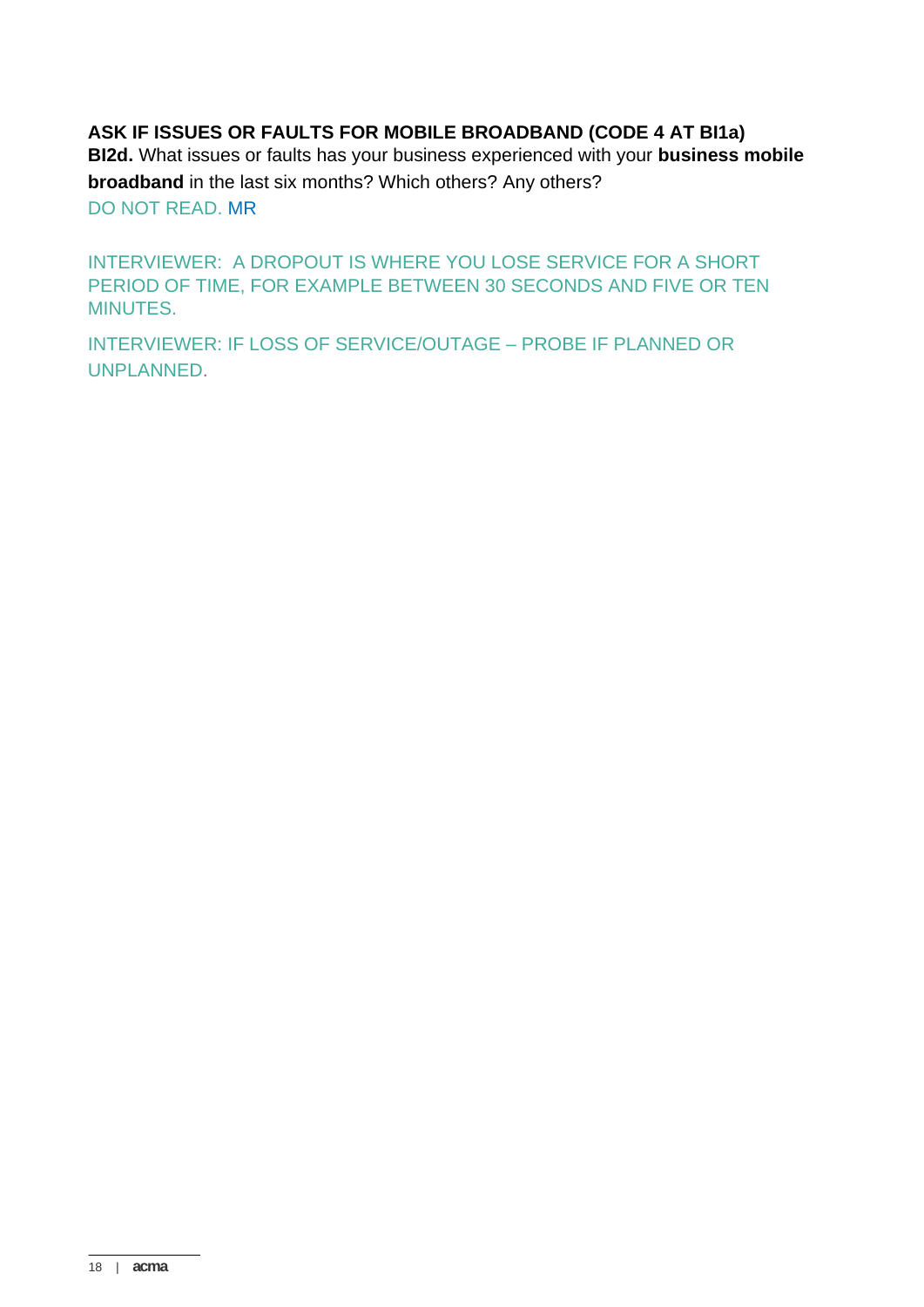|                                                            | <b>LANDLI</b><br><b>NE/VOIP</b><br><b>PHONE</b> | <b>FIXED</b><br><b>INTERNET</b> | <b>MOBILE</b><br><b>PHONES</b> | <b>MOBILE</b><br><b>BROAD-</b><br><b>BAND</b> |
|------------------------------------------------------------|-------------------------------------------------|---------------------------------|--------------------------------|-----------------------------------------------|
| Installation / set-up                                      |                                                 |                                 |                                |                                               |
| Activating your service for the first time                 | $\mathbf{1}$                                    | $\mathbf{1}$                    | $\mathbf{1}$                   |                                               |
| Installation of NBN equipment inside or                    | 30                                              | 30                              | 30                             | 30                                            |
| outside                                                    |                                                 |                                 |                                |                                               |
| Setting up business phone and/or internet                  | 31                                              | 31                              | 31                             | 31                                            |
| service (including moving location/address)                |                                                 |                                 |                                |                                               |
| New handset or equipment                                   | 15                                              | 15                              | 15                             | 15                                            |
| <b>Appointments</b>                                        |                                                 |                                 |                                |                                               |
| Technician didn't turn up within time window               | $\overline{4}$                                  | $\overline{4}$                  | $\overline{4}$                 | $\overline{4}$                                |
| Make, cancel or reschedule appointments                    | 32                                              | 32                              | 32                             | 32                                            |
| Delays in connection of NBN service                        | 13                                              | 13                              | 13                             | 13                                            |
| Information / account or billing enquiry                   |                                                 |                                 |                                |                                               |
| General enquiry about your account, other                  | 6                                               | 6                               | 6                              | 6                                             |
| than billing                                               |                                                 |                                 |                                |                                               |
| Billing enquiry / billing issue                            | $\overline{7}$                                  | $\overline{7}$                  | $\overline{7}$                 | $\overline{7}$                                |
| Gathering information on services such as                  | 5                                               | 5                               | 5                              | 5                                             |
| prices and inclusions                                      |                                                 |                                 |                                |                                               |
| Amending contact details like changing                     | 11                                              | 11                              | 11                             | 11                                            |
| address or providing a phone number or                     |                                                 |                                 |                                |                                               |
| email                                                      |                                                 |                                 |                                |                                               |
| Recharging issue                                           | 9                                               | 9                               | 9                              | 9                                             |
| Change, renew or buy a new plan                            | 10                                              | 10                              | 10                             | 10                                            |
| Cancellation / to switch to another provider               | 12                                              | 12                              | 12                             | 12                                            |
| <b>Other</b>                                               |                                                 |                                 |                                |                                               |
| International calls                                        | 17                                              | 17                              | 17                             | 17                                            |
| Poor voice quality                                         | 33                                              |                                 | 33                             |                                               |
| Fault or technical issue with business phone               | 22                                              |                                 |                                |                                               |
| Fault or technical issue with internet                     |                                                 | 23                              | 23                             | 23                                            |
| Fault or technical issue with NBN equipment                | 24                                              | 24                              |                                |                                               |
| mobile<br>Fault<br>technical<br>with<br>issue<br><b>or</b> |                                                 |                                 | 35                             | 35                                            |
| broadband equipment                                        |                                                 |                                 |                                |                                               |
| Fault or technical issue                                   | 18                                              | 18                              | 18                             | 18                                            |
| Slow internet/data speeds in the evening                   |                                                 | 25                              | 25                             | 25                                            |
| Slow internet/data speeds in general                       |                                                 | 19                              | 19                             | 19                                            |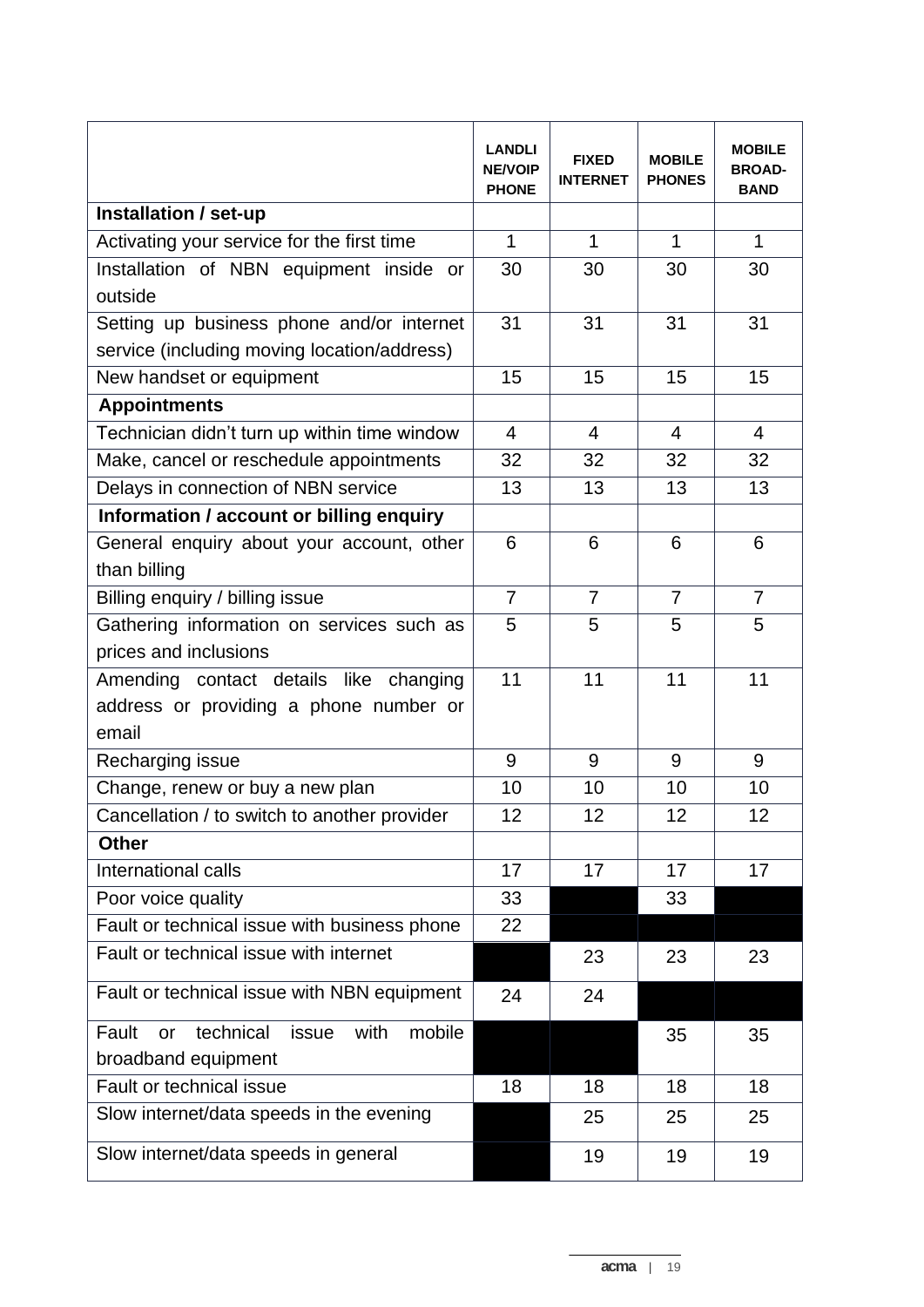| Interruptions and buffering            |    | 20 | 20 | 20 |
|----------------------------------------|----|----|----|----|
| Drop-outs                              | 26 | 26 | 26 | 26 |
| Loss of service, Unplanned outages     | 27 | 27 | 27 | 27 |
| Loss of service, Planned outages       | 28 | 28 | 28 | 28 |
| Loss of Service, Outages (Not Known if | 34 | 34 | 34 | 34 |
| planned or unplanned)                  |    |    |    |    |
| Coverage                               | 41 | 41 | 41 | 41 |
| Handset or software issues             | 42 | 42 | 42 | 42 |
| Transfer of existing phone number      | 14 | 14 | 14 | 14 |
| Unhappy with customer service          | 29 | 29 | 29 | 29 |
| Other (specify)                        | 96 | 96 | 96 | 96 |
| Refused                                | 98 | 98 | 98 | 98 |
| Don't know \ can't say                 | 99 | 99 | 99 | 99 |

## **ASK IF >1 ISSUE OR FAULT MENTIONED AT BI2a-d**

**BI3.** And which one of those issues or faults has been the **biggest** problem for your business in the last six months?

DO NOT READ UNLESS REQUESTED

PROGRAMMER: INSERT ALL FAULTS SELECTED AT BI2a-d PROGRAMMER IF ONLY 1 FAULT/ISSUE MENTIONED AT BI2a-d, THEN AUTOCODE THAT ANSWER HERE. LIKEWISE IF SAME SINGLE ISSUE MENTIONED FOR ALL SERVICES, THEN ALSO AUTOCODE HERE. **SR** 

## **ASK IF ISSUES OR FAULTS SELECTED AT BI3 MENTIONED FOR MULTIPLE SERVICES AT BI2a-d, ASK:**

**BI3a.** For which particular telco services did that relate to?

PROGRAMMER ONLY SERVICES MENTIONED AT BI1a TO APPEAR ON SCREEN. **SR** 

| Business landline/VOIP phone - IF BI1a CODE 1             |    |
|-----------------------------------------------------------|----|
| Business internet – IF BI1a CODE 2                        | 2  |
| Business mobile phones – IF BI1a CODE 3                   | 3  |
| Business mobile broadband - IF BI1a CODE 4                | 4  |
| Both Business landline/VOIP phone AND Business internet - | 5  |
| IF BI1a CODE 1 AND 2                                      |    |
| Refused (DO NOT READ OUT)                                 | 98 |
| Don't know (DO NOT READ OUT)                              | 99 |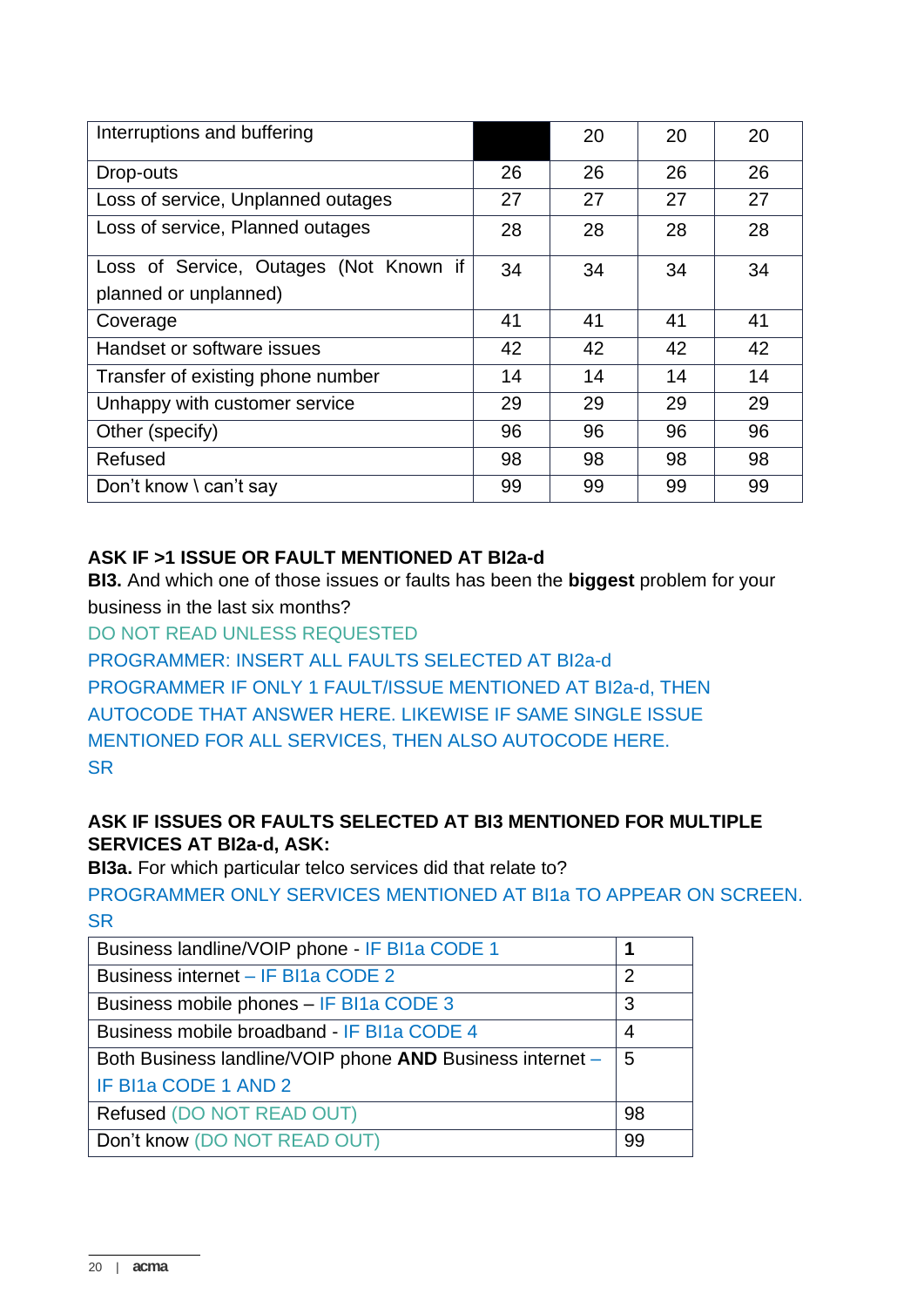# **ASK IF LOSS OF SERVICE/OUTAGE (CODES 27, 28 OR 34 AT BI3)**

**BI3b.** How many times has your business experienced loss of service or outages with that service in the last 6 months?

# INTERVIEWER: IF RESPONDENT UNSURE ASK FOR BEST GUESS. SR

| RECORD NUMBER |    |
|---------------|----|
| Refused       | 98 |
| ∣ Don't know  | 99 |

# **ASK IF DROPOUT (CODE 26 AT BI3)**

**BI3d.** How many times has your business experienced dropouts with that service in the last 6 months?

INTERVIEWER: IF RESPONDENT UNSURE PROBE FOR HOW MANY TIMES ON AVERAGE PER DAY, PER WEEK OR PER MONTH, WHICHEVER IS EASIEST FOR RESPONDENT TO ANSWER.

## **SR**

| <b>RECORD NUMBER</b>            |    |
|---------------------------------|----|
| RECORD AVERAGE NUMBER PER DAY   |    |
| RECORD AVERAGE NUMBER PER WEEK  |    |
| RECORD AVERAGE NUMBER PER MONTH |    |
| Refused                         | 98 |
| Don't know                      | 99 |

# **ASK IF INTERRUPTIONS/BUFFERING (CODE 20 AT BI3)**

**BI3e.** How many times has your business experienced interruptions or buffering with that service in the last 6 months?

INTERVIEWER: IF RESPONDENT UNSURE PROBE FOR HOW MANY TIMES ON AVERAGE PER DAY, PER WEEK OR PER MONTH, WHICHEVER IS EASIEST FOR RESPONDENT TO ANSWER.

| <b>RECORD NUMBER</b>            |    |
|---------------------------------|----|
| RECORD AVERAGE NUMBER PER DAY   | 2  |
| RECORD AVERAGE NUMBER PER WEEK  | 3  |
| RECORD AVERAGE NUMBER PER MONTH | 4  |
| Refused                         | 98 |
| Don't know                      | 99 |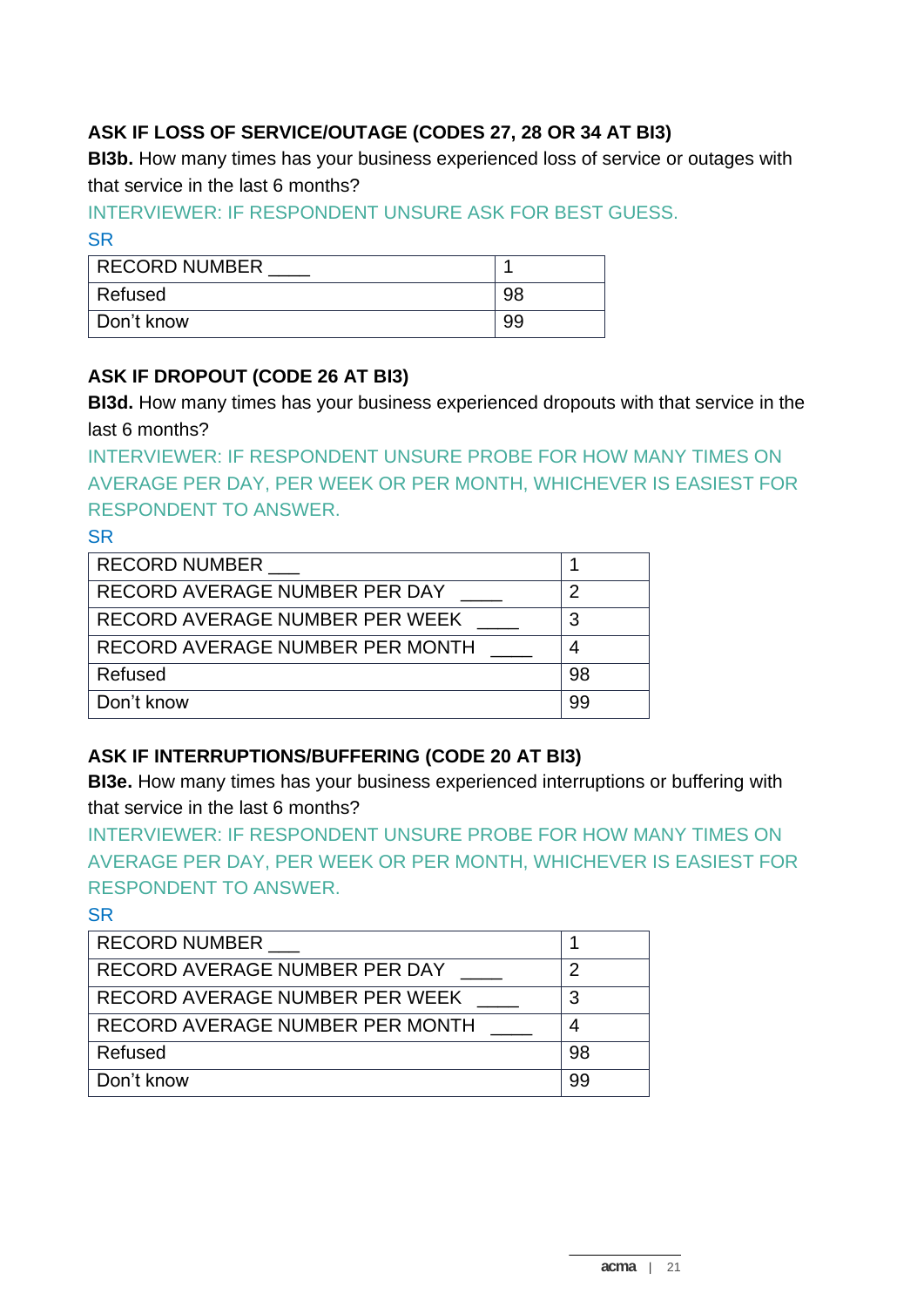# **ASK IF POOR VOICE QUALITY (CODE 33 AT BI3)**

**BI3f.** How many times has your business experienced poor voice quality with that service in the last 6 months?

INTERVIEWER: IF RESPONDENT UNSURE PROBE FOR HOW MANY TIMES ON AVERAGE PER DAY, PER WEEK OR PER MONTH, WHICHEVER IS EASIEST FOR RESPONDENT TO ANSWER.

#### **SR**

| <b>RECORD NUMBER</b>            |    |
|---------------------------------|----|
| RECORD AVERAGE NUMBER PER DAY   |    |
| RECORD AVERAGE NUMBER PER WEEK  |    |
| RECORD AVERAGE NUMBER PER MONTH |    |
| Refused                         | 98 |
| Don't know                      | 99 |

## **ASK ALL WITH ISSUES OR FAULTS AT BI1**

**BI4**. What, if anything, did you or someone on behalf of your business do about the issue or fault on the last occasion?

DO NOT READ.

INTERVIEWER: IF RESPONDENT SAYS THEY CONTACTED THEIR TELCO, ASK IF THEY DID ANYTHING BEFORE THAT.

MR

| Complained to/contacted your telco        | 1  |
|-------------------------------------------|----|
| Switched the phone or modem on/off        | 2  |
| Went to the telco website for information | 3  |
| Searched for information online           | 4  |
| Went to your local store for assistance   | 7  |
| Bought in third party technician/support  | 30 |
| Internal staff attempted to address       | 31 |
| Resolved using internal/staff resources   | 32 |
| Switch providers                          | 8  |
| Used another service                      | 9  |
| Other (specify)                           | 96 |
| Nothing                                   | 97 |
| Refused                                   | 98 |
| Don't know                                | 99 |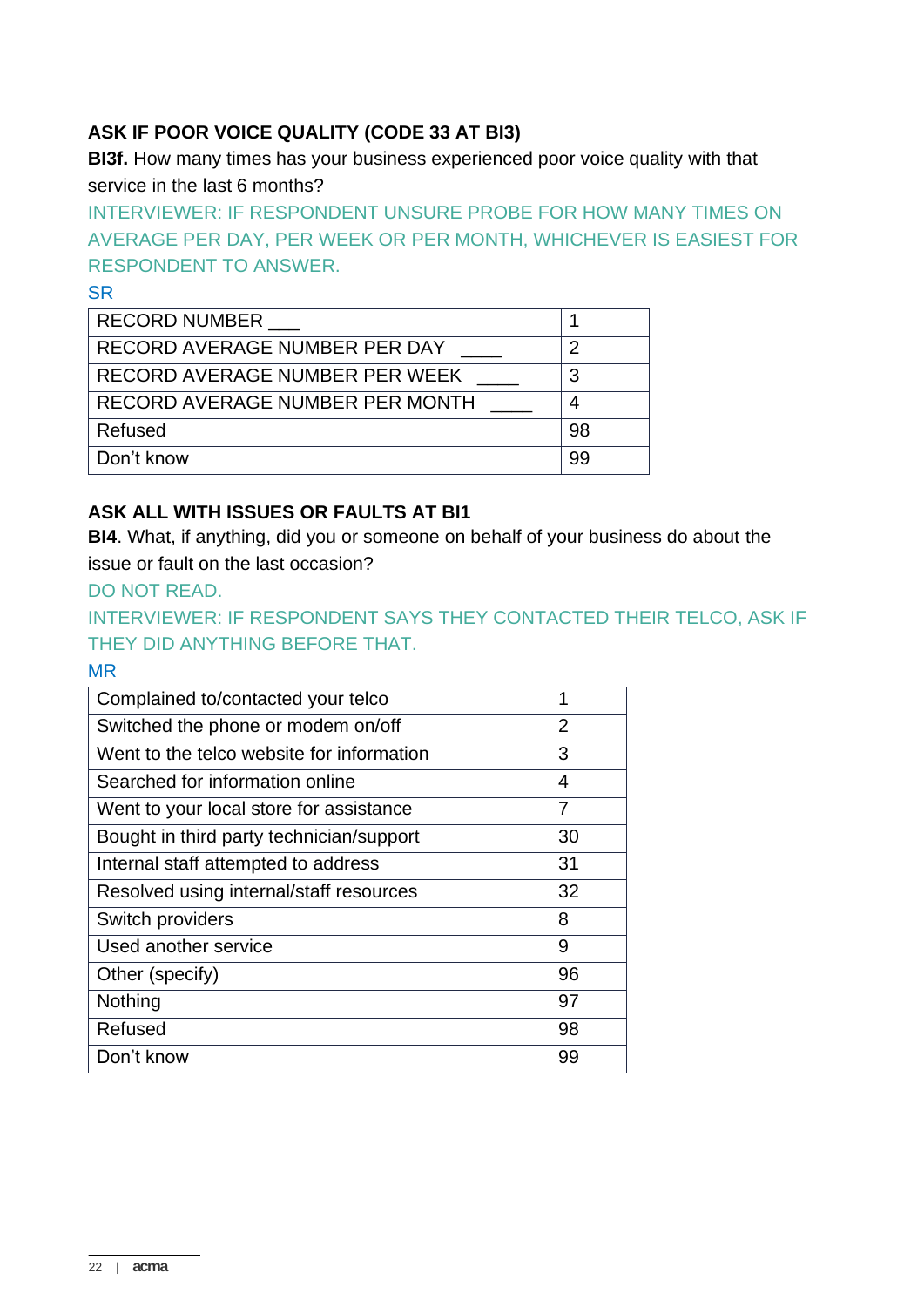# **SECTION 4 – CONTACT OVERVIEW (O)**

# **ASK ALL**

**BO1.** In the last 6 months did you or someone on behalf of your business, contact your current telco about any of your business's telco services in Australia? This contact could have been in any form such as by phone, online, in-person etc but doesn't include bill paying.

# PROGRAMMER: IF COMPLAINED/CONTACTED CODE 1 AT BI4, DO NOT ASK BUT AUTOCODE AS "YES" BELOW.

### DO NOT READ OUT.

#### **SR**

| Yes        |    | <b>CONTINUE</b>           |
|------------|----|---------------------------|
| No         |    | <b>GO TO SERVICE LOSS</b> |
| Refused    | 98 | <b>GO TO SERVICE LOSS</b> |
| Don't know | 99 | <b>GO TO SERVICE LOSS</b> |

## **ASK ALL WHO HAVE CONTACTED THEIR TELCO (CODE 1 AT BO1)**

**BO2.** And for which of the following has your business contacted your telco in the last 6 months?

#### READ OUT.

| To make a complaint. That is, an expression of<br>dissatisfaction made to a service provider in relation to your<br>business telco services or their complaints handling |    |
|--------------------------------------------------------------------------------------------------------------------------------------------------------------------------|----|
| process, where you expect a response or resolution.                                                                                                                      |    |
| For another reason, not a complaint                                                                                                                                      | 2  |
| Both complaint and other reason                                                                                                                                          | 3  |
| Refused (DO NOT READ OUT)                                                                                                                                                | 98 |
| Don't know (DO NOT READ OUT)                                                                                                                                             | 99 |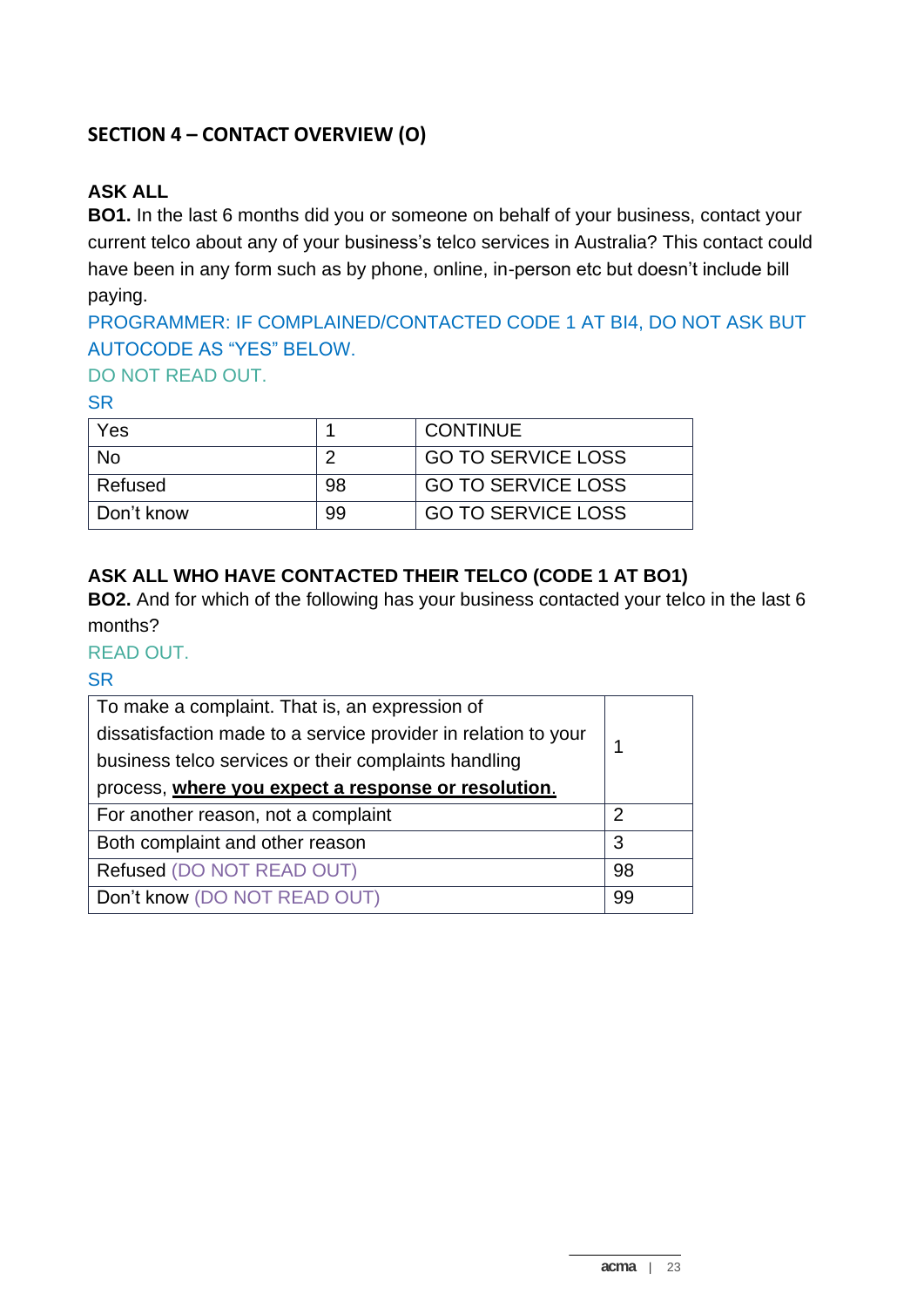# **SECTION 5 – COMPLAINTS (C)**

# **ASK ALL WHO MADE COMPLAINT TO TELCO (CODES 1 OR 3 AT BO2), OTHERS GO TO CONTACT SECTION (BN1)**

You just mentioned that your business or someone on behalf of your business made a complaint to your telco in the last 6 months about your business services.

We'd like to ask you a few questions about **the most recent complaint**.

#### **ASK IF MORE THAN SERVICE AT BS1**

**BC1.** For which particular telco service did your business or someone on behalf of your business most recently make a complaint to your telco? Was it specific to a particular service?

INTERVIEWER: IF YES, PROBE TO BELOW FOR WHICH SERVICE.

PROGRAMMER ONLY RELEVANT SERVICES TO APPEAR ON SCREEN. IF ONLY ONE SERVICE AT HS1 AUTOCODE HERE.

**SR** 

| Yes - Business landline/VOIP phone - IF BS1A CODE 1  |                |
|------------------------------------------------------|----------------|
| Yes - Business internet - IF BS1B CODE 1             | $\overline{2}$ |
| Yes - Business mobile phones - IF BS1C CODE 1        | 3              |
| Yes - Business mobile broadband - IF BS1D CODE 1     | 4              |
| Yes - Both Business landline/VOIP phone AND Business | 5              |
| internet - IF BS1A AND BS1B CODE 1                   |                |
| No – not specific to one service (DO NOT READ OUT)   | 97             |
| Refused (DO NOT READ OUT)                            | 98             |
| Don't know (DO NOT READ OUT)                         | 99             |

#### **ASK ALL WHO MADE COMPLAINT (CODES 1 OR 3 AT BO2)**

**BC2.** What was your business's most recent complaint about? DO NOT READ BUT CLARIFY BASED ON LIST. COMPLAINT MAY NOT BE RELATED TO REPORTED FAULTS.

IF MORE THAN ONE REASON PROBE FOR MOST IMPORTANT/PRIMARY REASON.

INTERVIEWER: A DROPOUT IS WHERE YOU LOSE SERVICE **FOR A SHORT PERIOD OF TIME**, FOR EXAMPLE BETWEEN 30 SECONDS AND FIVE OR TEN MINUTES.

INTERVIEWER: IF LOSS OF SERVICE/**OUTAGE** – PROBE IF PLANNED OR UNPLANNED.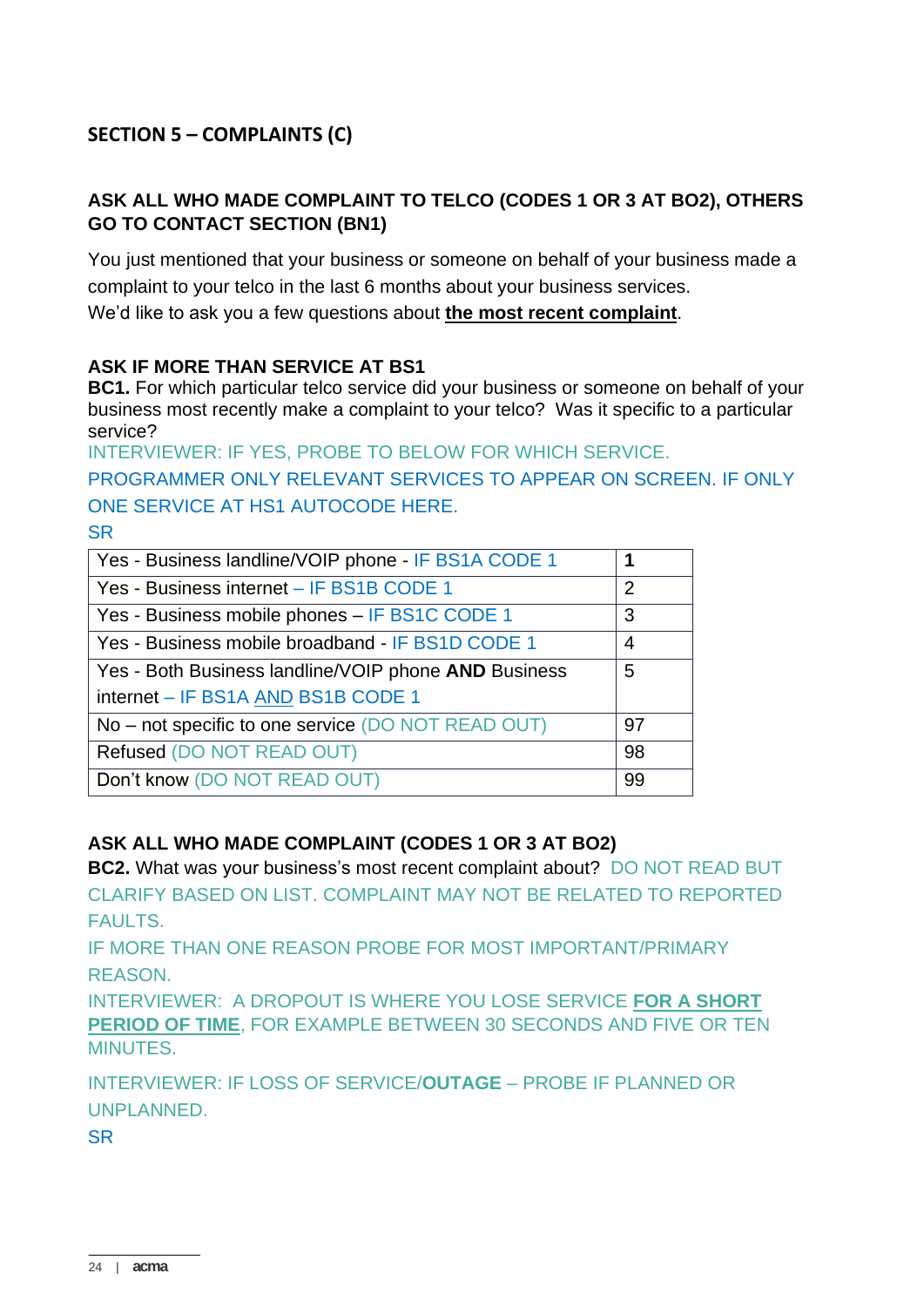|                                                                                                       | <b>GENER</b><br><b>AL</b> | <b>LAND</b><br>LINE/<br><b>VOIP</b><br><b>PHON</b><br>E | <b>FIXED</b><br><b>INTER</b><br><b>NET</b> | <b>MOBIL</b><br>Е<br><b>PHONE</b><br>S | <b>MOBIL</b><br>Е<br><b>BROA</b><br>D-<br><b>BAND</b> | BOTH.<br><b>PHONE</b><br><b>AND</b><br><b>INTER</b><br><b>NET</b> |
|-------------------------------------------------------------------------------------------------------|---------------------------|---------------------------------------------------------|--------------------------------------------|----------------------------------------|-------------------------------------------------------|-------------------------------------------------------------------|
| Installation / set-up                                                                                 |                           |                                                         |                                            |                                        |                                                       |                                                                   |
| Activating your service for the first time                                                            | 1                         | $\mathbf{1}$                                            | $\mathbf{1}$                               | 1                                      | $\mathbf 1$                                           | $\mathbf{1}$                                                      |
| Installation of NBN equipment inside or<br>outside                                                    | 30                        | 30                                                      | 30                                         | 30                                     | 30                                                    | 30                                                                |
| Setting up business phone and/or internet                                                             | 31                        | 31                                                      | 31                                         | 31                                     | 31                                                    | 31                                                                |
| service (including moving location/address)                                                           |                           |                                                         |                                            |                                        |                                                       |                                                                   |
| New handset or equipment                                                                              | 15                        | 15                                                      | 15                                         | 15                                     | 15                                                    | 15                                                                |
| <b>Appointments</b>                                                                                   |                           |                                                         |                                            |                                        |                                                       |                                                                   |
| Technician didn't turn up within<br>time<br>window                                                    | $\overline{4}$            | $\overline{4}$                                          | $\overline{4}$                             | $\overline{4}$                         | $\overline{4}$                                        | $\overline{4}$                                                    |
| Make, cancel or reschedule appointments                                                               | 32                        | 32                                                      | 32                                         | 32                                     | 32                                                    | 32                                                                |
| Delays in connection of NBN service                                                                   | 13                        | 13                                                      | 13                                         | 13                                     | 13                                                    | 13                                                                |
| Information / account or billing enquiry                                                              |                           |                                                         |                                            |                                        |                                                       |                                                                   |
| General enquiry about your account, other<br>than billing                                             | 6                         | 6                                                       | 6                                          | 6                                      | 6                                                     | 6                                                                 |
| Billing enquiry \ billing issue                                                                       | $\overline{7}$            | $\overline{7}$                                          | $\overline{7}$                             | $\overline{7}$                         | $\overline{7}$                                        | $\overline{7}$                                                    |
| Gathering information on services such as                                                             | 5                         | 5                                                       | 5                                          | 5                                      | 5                                                     | 5                                                                 |
| prices and inclusions                                                                                 |                           |                                                         |                                            |                                        |                                                       |                                                                   |
| Amending personal or contact details like<br>changing address or providing a phone<br>number or email | 11                        | 11                                                      | 11                                         | 11                                     | 11                                                    | 11                                                                |
| Recharging issue                                                                                      | 9                         | 9                                                       | 9                                          | 9                                      | 9                                                     | 9                                                                 |
| Change, renew or buy a new plan                                                                       | 10                        | 10                                                      | 10                                         | 10                                     | 10                                                    | 10                                                                |
| Cancellation \ to switch to another provider                                                          | 12                        | 12                                                      | 12                                         | 12                                     | 12                                                    | 12                                                                |
| <b>Other</b>                                                                                          |                           |                                                         |                                            |                                        |                                                       |                                                                   |
| International calls                                                                                   | 17                        | 17                                                      | 17                                         | 17                                     | 17                                                    | 17                                                                |
| Poor voice quality                                                                                    | 33                        | 33                                                      |                                            |                                        |                                                       | 33                                                                |
| Fault or technical issue with home phone                                                              | 22                        | 22                                                      |                                            |                                        |                                                       | 22                                                                |
| Fault or technical issue with internet                                                                | 23                        |                                                         | 23                                         | 23                                     | 23                                                    | 23                                                                |
| technical<br>with<br><b>NBN</b><br>Fault<br>issue<br>or<br>equipment                                  | 24                        | 24                                                      | 24                                         |                                        |                                                       | 24                                                                |
| Fault or technical<br>mobile<br>issue<br>with<br>broadband equipment                                  | 35                        |                                                         |                                            | 35                                     | 35                                                    |                                                                   |
| Fault or technical issue                                                                              | 18                        | 18                                                      | 18                                         | 18                                     | 18                                                    | 18                                                                |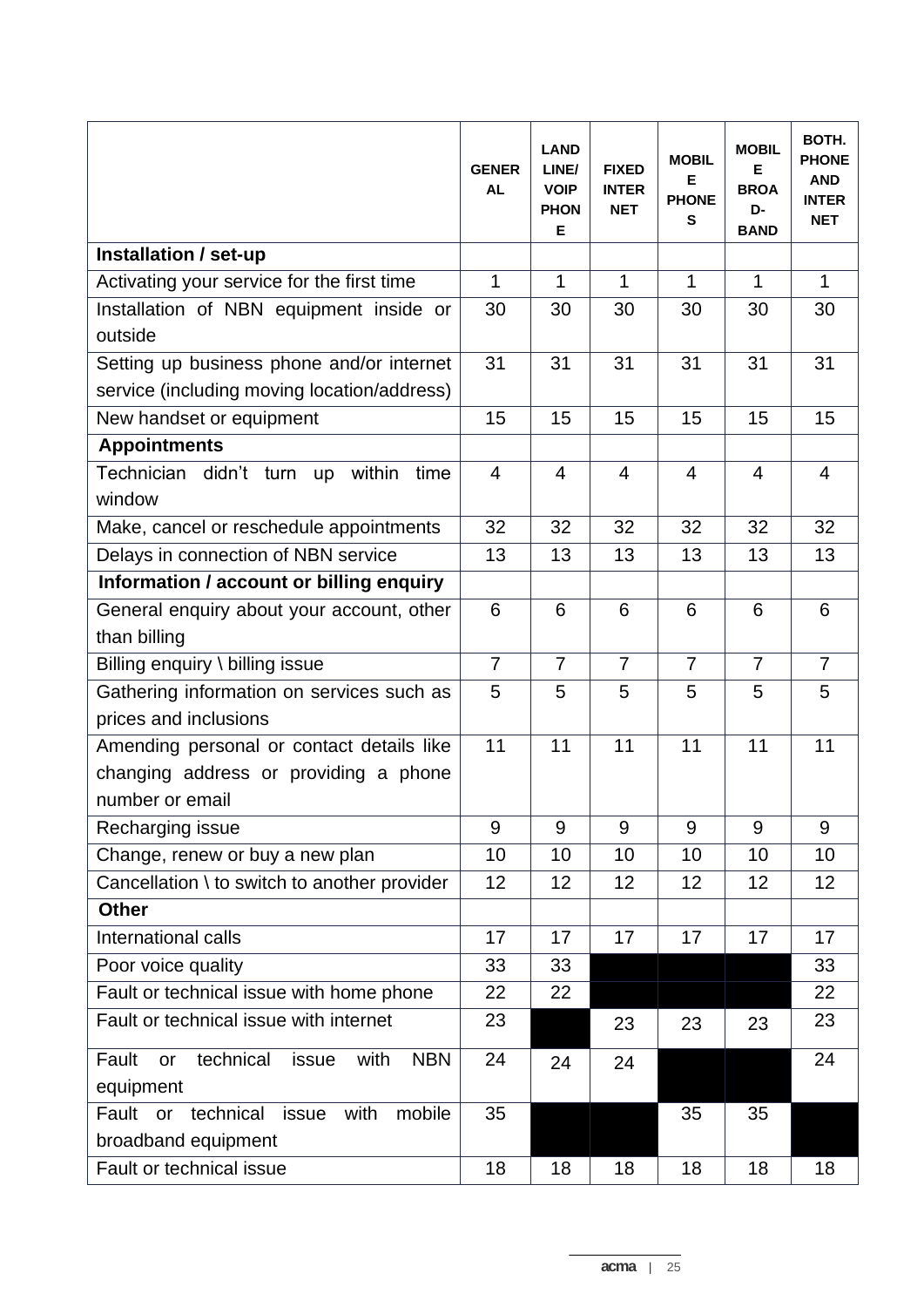|                                                                 | <b>GENER</b><br><b>AL</b> | <b>LAND</b><br>LINE/<br><b>VOIP</b><br><b>PHON</b><br>Е | <b>FIXED</b><br><b>INTER</b><br><b>NET</b> | <b>MOBIL</b><br>Е<br><b>PHONE</b><br>S | <b>MOBIL</b><br>Е<br><b>BROA</b><br>D-<br><b>BAND</b> | BOTH.<br><b>PHONE</b><br><b>AND</b><br><b>INTER</b><br><b>NET</b> |
|-----------------------------------------------------------------|---------------------------|---------------------------------------------------------|--------------------------------------------|----------------------------------------|-------------------------------------------------------|-------------------------------------------------------------------|
| Slow internet/data speeds in the evening                        | 25                        |                                                         | 25                                         | 25                                     | 25                                                    | 25                                                                |
| Slow internet/data speeds in general                            | 19                        |                                                         | 19                                         | 19                                     | 19                                                    | 19                                                                |
| Interruptions and buffering                                     | 20                        |                                                         | 20                                         | 20                                     | 20                                                    | 20                                                                |
| Drop-outs                                                       | 26                        | 26                                                      | 26                                         | 26                                     | 26                                                    | 26                                                                |
| Loss of service, Unplanned outages                              | 27                        | 27                                                      | 27                                         | 27                                     | 27                                                    | 27                                                                |
| Loss of service, Planned outages                                | 28                        | 28                                                      | 28                                         | 28                                     | 28                                                    | 28                                                                |
| Loss of Service, Outages (Not Known if<br>planned or unplanned) | 34                        | 34                                                      | 34                                         | 34                                     | 34                                                    | 34                                                                |
| Coverage                                                        | 41                        | 41                                                      | 41                                         | 41                                     | 41                                                    | 41                                                                |
| Handset or software issues                                      | 42                        | 42                                                      | 42                                         | 42                                     | 42                                                    | 42                                                                |
| Transfer of existing phone number                               | 14                        | 14                                                      | 14                                         | 14                                     | 14                                                    | 14                                                                |
| Unhappy with customer service                                   | 29                        | 29                                                      | 29                                         | 29                                     | 29                                                    | 29                                                                |
| Other (specify)                                                 | 96                        | 96                                                      | 96                                         | 96                                     | 96                                                    | 96                                                                |
| Refused                                                         | 98                        | 98                                                      | 98                                         | 98                                     | 98                                                    | 98                                                                |
| Don't know \ can't say                                          | 99                        | 99                                                      | 99                                         | 99                                     | 99                                                    | 99                                                                |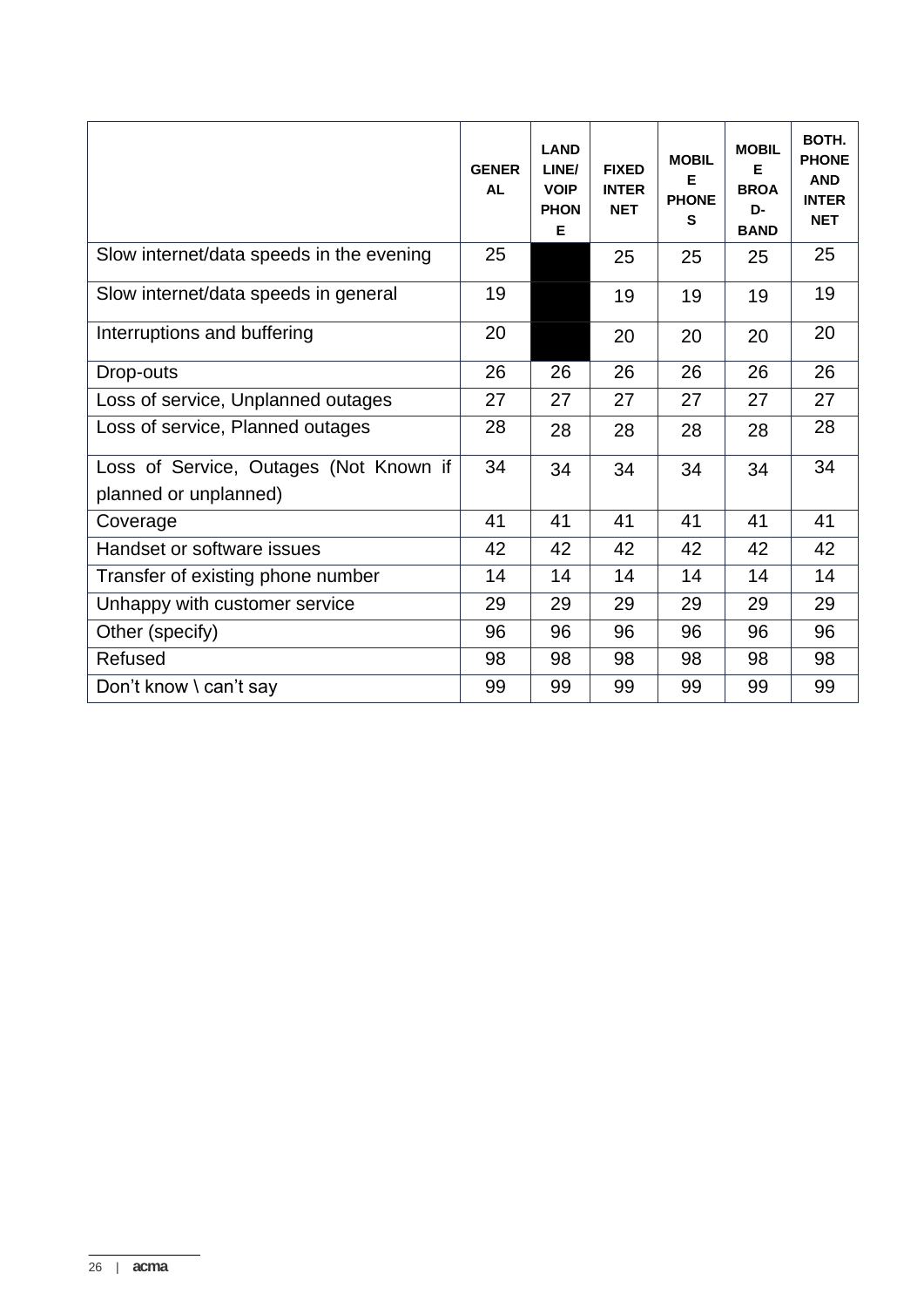# **ASK ALL WHO MADE A COMPLAINT (CODES 1 OR 3 AT BO2)**

**BC3.** How did your business or someone on behalf of your business **first** contact your telco to make your most recent complaint?

## DO NOT READ OUT.

# INTERVIEWER: IF PHONE MENTIONED. PROBE TO RELEVANT PRECODE. **SR**

| By phone (general number)                          | 30             |
|----------------------------------------------------|----------------|
| By phone to business call centre                   | 31             |
| By phone to account manager, or dedicated contact  | 32             |
| By text message                                    | $\overline{2}$ |
| By mail or post                                    | 3              |
| In person in a store                               | 4              |
| Via Email / online form                            | 5              |
| Online chat, web chat                              | 6              |
| Online via social media (e.g. Twitter or Facebook) | 7              |
| Other (specify)                                    | 96             |
| Refused                                            | 98             |
| Don't know / can't say                             | 99             |

# **ASK ALL WHO MADE A COMPLAINT (CODES 1 OR 3 AT BO2)**

**BC4.** And how long did it take to resolve this complaint, from the first time your business contacted your telco until the complaint was resolved? Was it resolved…? READ OUT. STOP READING ONCE RESPONDENT GIVES ANSWER INTERVIEWER: IF NOT RESOLVED, CHECK IF TELCO IS GOING TO GET BACK TO THE BUSINESS ON THIS. IF YES, LEAVE AS NOT RESOLVED. IF NO, GET RESPONDENT TO THINK ABOUT HOW LONG IT TOOK FROM FIRST TO LAST CONTACT WITH TELCO ON THIS.

| On the same day                          |    | GO TO BC6       |
|------------------------------------------|----|-----------------|
| Within 2 working days                    | 2  | GO TO BC6       |
| Within 3 working days                    | 3  | GO TO BC6       |
| Between 4 working days and one week      | 4  | GO TO BC6       |
| Between one week and 3 weeks             | 5  | GO TO BC6       |
| More than 3 weeks                        | 6  | GO TO BC6       |
| Or is it is not currently resolved       | 97 | <b>CONTINUE</b> |
| Refused (DO NOT READ OUT)                | 98 | GO TO BC6       |
| Don't know / can't say (DO NOT READ OUT) | 99 | GO TO BC6       |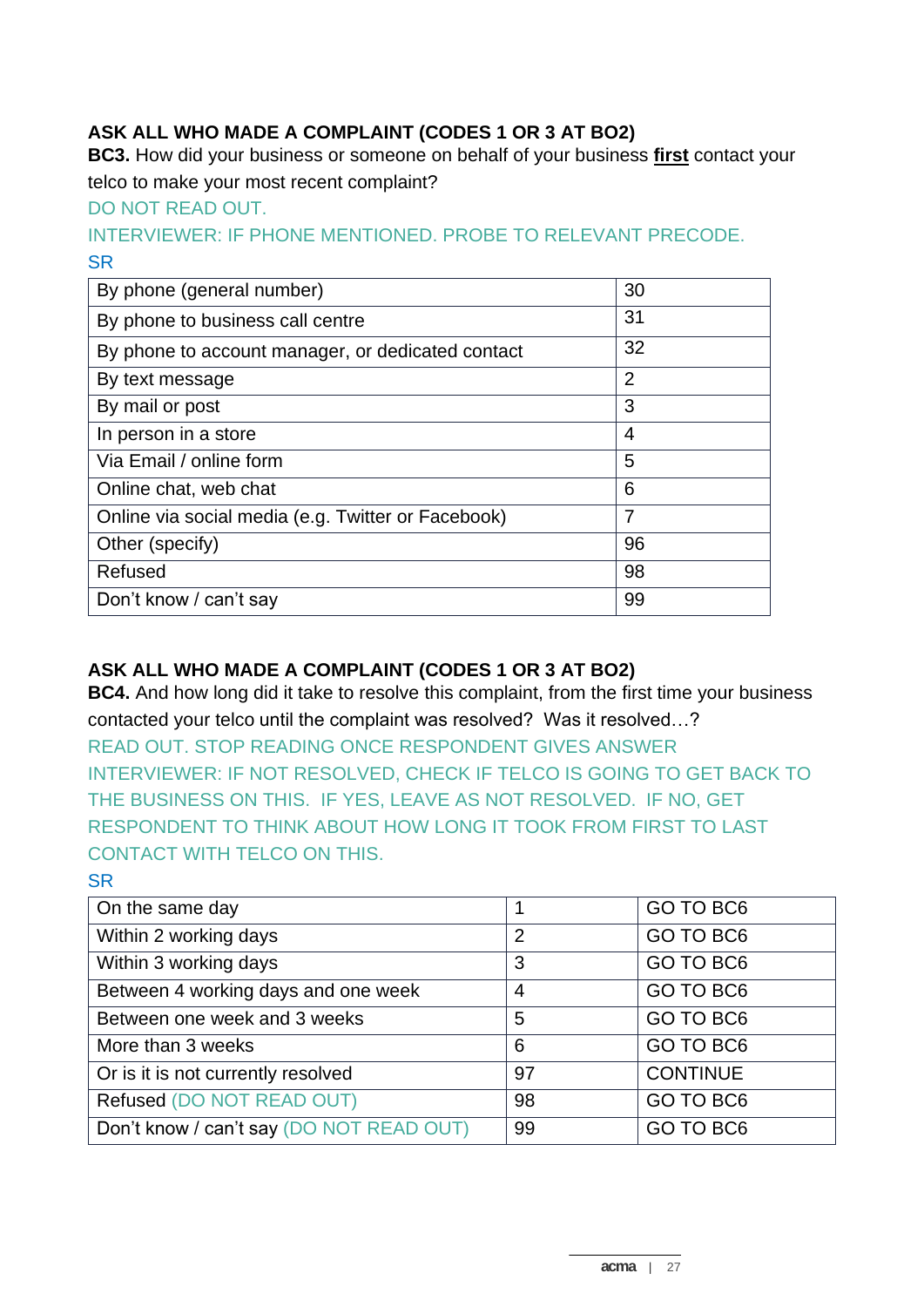# **ASK IF COMPLAINT NOT RESOLVED (CODE 97 AT BC4)**

**BC5.** When did your business first make this complaint?

READ OUT. STOP READING ONCE RESPONDENT GIVES ANSWER **SR** 

| Today                                      |                |
|--------------------------------------------|----------------|
| Within the last 2 working days             | $\overline{2}$ |
| Within the last 3 working days             | 3              |
| Between 4 working days and one week ago    | $\overline{4}$ |
| Between one week and three weeks ago       | 5              |
| More than three weeks to up to a month ago | 6              |
| One month to up to three months ago        | $\overline{7}$ |
| Three months to up to six months ago       | 8              |
| More than six months ago                   | 9              |
| Refused (DO NOT READ OUT)                  | 98             |
| Don't know / can't say (DO NOT READ OUT)   | 99             |

# **ASK IF COMPLAINT RESOLVED (CODES 1-6, 98 OR 99 AT BC4)**

**BC6.** Overall, how satisfied or dissatisfied was your business with how the complaint was handled by the telco? Would you say you were?

#### READ OUT

#### **SR**

| <b>Very Satisfied</b>                    |    |
|------------------------------------------|----|
| Satisfied                                | 2  |
| Neither satisfied nor dissatisfied       | 3  |
| <b>Dissatisfied</b>                      |    |
| Very dissatisfied                        | 5  |
| Refused (DO NOT READ OUT)                | 98 |
| Don't know / can't say (DO NOT READ OUT) | 99 |

#### **ASK IF DISSATISFIED/VERY DISSATISFIED (CODES 4-5 AT BC6)**

**BC7.** Why do you say that? Which other reasons? Any other reasons?

#### DO NOT READ OUT. MR.

| Problem/issue not resolved                                        |   |
|-------------------------------------------------------------------|---|
| Too long to fix/take action                                       | っ |
| Too many transfers/waiting on the phone for too long              | 3 |
| Poor communication/lack of communication about problem resolution | 4 |
| Recurring problem/ongoing problem                                 | 5 |
| Offshore call centre                                              | 6 |
| Nobody would take responsibility for fixing your problem          |   |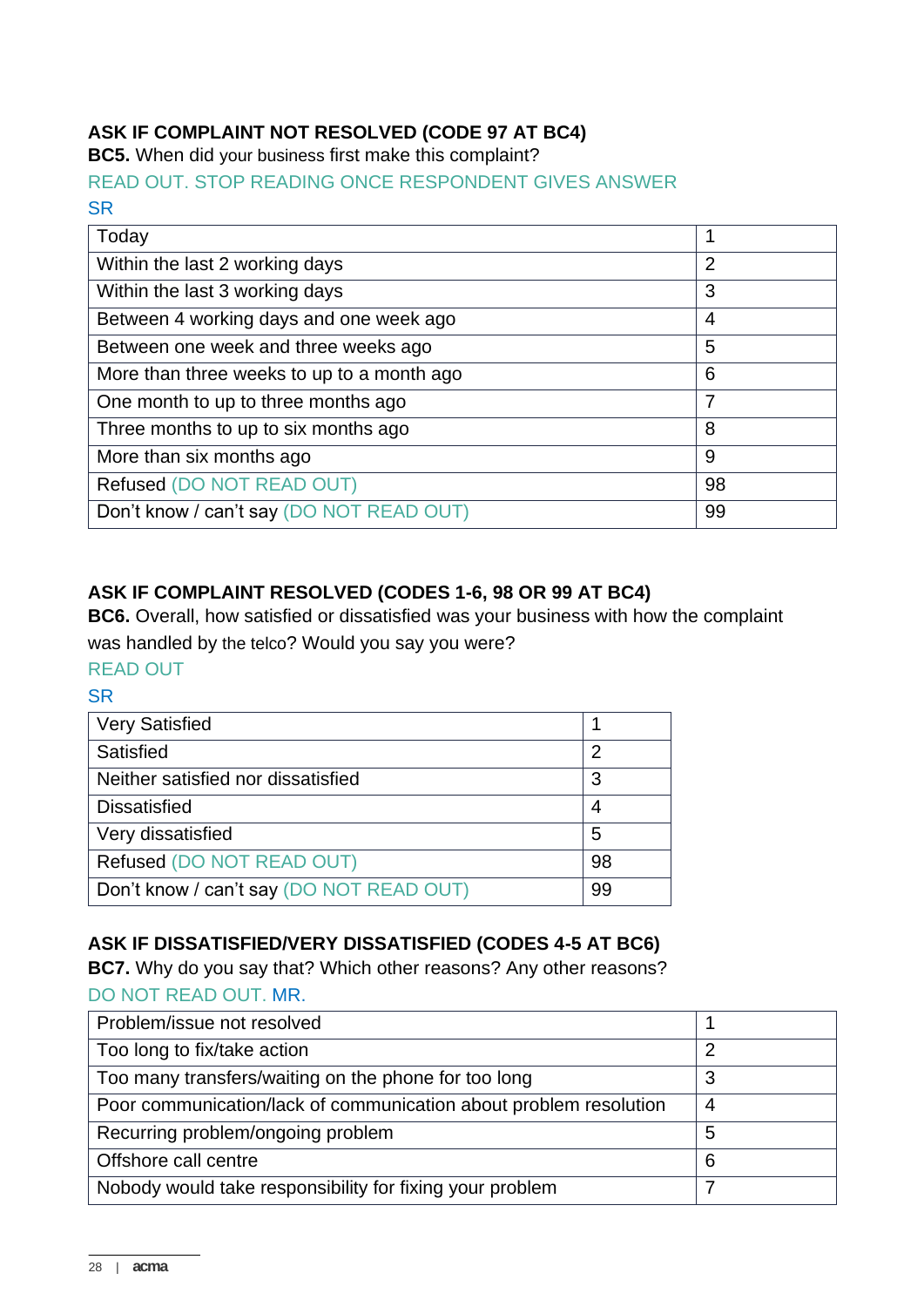| You were told to contact another organisation (e.g. NBN Co) | 8  |
|-------------------------------------------------------------|----|
| It took multiple calls/contact to get something done        | 9  |
| Compensation not given                                      | 10 |
| <b>Compensation insufficient</b>                            | 11 |
| No apology given                                            | 12 |
| Conflicting advice given                                    | 13 |
| Other (specify)                                             | 96 |
| No reason in particular                                     | 97 |
| Refused                                                     | 98 |
| Don't know / can't say                                      | 99 |

## **ASK IF COMPLAINT, EXCEPT FOR THOSE ABOUT BILLING (NOT CODES 7, 98 OR 99 AT BC2)**

**BC8.** Did your telco offer your business any compensation of any sort? PROGRAMMER: IF COMPENSATION NOT GIVEN AT BC7 (CODE10) DO NOT ASK BUT AUTOCODE AS CODE 97 BELOW.

IF YES, PROBE: What did they offer you?

INTERVIEWER: IF MONEY OFF OR DISCOUNT - PROBE IF JUST OFF ONE BILL OR MORE THAN ONE BILL. USUALLY IF COMPENSATION IS A LARGE AMOUNT IT IS LIKELY TO BE ONGOING OFF SEVERAL BILLS.

DO NOT READ OUT. MR.

| Money off the next bill                                             |                |
|---------------------------------------------------------------------|----------------|
| Discount or credit for more than one bill                           | $\overline{2}$ |
| Extra data                                                          | 3              |
| Interim replacement service (e.g. a Dongle, SIM card, mobile phone) | 4              |
| Change of plan                                                      | 5              |
| Other (specify)                                                     | 96             |
| No compensation offered                                             | 97             |
| Refused                                                             | 98             |
| Don't know / can't say                                              | 99             |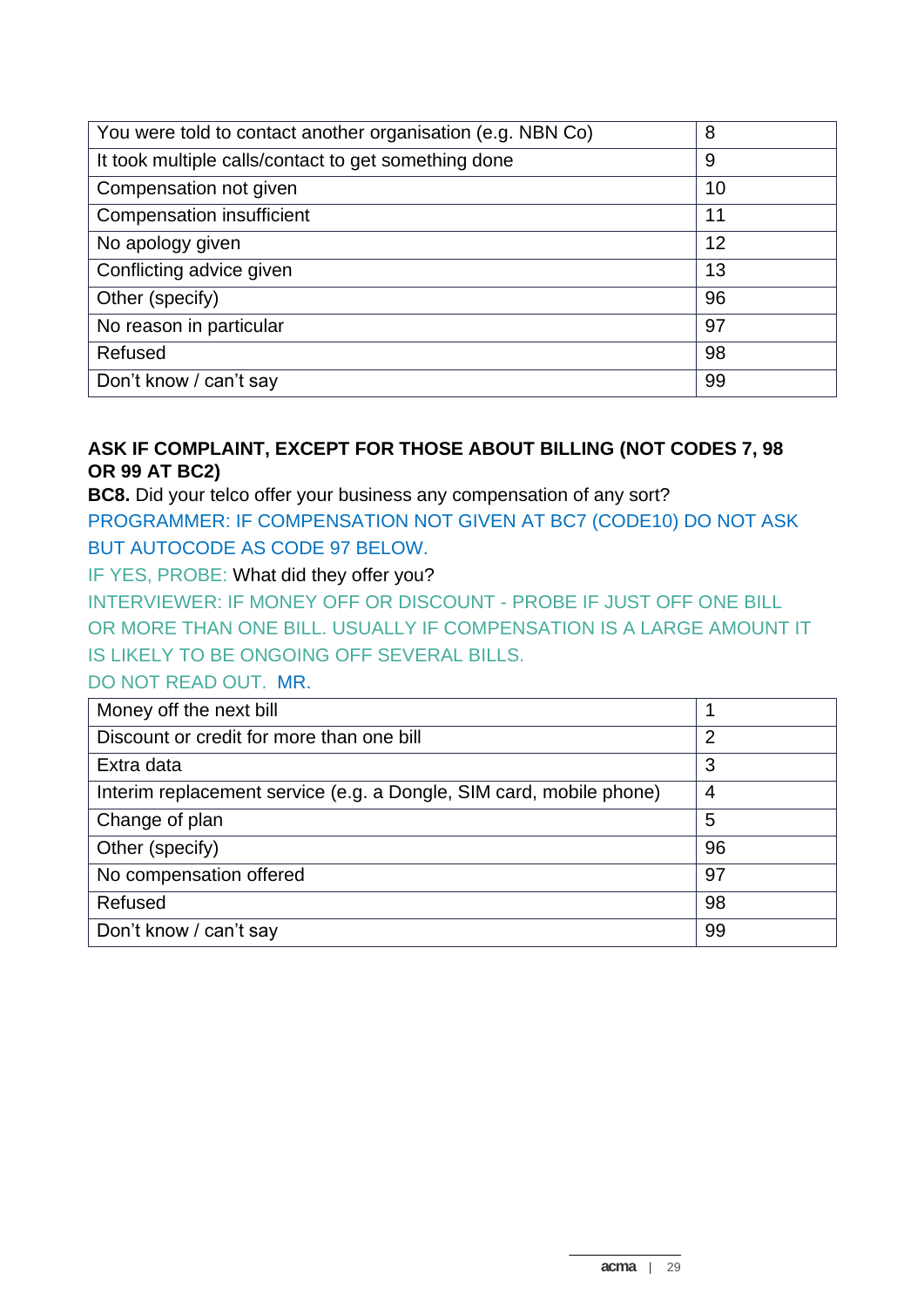# **SECTION 6 – CONTACT FOR ENQUIRIES (N)**

# **ASK ALL WHO CONTACTED TELCO FOR ENQUIRY (CODES 2 OR 3 AT BO2), OTHERS GO TO SERVICE LOSS SECTION)**

Earlier you mentioned that your business or someone on behalf of your business contacted your telco in the last 6 months about your business services, but **not to make a complaint**.

We'd like to ask you a few questions about **the most recent contact** for this purpose.

#### **ASK IF MORE THAN ONE SERVICE AT BS1**

**BN1.** For which particular telco service did you or someone of behalf of your business most recently contact your telco for in that case? Was it specific for a particular service?

INTERVIEWER: IF YES, PROBE TO BELOW FOR WHICH SERVICE. PROGRAMMER ONLY RELEVANT SERVICES TO APPEAR ON SCREEN. IF ONLY ONE SERVICE AT HS1 AUTOCODE HERE. SR

| 2<br>3 |
|--------|
|        |
|        |
|        |
| 4      |
| 5      |
|        |
| 97     |
| 98     |
| 99     |
|        |

#### **ASK ALL WHO CONTACTED TELCO FOR ENQUIRY (CODES 2 OR 3 AT BO2),**

**BN2.** What did your business most recently contact your telco for in that case? DO NOT READ BUT CLARIFY BASED ON LIST.

IF MORE THAN ONE REASON PROBE FOR MOST IMPORTANT/PRIMARY REASON.

INTERVIEWER: A DROPOUT IS WHERE YOU LOSE SERVICE **FOR A SHORT PERIOD OF TIME**, FOR EXAMPLE BETWEEN 30 SECONDS AND FIVE OR TEN MINUTES.

INTERVIEWER: IF LOSS OF SERVICE/**OUTAGE** – PROBE IF PLANNED OR UNPLANNED.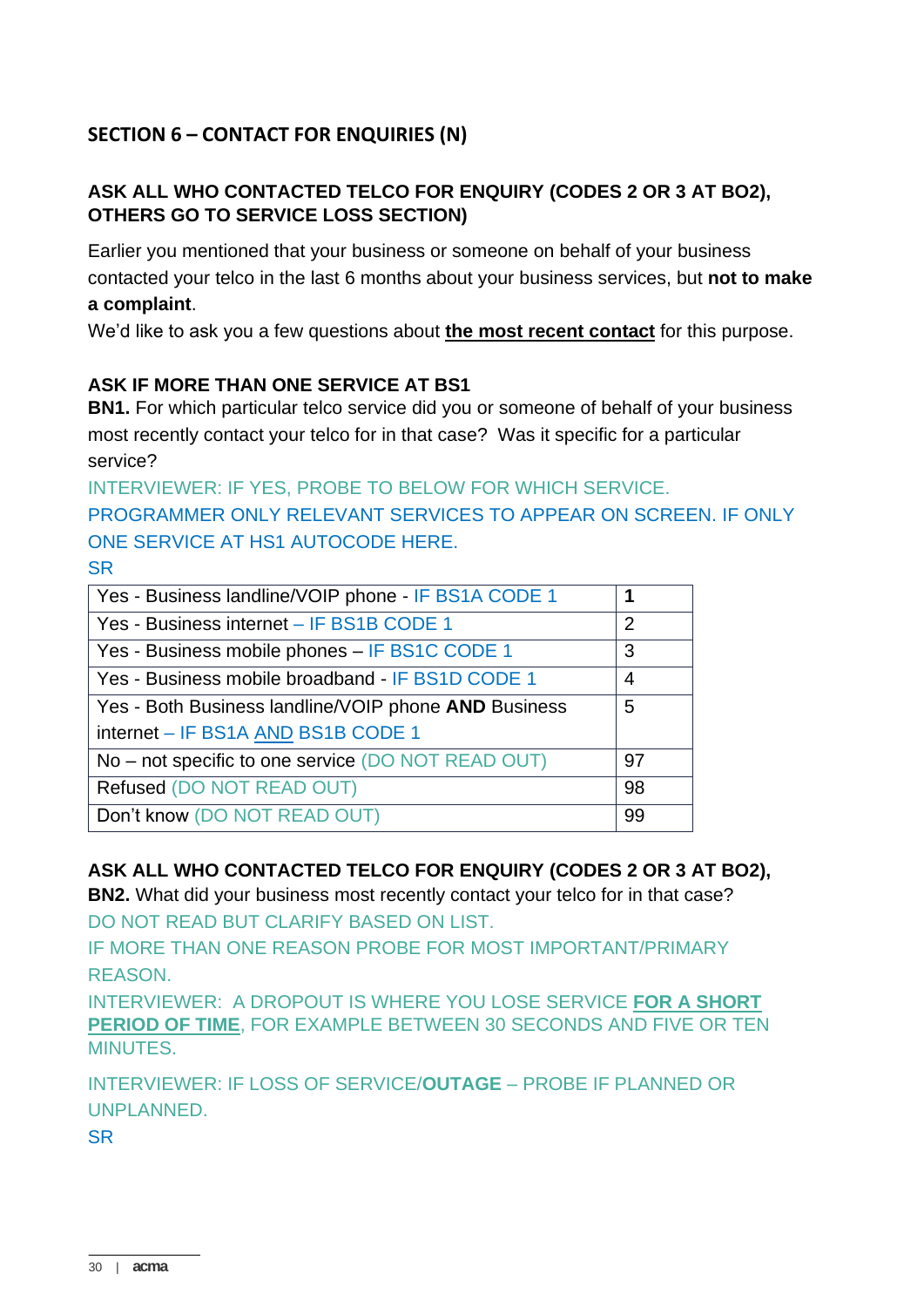|                                                                                                       | <b>GENER</b><br><b>AL</b> | <b>LAND</b><br>LINE/<br><b>VOIP</b><br><b>PHON</b><br>E | <b>FIXED</b><br><b>INTER</b><br><b>NET</b> | <b>MOBIL</b><br>Е<br><b>PHONE</b><br>S | <b>MOBIL</b><br>Е<br><b>BROA</b><br>D-<br><b>BAND</b> | BOTH.<br><b>PHONE</b><br><b>AND</b><br><b>INTER</b><br><b>NET</b> |
|-------------------------------------------------------------------------------------------------------|---------------------------|---------------------------------------------------------|--------------------------------------------|----------------------------------------|-------------------------------------------------------|-------------------------------------------------------------------|
| Installation / set-up                                                                                 |                           |                                                         |                                            |                                        |                                                       |                                                                   |
| Activating your service for the first time                                                            | 1                         | $\mathbf{1}$                                            | $\mathbf{1}$                               | 1                                      | $\mathbf 1$                                           | $\mathbf{1}$                                                      |
| Installation of NBN equipment inside or<br>outside                                                    | 30                        | 30                                                      | 30                                         | 30                                     | 30                                                    | 30                                                                |
| Setting up business phone and/or internet                                                             | 31                        | 31                                                      | 31                                         | 31                                     | 31                                                    | 31                                                                |
| service (including moving location/address)                                                           |                           |                                                         |                                            |                                        |                                                       |                                                                   |
| New handset or equipment                                                                              | 15                        | 15                                                      | 15                                         | 15                                     | 15                                                    | 15                                                                |
| <b>Appointments</b>                                                                                   |                           |                                                         |                                            |                                        |                                                       |                                                                   |
| Technician didn't turn up within<br>time<br>window                                                    | $\overline{4}$            | $\overline{4}$                                          | $\overline{4}$                             | $\overline{4}$                         | $\overline{4}$                                        | $\overline{4}$                                                    |
| Make, cancel or reschedule appointments                                                               | 32                        | 32                                                      | 32                                         | 32                                     | 32                                                    | 32                                                                |
| Delays in connection of NBN service                                                                   | 13                        | 13                                                      | 13                                         | 13                                     | 13                                                    | 13                                                                |
| Information / account or billing enquiry                                                              |                           |                                                         |                                            |                                        |                                                       |                                                                   |
| General enquiry about your account, other                                                             | 6                         | 6                                                       | 6                                          | 6                                      | 6                                                     | 6                                                                 |
| than billing                                                                                          |                           |                                                         |                                            |                                        |                                                       |                                                                   |
| Billing enquiry \ billing issue                                                                       | $\overline{7}$            | $\overline{7}$                                          | $\overline{7}$                             | $\overline{7}$                         | $\overline{7}$                                        | $\overline{7}$                                                    |
| Gathering information on services such as                                                             | 5                         | 5                                                       | 5                                          | 5                                      | 5                                                     | 5                                                                 |
| prices and inclusions                                                                                 |                           |                                                         |                                            |                                        |                                                       |                                                                   |
| Amending personal or contact details like<br>changing address or providing a phone<br>number or email | 11                        | 11                                                      | 11                                         | 11                                     | 11                                                    | 11                                                                |
| Recharging issue                                                                                      | 9                         | 9                                                       | 9                                          | 9                                      | 9                                                     | 9                                                                 |
| Change, renew or buy a new plan                                                                       | 10                        | 10                                                      | 10                                         | 10                                     | 10                                                    | 10                                                                |
| Cancellation \ to switch to another provider                                                          | 12                        | 12                                                      | 12                                         | 12                                     | 12                                                    | 12                                                                |
| <b>Other</b>                                                                                          |                           |                                                         |                                            |                                        |                                                       |                                                                   |
| International calls                                                                                   | 17                        | 17                                                      | 17                                         | 17                                     | 17                                                    | 17                                                                |
| Poor voice quality                                                                                    | 33                        | 33                                                      |                                            |                                        |                                                       | 33                                                                |
| Fault or technical issue with home phone                                                              | 22                        | 22                                                      |                                            |                                        |                                                       | 22                                                                |
| Fault or technical issue with internet                                                                | 23                        |                                                         | 23                                         | 23                                     | 23                                                    | 23                                                                |
| technical<br>with<br><b>NBN</b><br>Fault<br>issue<br>or<br>equipment                                  | 24                        | 24                                                      | 24                                         |                                        |                                                       | 24                                                                |
| Fault or technical<br>mobile<br>issue<br>with                                                         | 35                        |                                                         |                                            | 35                                     | 35                                                    |                                                                   |
| broadband equipment                                                                                   |                           |                                                         |                                            |                                        |                                                       |                                                                   |
| Fault or technical issue                                                                              | 18                        | 18                                                      | 18                                         | 18                                     | 18                                                    | 18                                                                |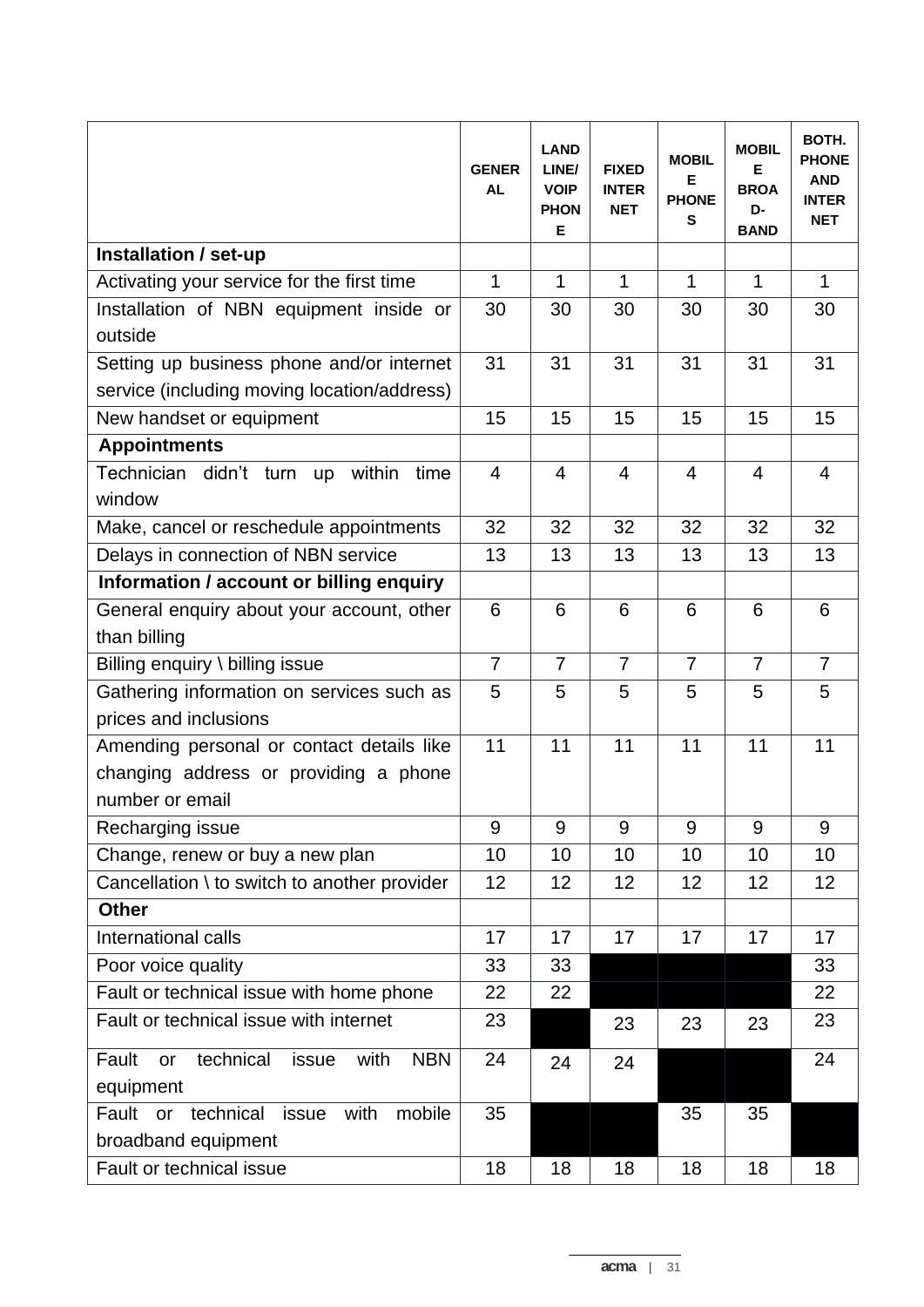|                                                                 | <b>GENER</b><br><b>AL</b> | <b>LAND</b><br>LINE/<br><b>VOIP</b><br><b>PHON</b><br>Е | <b>FIXED</b><br><b>INTER</b><br><b>NET</b> | <b>MOBIL</b><br>E<br><b>PHONE</b><br>S | <b>MOBIL</b><br>F<br><b>BROA</b><br>D-<br><b>BAND</b> | BOTH.<br><b>PHONE</b><br><b>AND</b><br><b>INTER</b><br><b>NET</b> |
|-----------------------------------------------------------------|---------------------------|---------------------------------------------------------|--------------------------------------------|----------------------------------------|-------------------------------------------------------|-------------------------------------------------------------------|
| Slow internet/data speeds in the evening                        | 25                        |                                                         | 25                                         | 25                                     | 25                                                    | 25                                                                |
| Slow internet/data speeds in general                            | 19                        |                                                         | 19                                         | 19                                     | 19                                                    | 19                                                                |
| Interruptions and buffering                                     | 20                        |                                                         | 20                                         | 20                                     | 20                                                    | 20                                                                |
| Drop-outs                                                       | 26                        | 26                                                      | 26                                         | 26                                     | 26                                                    | 26                                                                |
| Loss of service, Unplanned outages                              | 27                        | 27                                                      | 27                                         | 27                                     | 27                                                    | 27                                                                |
| Loss of service, Planned outages                                | 28                        | 28                                                      | 28                                         | 28                                     | 28                                                    | 28                                                                |
| Loss of Service, Outages (Not Known if<br>planned or unplanned) | 34                        | 34                                                      | 34                                         | 34                                     | 34                                                    | 34                                                                |
| Coverage                                                        | 41                        | 41                                                      | 41                                         | 41                                     | 41                                                    | 41                                                                |
| Handset or software issues                                      | 42                        | 42                                                      | 42                                         | 42                                     | 42                                                    | 42                                                                |
| Transfer of existing phone number                               | 14                        | 14                                                      | 14                                         | 14                                     | 14                                                    | 14                                                                |
| Unhappy with customer service                                   | 29                        | 29                                                      | 29                                         | 29                                     | 29                                                    | 29                                                                |
| Other (specify)                                                 | 96                        | 96                                                      | 96                                         | 96                                     | 96                                                    | 96                                                                |
| Refused                                                         | 98                        | 98                                                      | 98                                         | 98                                     | 98                                                    | 98                                                                |
| Don't know \ can't say                                          | 99                        | 99                                                      | 99                                         | 99                                     | 99                                                    | 99                                                                |

# **ASK ALL WHO CONTACTED TELCO FOR ENQUIRY (CODES 2 OR 3 AT BO2),**

**BN3.** How did your business or someone on behalf of your business **first** contact your telco for this?

DO NOT READ OUT. SR

# INTERVIEWER: IF PHONE MENTIONED. PROBE TO RELEVANT PRECODE

| By phone (general number)                          | 30             |
|----------------------------------------------------|----------------|
| By phone to business call centre                   | 31             |
| By phone to account manager, or dedicated contact  | 32             |
| By text message                                    | $\overline{2}$ |
| By mail or post                                    | 3              |
| In person in a store                               | 4              |
| Via email / online form                            | 5              |
| Online chat, web chat                              | 6              |
| Online via social media (e.g. Twitter or Facebook) | 7              |
| Other (specify)                                    | 96             |
| Refused                                            | 98             |
| Don't know / can't say                             | 99             |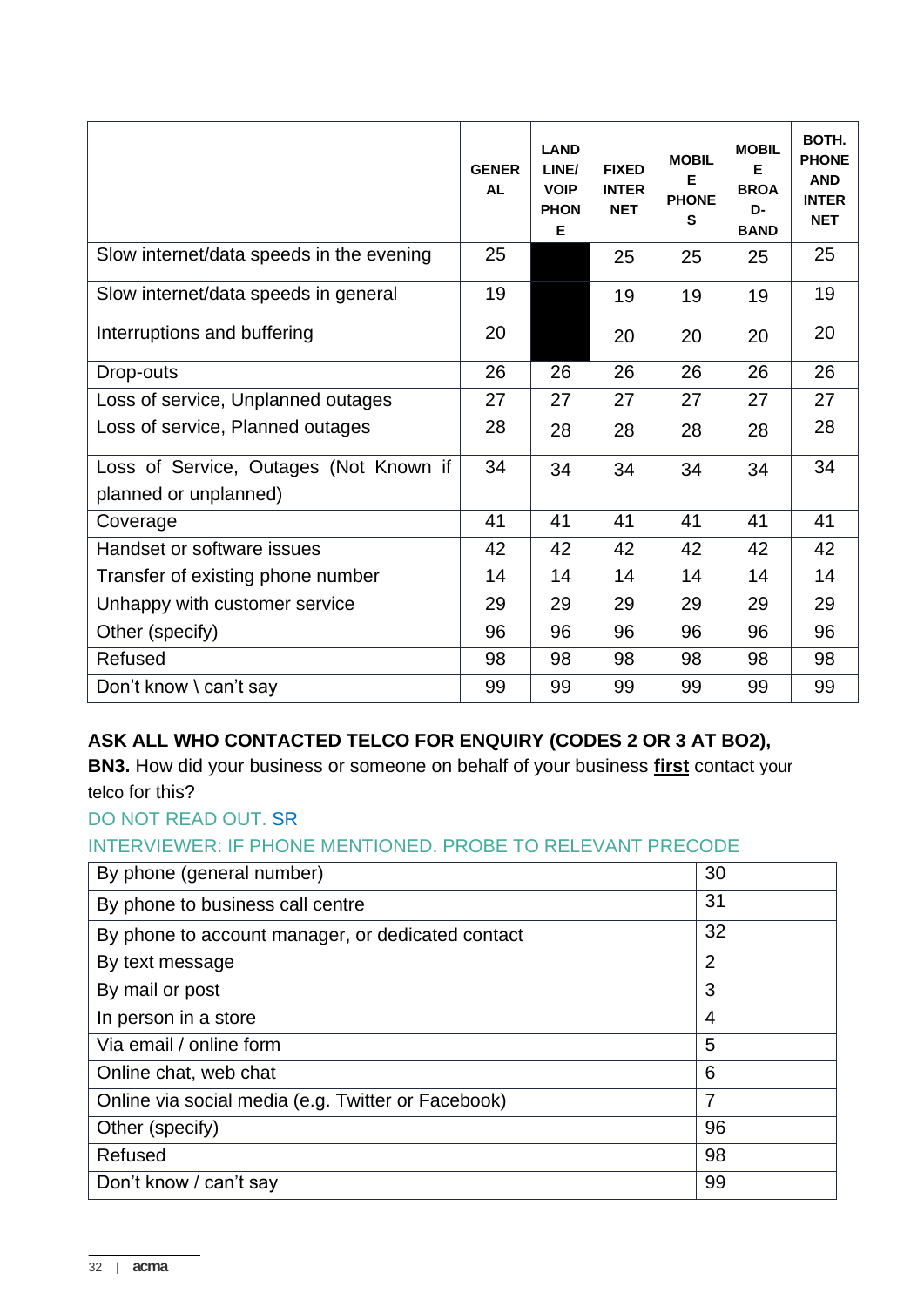# **ASK ALL WHO CONTACTED TELCO FOR ENQUIRY (CODES 2 OR 3 AT BO2)**

**BN4.** Overall, how satisfied or dissatisfied was your business with how your telco handled the query? Would you say your business was*…*

# READ OUT

#### **SR**

| <b>Very Satisfied</b>                    |    |
|------------------------------------------|----|
| Satisfied                                | 2  |
| Neither satisfied nor dissatisfied       | 3  |
| <b>Dissatisfied</b>                      | 4  |
| Very dissatisfied                        | 5  |
| Refused (DO NOT READ OUT)                | 98 |
| Don't know / can't say (DO NOT READ OUT) | 99 |

## **ASK IF DISSATISFIED/VERY DISSATISFIED AT BN4 (CODES 4 OR 5)**

**BN5**. Why do you say that? Which other reasons? Any other reasons?

# DO NOT READ OUT.

MR.

| Problem/issue not resolved                                        | 1              |
|-------------------------------------------------------------------|----------------|
| Too long to fix/take action                                       | $\overline{2}$ |
| Too many transfers/waiting on the phone for too long              | 3              |
| Poor communication/lack of communication about problem resolution | $\overline{4}$ |
| Recurring problem/ongoing problem                                 | 5              |
| Offshore call centre                                              | 6              |
| Nobody would take responsibility for fixing your problem          | $\overline{7}$ |
| You were told to contact another organisation (e.g. NBN Co)       | 8              |
| It took multiple calls/contacts to get something done             | 9              |
| Compensation not given                                            | 10             |
| <b>Compensation insufficient</b>                                  | 11             |
| No apology given                                                  | 12             |
| Conflicting advice given                                          | 13             |
| Other (specify)                                                   | 96             |
| No reason in particular                                           | 97             |
| Refused                                                           | 98             |
| Don't know / can't say                                            | 99             |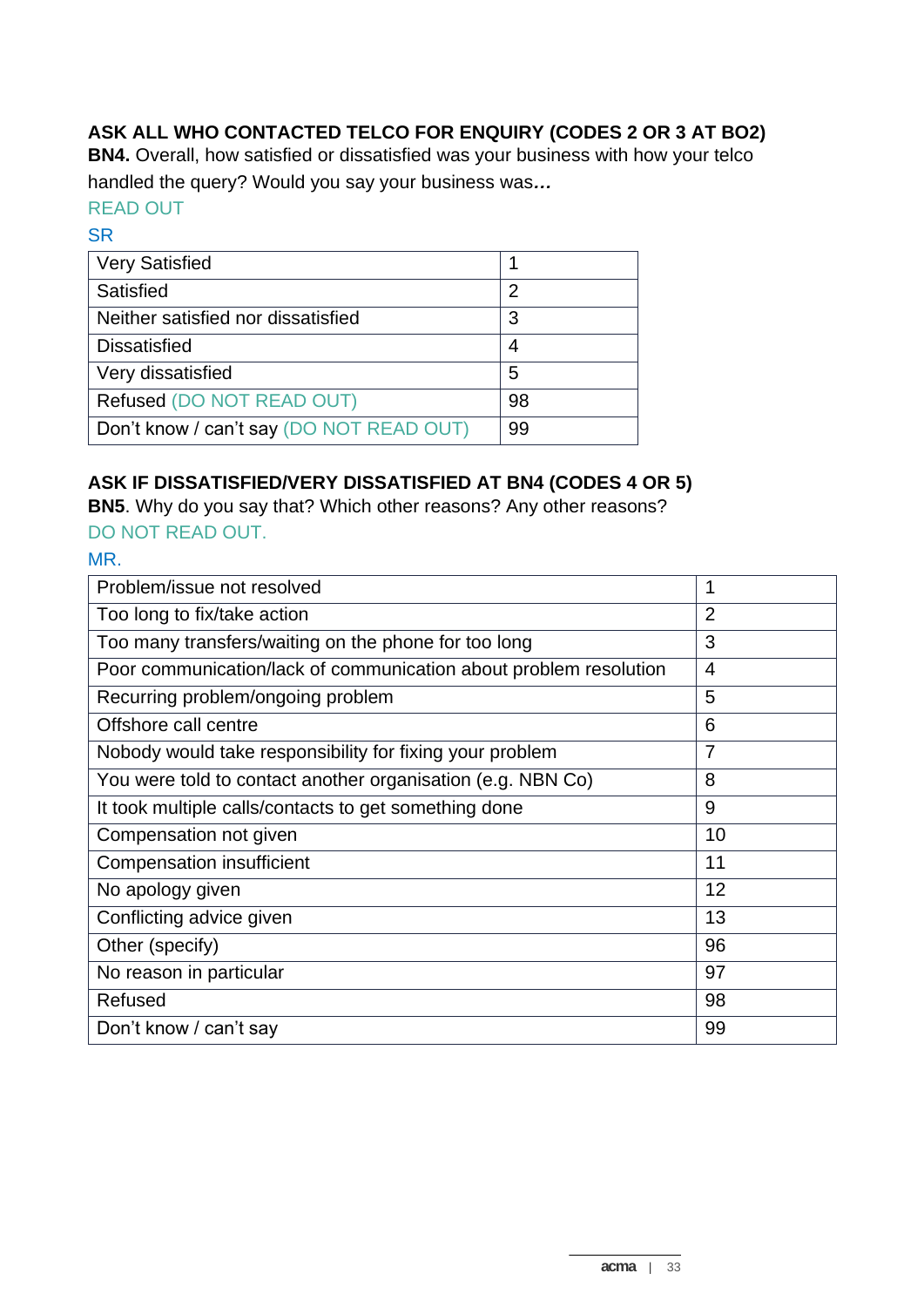# **SECTION 7 – IMPACT OF SERVICE LOSS (L)**

#### **ASK IF DROP-OUTS/LOSS OF SERVICE OR OUTAGES (CODES 26, 27, 28 OR 34 AT BI2, BC2 or BN2)**

Earlier you mentioned that you have experienced <<dropouts – IF CODE 26 AT BI2, BC2 OR BN2>> << outages – IF CODES 27, 28 OR 34 AT >> with your business telco services in the last 6 months.

# **ASK IF DROP-OUTS/LOSS OF SERVICES TO BUSINESS LANDLINE/VOIP PHONE SERVICES (CODES 26, 27, 28 OR 34 AT BI2a, or AT BC1/BC2 or AT BN1/BN2) BL1a.** What impact did being left without your business **landline/VOIP phone** have on

your business? Was there…..

#### READ OUT

#### SR

| No impact at all                         |    |
|------------------------------------------|----|
| Minor impact                             |    |
| Moderate impact; or                      | ີ  |
| Major impact                             |    |
| Refused (DO NOT READ OUT)                | 98 |
| Don't know / can't say (DO NOT READ OUT) | 99 |

# **ASK IF DROP-OUTS/LOSS OF SERVICES TO BUSINESS LANDLINE/VOIP PHONE SERVICES (CODES 26, 27, 28 OR 34 AT BI2a, or AT BC1/BC2 or AT BN1/BN2)**

**BL1b.** What did your business do when your business **landline/VOIP phone** was down?

#### READ OUT

#### MR

| Your telco provided interim or alternate services (such as mobile<br>phone) and you used them |    |
|-----------------------------------------------------------------------------------------------|----|
| Your telco offered interim or alternate service but you didn't use them                       | -2 |
| You used other services (such as mobile phones) in place of landline                          | -3 |
| Nothing (DO NOT READ OUT)                                                                     | 97 |
| Refused (DO NOT READ OUT)                                                                     | 98 |
| Don't know / can't say (DO NOT READ OUT)                                                      | 99 |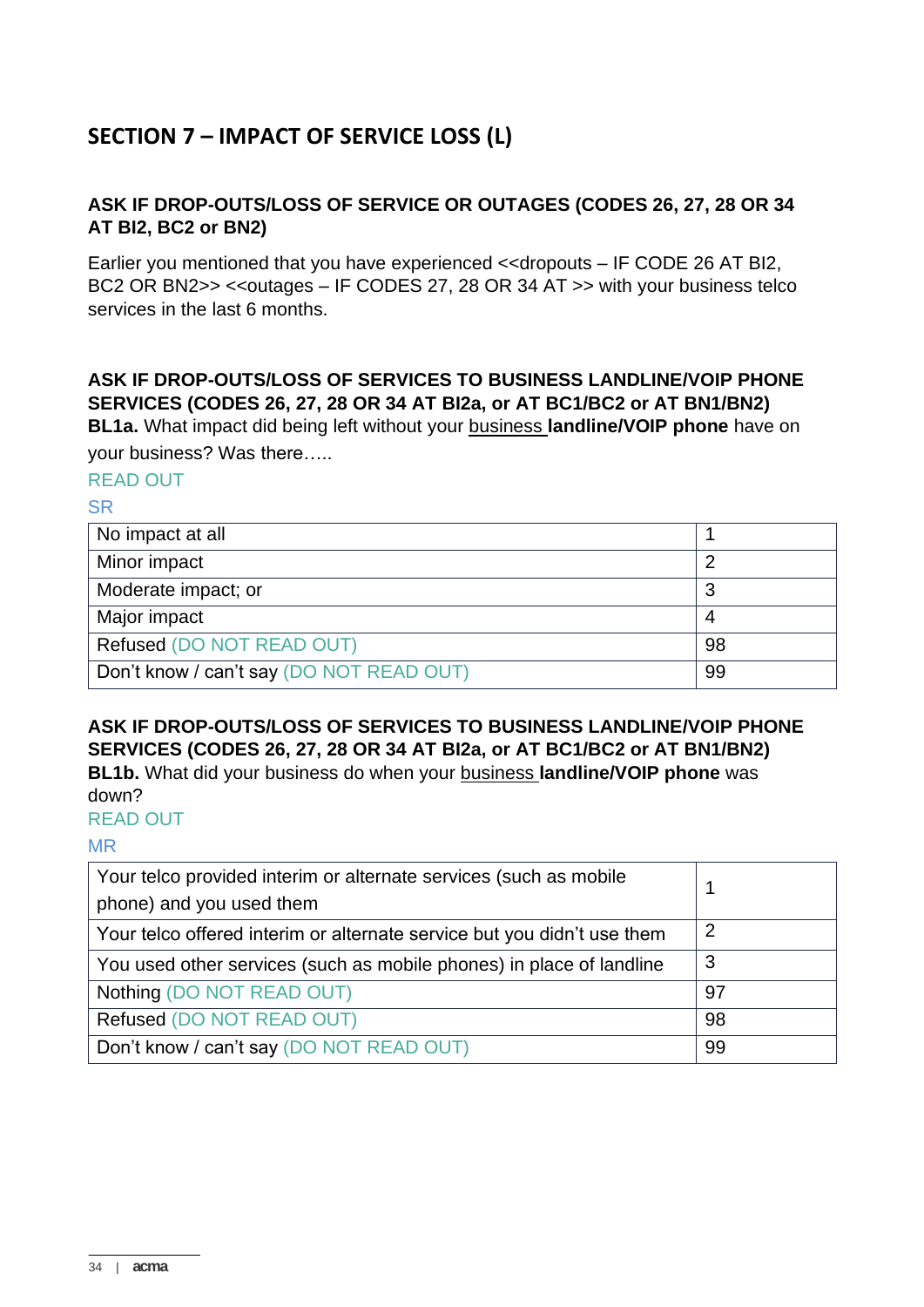## **ASK IF DROP-OUTS/LOSS OF SERVICES TO BUSINESS FIXED LINE INTERNET SERVICES (CODES 26, 27, 28 OR 34 AT BI2b, or AT BC1/BC2 or AT BN1/BN2)**

**BL2a.** What impact did being left without your business fixed line internet service have on your business? Was there…..

#### READ OUT

SR

| No impact at all                         |    |
|------------------------------------------|----|
| Minor impact                             |    |
| Moderate impact; or                      |    |
| Major impact                             |    |
| Refused (DO NOT READ OUT)                | 98 |
| Don't know / can't say (DO NOT READ OUT) | 99 |

## **ASK IF DROP-OUTS/LOSS OF SERVICES TO BUSINESS FIXED LINE INTERNET SERVICES (CODES 26, 27, 28 OR 34 AT BI2b, or AT BC1/BC2 or AT BN1/BN2)**

**BL2b.** What did your business do when your business fixed line internet service was down?

READ OUT

#### MR

| Your telco provided interim or alternate services (such as mobile data) | 1  |
|-------------------------------------------------------------------------|----|
| and you used them                                                       |    |
| Your telco offered interim or alternate service but you didn't use them | 2  |
| You used other services (such as mobile phones or mobile data) in       | 3  |
| place of fixed internet                                                 |    |
| Nothing (DO NOT READ OUT)                                               | 97 |
| Refused (DO NOT READ OUT)                                               | 98 |
| Don't know / can't say (DO NOT READ OUT)                                | 99 |

# **ASK IF DROP-OUTS/LOSS OF SERVICES TO BUSINESS MOBILE PHONE SERVICES (CODES 26, 27, 28 OR 34 AT BI2c, or AT BC1/BC2 or AT BN1/BN2)**

**BL3a.** What impact did being left without your business mobile phone service have on your business? Was there…..

#### READ OUT

| No impact at all                         |    |
|------------------------------------------|----|
| Minor impact                             |    |
| Moderate impact; or                      |    |
| Major impact                             |    |
| Refused (DO NOT READ OUT)                | 98 |
| Don't know / can't say (DO NOT READ OUT) | 99 |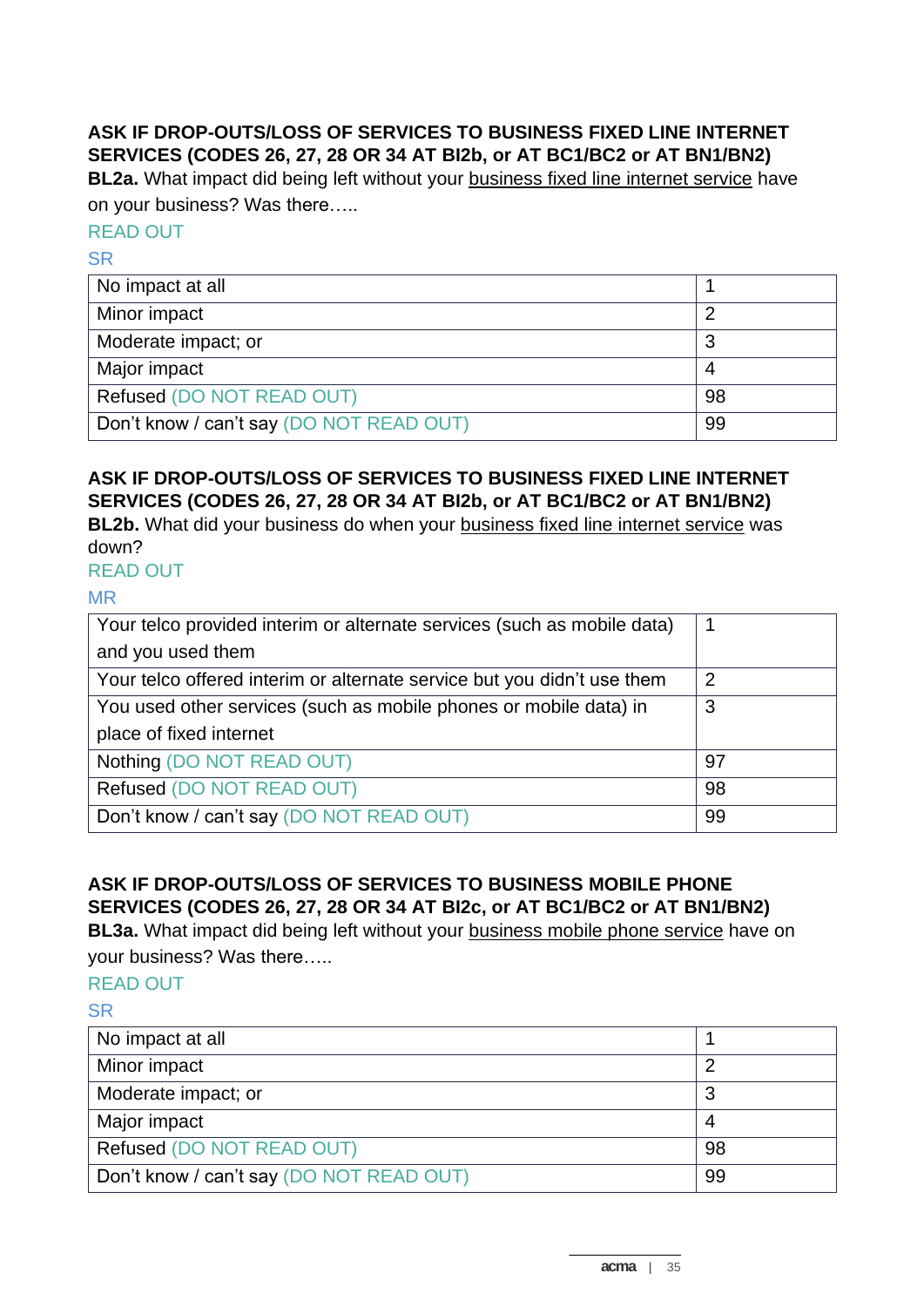#### **ASK IF DROP-OUTS/LOSS OF SERVICES TO BUSINESS MOBILE PHONE SERVICES (CODES 26, 27, 28 OR 34 AT BI2c, or AT BC1/BC2 or AT BN1/BN2)**

**BL3b.** What did your business do when your business mobile phone service was down? READ OUT

#### MR

| Your telco provided interim or alternate services (such as mobile<br>phones) and you used them |    |
|------------------------------------------------------------------------------------------------|----|
| Your telco offered interim or alternate service but you didn't use them                        | 2  |
| You used other services (such as personal mobile phones)                                       | 3  |
| Nothing (DO NOT READ OUT)                                                                      | 97 |
| Refused (DO NOT READ OUT)                                                                      | 98 |
| Don't know / can't say (DO NOT READ OUT)                                                       | 99 |

# **ASK IF DROP-OUTS/LOSS OF SERVICES TO BUSINESS MOBILE BROADBAND SERVICES (CODES 26, 27, 28 OR 34 AT BI2d, or AT BC1/BC2 or AT BN1/BN2)**

**BL4a.** What impact did being left without your business mobile broadband service have on your business? Was there…..

#### READ OUT

#### SR

| No impact at all                         |    |
|------------------------------------------|----|
| Minor impact                             |    |
| Moderate impact; or                      |    |
| Major impact                             |    |
| Refused (DO NOT READ OUT)                | 98 |
| Don't know / can't say (DO NOT READ OUT) | 99 |

# **ASK IF DROP-OUTS/LOSS OF SERVICES TO BUSINESS MOBILE BROADBAND SERVICES (CODES 26, 27, 28 OR 34 AT BI2d, or AT BC1/BC2 or AT BN1/BN2)**

**BL4b.** What did your business do when your business mobile broadband service was down?

#### READ OUT

MR

| Your telco provided interim or alternate services and you used them     |                |
|-------------------------------------------------------------------------|----------------|
| Your telco offered interim or alternate service but you didn't use them | $\overline{2}$ |
| You used other services                                                 | 3              |
| Nothing (DO NOT READ OUT)                                               | 97             |
| Refused (DO NOT READ OUT)                                               | 98             |
| Don't know / can't say (DO NOT READ OUT)                                | 99             |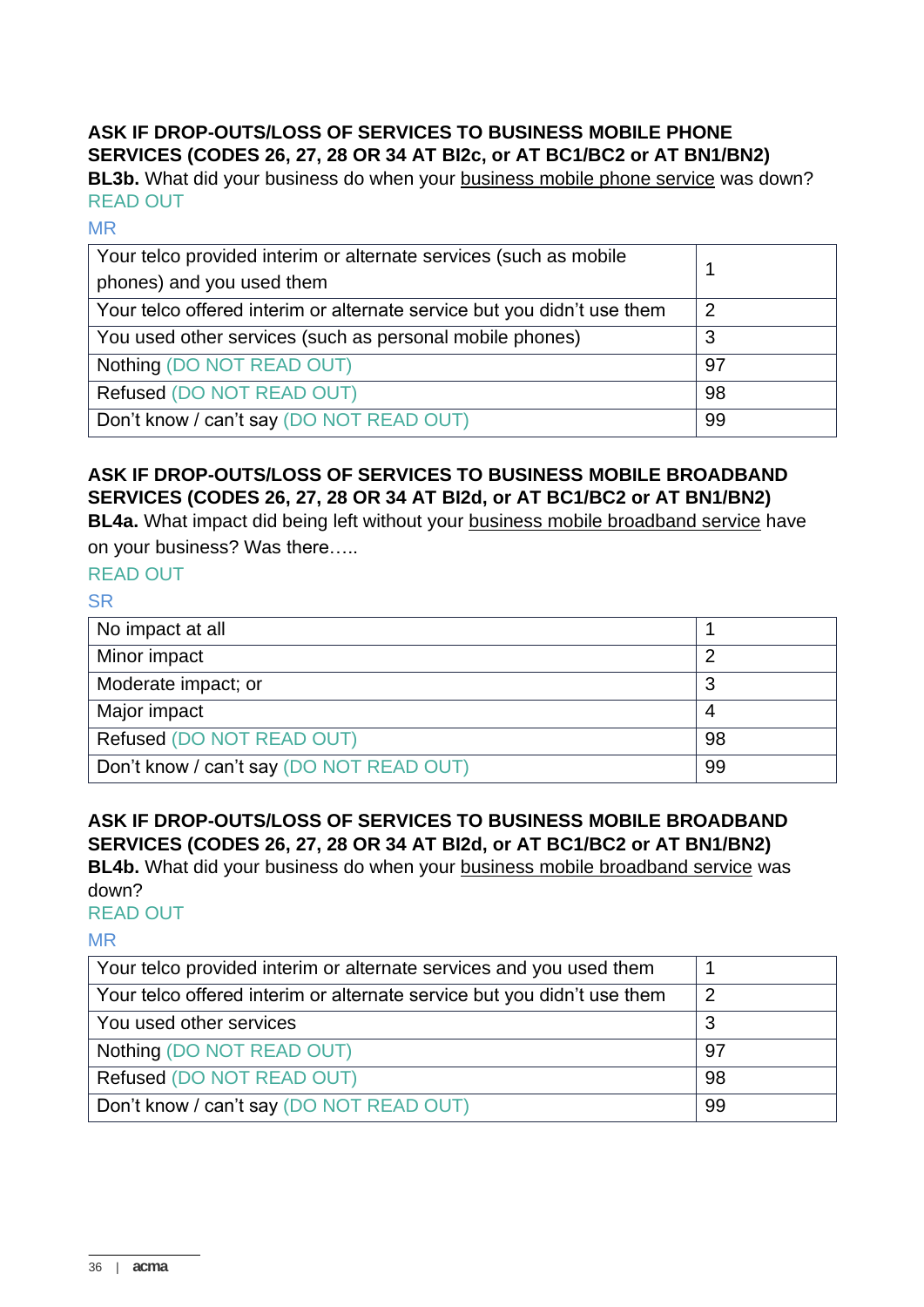# **SECTION 8 - SATISFACTION (F)**

## **ASK ALL**

**BF1.** I'd now like you to tell me the extent to which your business is satisfied with each of the following aspects of your business's telco service/s such as the << **landline/VOIP phones** – IF BS1A CODE 1>>, <<**fixed internet** – IF BS1B CODE 1>>, << **mobile phones** – IF BS1C CODE 1>> <<**mobile broadband** – IF BS1D CODE 1>> services. For each aspect I read out, can you please tell me whether your business is very satisfied, satisfied, neither satisfied nor dissatisfied, dissatisfied or very dissatisfied.

So firstly, how satisfied is your business with <<INSERT FIRST ATTRIBUTE>>.

Would you say…READ OUT SCALE. SR

|                                                                                                                | $\mathbf{1}$      | 2              | 3       | $\overline{4}$      | 5                    | 97                                                  | 98                                                  | 99                                                     |
|----------------------------------------------------------------------------------------------------------------|-------------------|----------------|---------|---------------------|----------------------|-----------------------------------------------------|-----------------------------------------------------|--------------------------------------------------------|
|                                                                                                                | Very<br>satisfied | Satisfied      | Neither | <b>Dissatisfied</b> | Very<br>dissatisfied | Not<br>applicable<br>(DO NOT<br><b>READ</b><br>OUT) | Refused<br>(DO<br><b>NOT</b><br><b>READ</b><br>OUT) | Don't<br>know (DO<br><b>NOT</b><br><b>READ</b><br>OUT) |
| Your business<br>phone service<br><b>OVETAIL LIF BUSINESS</b><br>PHONE AT BS1_A CODE<br>1]                     | 1                 | $\overline{2}$ | 3       | $\overline{4}$      | 5                    | 97                                                  | 98                                                  | 99                                                     |
| The reliability of<br>your business<br>phone service [IF<br><b>BUSINESS PHONE AT</b><br><b>BS1A CODES 1]</b>   | 1                 | $\overline{2}$ | 3       | $\overline{4}$      | 5                    | 97                                                  | 98                                                  | 99                                                     |
| Your business<br>internet service<br><b>OVETAIL [IF FIXED</b><br><b>INTERNET AT BS1B</b><br>CODE 1]            | 1                 | $\overline{2}$ | 3       | $\overline{4}$      | 5                    | 97                                                  | 98                                                  | 99                                                     |
| The reliability of<br>your business<br>internet service [IF<br><b>FIXED INTERNET AT</b><br><b>BS1B CODE 1]</b> | 1                 | $\overline{2}$ | 3       | $\overline{4}$      | 5                    | 97                                                  | 98                                                  | 99                                                     |

#### REPEAT FOR EACH ATTRIBUTE. REPEAT SCALE AS NECESSARY.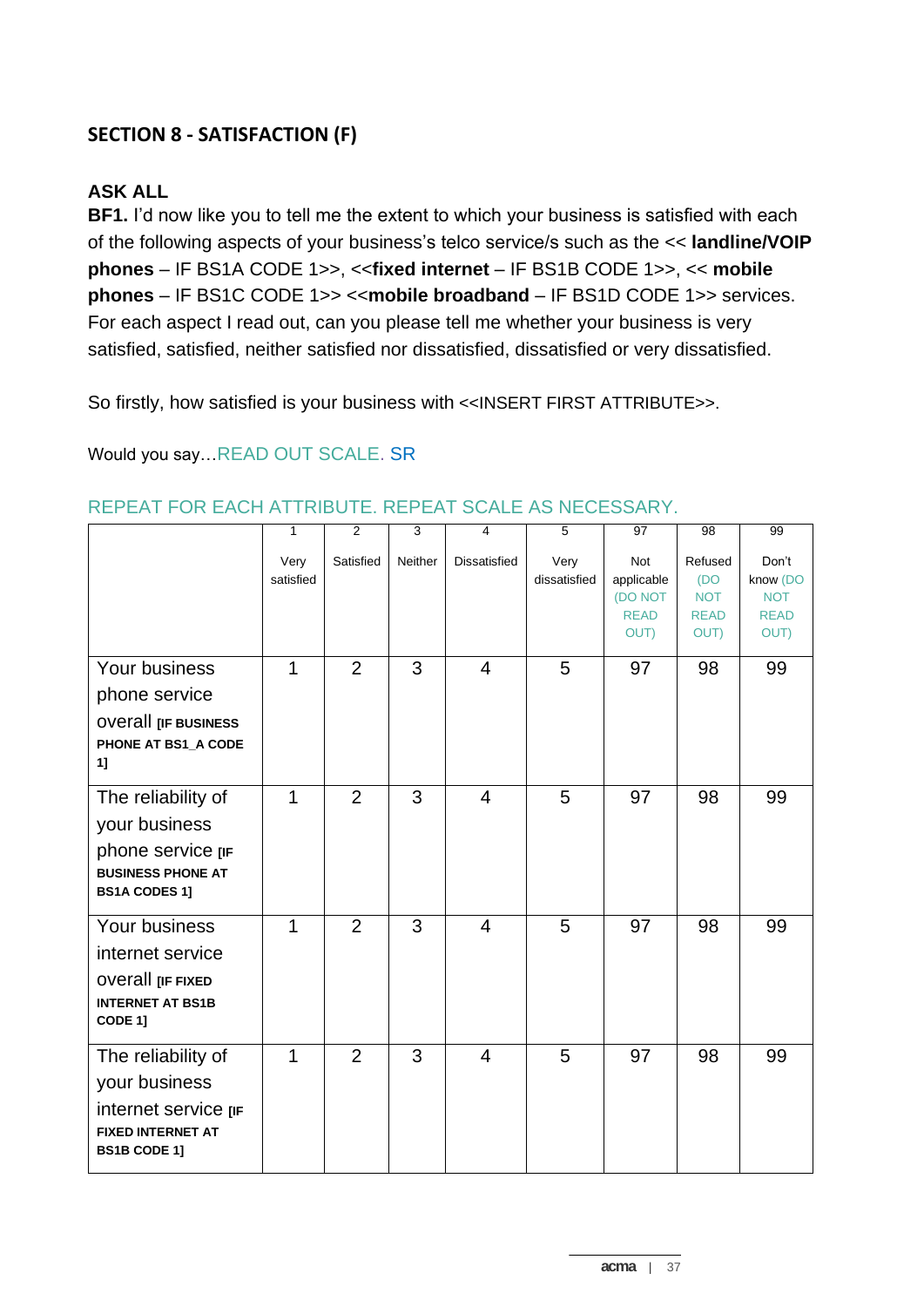| Your business             | 1              | $\overline{2}$ | 3 | 4              | 5 | 97 | 98 | 99 |
|---------------------------|----------------|----------------|---|----------------|---|----|----|----|
| mobile phones             |                |                |   |                |   |    |    |    |
| <b>OVETAIL [IF MOBILE</b> |                |                |   |                |   |    |    |    |
| PHONES AT BS1C CODE       |                |                |   |                |   |    |    |    |
| 11                        |                |                |   |                |   |    |    |    |
| The reliability of        | 1              | $\overline{2}$ | 3 | $\overline{4}$ | 5 | 97 | 98 | 99 |
| your business             |                |                |   |                |   |    |    |    |
| mobile phones [IF         |                |                |   |                |   |    |    |    |
| <b>MOBILE PHONES AT</b>   |                |                |   |                |   |    |    |    |
| <b>BS1C CODE 1]</b>       |                |                |   |                |   |    |    |    |
| The overall mobile        | $\overline{1}$ | $\overline{2}$ | 3 | $\overline{4}$ | 5 | 97 | 98 | 99 |
| broadband service         |                |                |   |                |   |    |    |    |
| for your business         |                |                |   |                |   |    |    |    |
| [IF MOBILE BROADBAND      |                |                |   |                |   |    |    |    |
| AT BS1D CODE 1]           |                |                |   |                |   |    |    |    |
| The reliability of        | $\mathbf{1}$   | 2              | 3 | $\overline{4}$ | 5 | 97 | 98 | 99 |
| the mobile                |                |                |   |                |   |    |    |    |
| broadband service         |                |                |   |                |   |    |    |    |
| for your business         |                |                |   |                |   |    |    |    |
| $-$ [IF MOBILE            |                |                |   |                |   |    |    |    |
| <b>BROADBAND AT BS1D</b>  |                |                |   |                |   |    |    |    |
| CODE 2]                   |                |                |   |                |   |    |    |    |
| The monthly cost          | $\mathbf{1}$   | $\overline{2}$ | 3 | $\overline{4}$ | 5 | 97 | 98 | 99 |
| of your business          |                |                |   |                |   |    |    |    |
| telco services            |                |                |   |                |   |    |    |    |
| <b>Customer service</b>   | 1              | 2              | 3 | $\overline{4}$ | 5 | 97 | 98 | 99 |
| from your telco/s         |                |                |   |                |   |    |    |    |
| <b>OVETAIL [ASK ALL]</b>  |                |                |   |                |   |    |    |    |
|                           |                |                |   |                |   |    |    |    |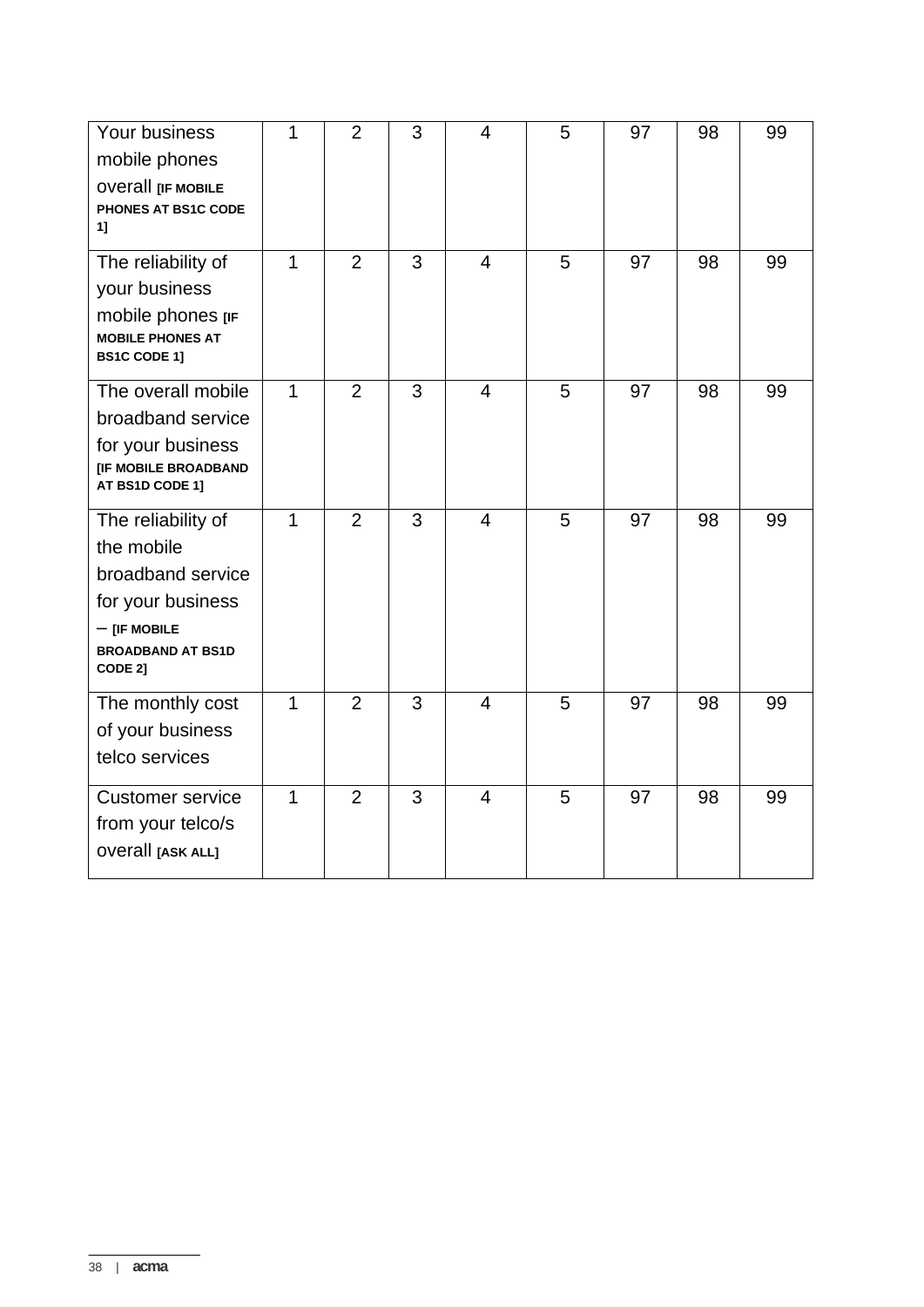# **SECTION 9 – MANAGING DATA, SECURITY AND TELCO SERVICES (P)**

#### **ASK ALL**

**BP1.** I am going to read out some statements relating to your business. For each one, can you please tell me whether your business would strongly agree, agree, neither agree nor disagree, disagree or strongly disagree.

So firstly, <<INSERT STATEMENT>>. Would your business….READ OUT SCALE READ OUT EACH STATEMENT. REPEAT SCALE AS NECESSARY. **SR** 

|                                            | $\mathbf{1}$   | $\overline{2}$ | 3              | 4              | 5        | 97                     | 98                        | 99                |
|--------------------------------------------|----------------|----------------|----------------|----------------|----------|------------------------|---------------------------|-------------------|
|                                            | Strongly       | Agree          | Neither        | Disagree       | Strongly | Not                    | Refused                   | Don't             |
|                                            | agree          |                |                |                | disagree | applicable             | (DO                       | know              |
|                                            |                |                |                |                |          | (DO NOT<br><b>READ</b> | <b>NOT</b><br><b>READ</b> | (DO<br><b>NOT</b> |
|                                            |                |                |                |                |          | OUT)                   | OUT)                      | <b>READ</b>       |
|                                            |                |                |                |                |          |                        |                           | OUT)              |
| Your business                              | $\mathbf{1}$   | $\overline{2}$ | $\overline{3}$ | $\overline{4}$ | 5        | 97                     | 98                        | 99                |
| spends too much                            |                |                |                |                |          |                        |                           |                   |
| time managing your                         |                |                |                |                |          |                        |                           |                   |
| telco services                             |                |                |                |                |          |                        |                           |                   |
| Your business is                           | $\mathbf{1}$   | $\overline{2}$ | 3              | $\overline{4}$ | 5        | 97                     | 98                        | 99                |
| well equipped to<br>manage data privacy    |                |                |                |                |          |                        |                           |                   |
| for your data, and                         |                |                |                |                |          |                        |                           |                   |
| your customers' data                       |                |                |                |                |          |                        |                           |                   |
|                                            |                |                |                |                |          |                        |                           |                   |
| Your business is                           | $\overline{1}$ | $\overline{2}$ | 3              | $\overline{4}$ | 5        | 97                     | 98                        | 99                |
| well-equipped to                           |                |                |                |                |          |                        |                           |                   |
| make customer                              |                |                |                |                |          |                        |                           |                   |
| information available<br>to customers when |                |                |                |                |          |                        |                           |                   |
| requested                                  |                |                |                |                |          |                        |                           |                   |
| [PROGRAMMER: IF                            |                |                |                |                |          |                        |                           |                   |
| <b>PREVIOUS</b>                            |                |                |                |                |          |                        |                           |                   |
| <b>STATEMENT WAS</b>                       |                |                |                |                |          |                        |                           |                   |
| <b>CODE 97, DO NOT ASK</b>                 |                |                |                |                |          |                        |                           |                   |
| <b>BUT AUTOCODE AS 97</b>                  |                |                |                |                |          |                        |                           |                   |
| <b>HERE TOO]</b>                           |                |                |                |                |          |                        |                           |                   |
| Your business is                           | $\mathbf{1}$   | $\overline{2}$ | 3              | 4              | 5        | 97                     | 98                        | 99                |
| well equipped to                           |                |                |                |                |          |                        |                           |                   |
| managed                                    |                |                |                |                |          |                        |                           |                   |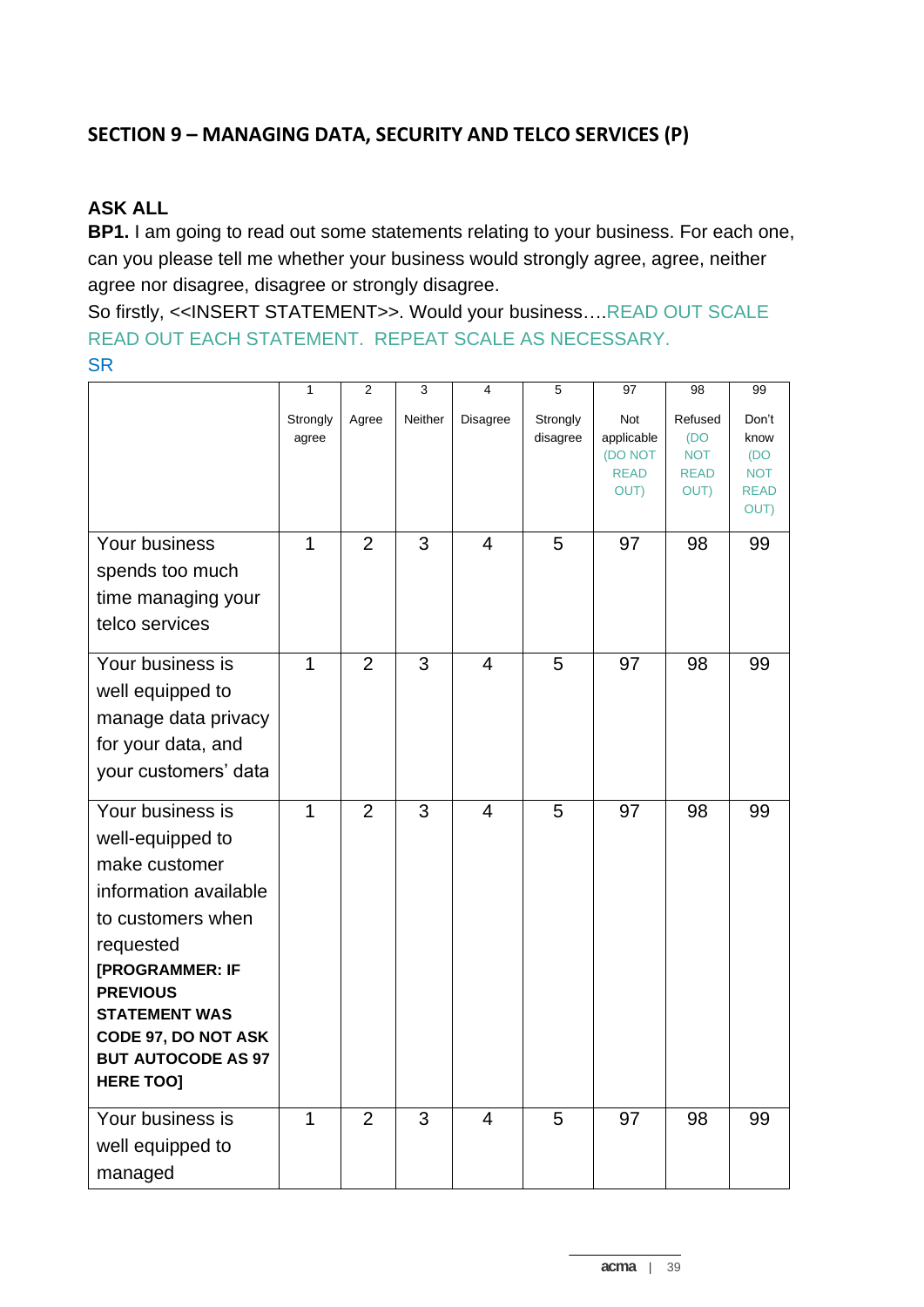| cybersecurity threats |   |                |   |   |   |    |    |    |
|-----------------------|---|----------------|---|---|---|----|----|----|
| and issues            |   |                |   |   |   |    |    |    |
| You are working on,   | 1 | $\overline{2}$ | 3 | 4 | 5 | 97 | 98 | 99 |
| or considering how    |   |                |   |   |   |    |    |    |
| customers can         |   |                |   |   |   |    |    |    |
| access your           |   |                |   |   |   |    |    |    |
| products/services     |   |                |   |   |   |    |    |    |
| with smart devices    |   |                |   |   |   |    |    |    |
| (such as speakers     |   |                |   |   |   |    |    |    |
| like Google Home or   |   |                |   |   |   |    |    |    |
| Amazon Alexa, or      |   |                |   |   |   |    |    |    |
| other internet        |   |                |   |   |   |    |    |    |
| connected devices)    |   |                |   |   |   |    |    |    |
|                       |   |                |   |   |   |    |    |    |

#### **ASK ALL**

**BP2.** Thinking now about 5G, is your business considering adopting any 5G services? DO NOT READ OUT.

SR

| Yes - already using 5G |    | <b>GO TO DEMOGRAPHICS</b> |
|------------------------|----|---------------------------|
| Yes - considering it   | ⌒  | <b>CONTINUE</b>           |
| No                     | 97 | <b>GO TO DEMOGRAPHICS</b> |
| Refused                | 98 | <b>GO TO DEMOGRAPHICS</b> |
| Don't know             | 99 | <b>GO TO DEMOGRAPHICS</b> |

## **ASK IF CONSIDERING 5G SERVICES AT BP2 (CODE 2)**

**BP2b.** And are you…

READ OUT.

# MR. RESPONDENT CAN'T BE CODE 1 AND 2

| Seriously thinking of adopting 5G                                      |    |  |
|------------------------------------------------------------------------|----|--|
| Just a possibility, you're aware of it                                 |    |  |
| It depends on coverage                                                 | 3  |  |
| It depends on the cost (handset or plans)                              | 4  |  |
| You're waiting till the technology is more established                 |    |  |
| Other (specify)                                                        |    |  |
| It depends on evidence about health issues (DO NOT<br><b>READ OUT)</b> |    |  |
| Refused (DO NOT READ OUT)                                              | 98 |  |
| Don't know (DO NOT READ OUT)                                           | 99 |  |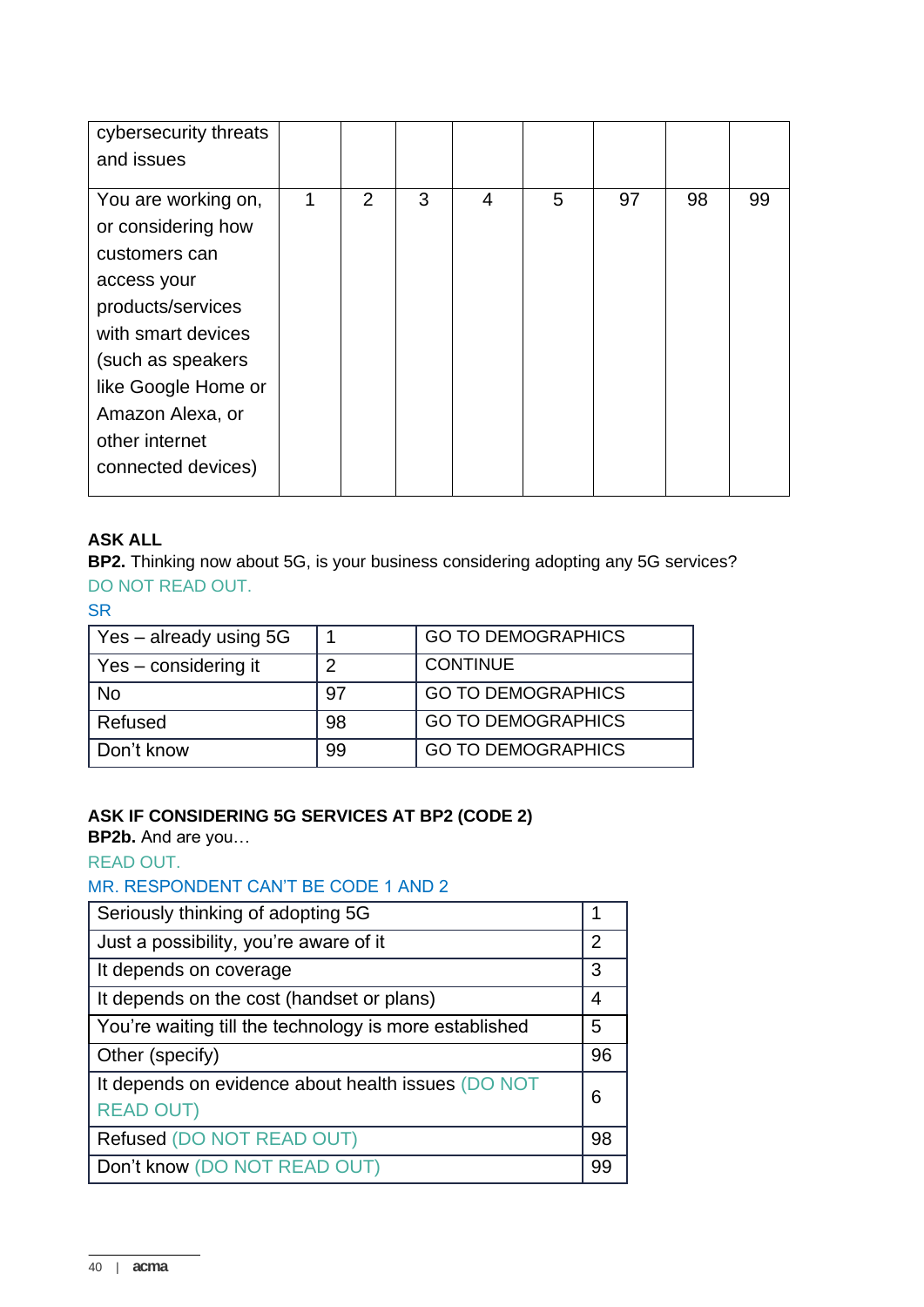# **ADDITIONAL DEMOGRAPHICS (D)**

## **ASK ALL**

Finally, some questions to make sure that we have spoken to a good cross-section of businesses.

**BD5.** In which << city or region – IF ONLY 1 SITE AT BSS2a/b>> << cities or regions – IF > 1 SITE OR REFUSED/DON'T KNOW AT BS2a/b>> does your business operate in Australia?

READ OUT.

SR – IF ONLY 1 SITE AT BSS2a/b

MR - IF > 1 SITE OR REFUSED/DON'T KNOW AT BSS2a/b

| Sydney                        | 1              |
|-------------------------------|----------------|
| <b>NSW not Sydney</b>         | $\overline{2}$ |
| Melbourne                     | 3              |
| <b>VIC not Melbourne</b>      | 4              |
| <b>Brisbane</b>               | 5              |
| Queensland not Brisbane       | 6              |
| Perth                         | 7              |
| Western Australia not Perth   | 8              |
| Adelaide                      | 9              |
| South Australia not Adelaide  | 10             |
| <b>ACT</b>                    | 11             |
| Hobart                        | 12             |
| <b>Tasmania not Hobart</b>    | 13             |
| Darwin                        | 14             |
| Northern Territory not Darwin | 15             |
| Refused (DO NOT READ OUT)     | 98             |
| Don't know (DO NOT READ OUT)  | 99             |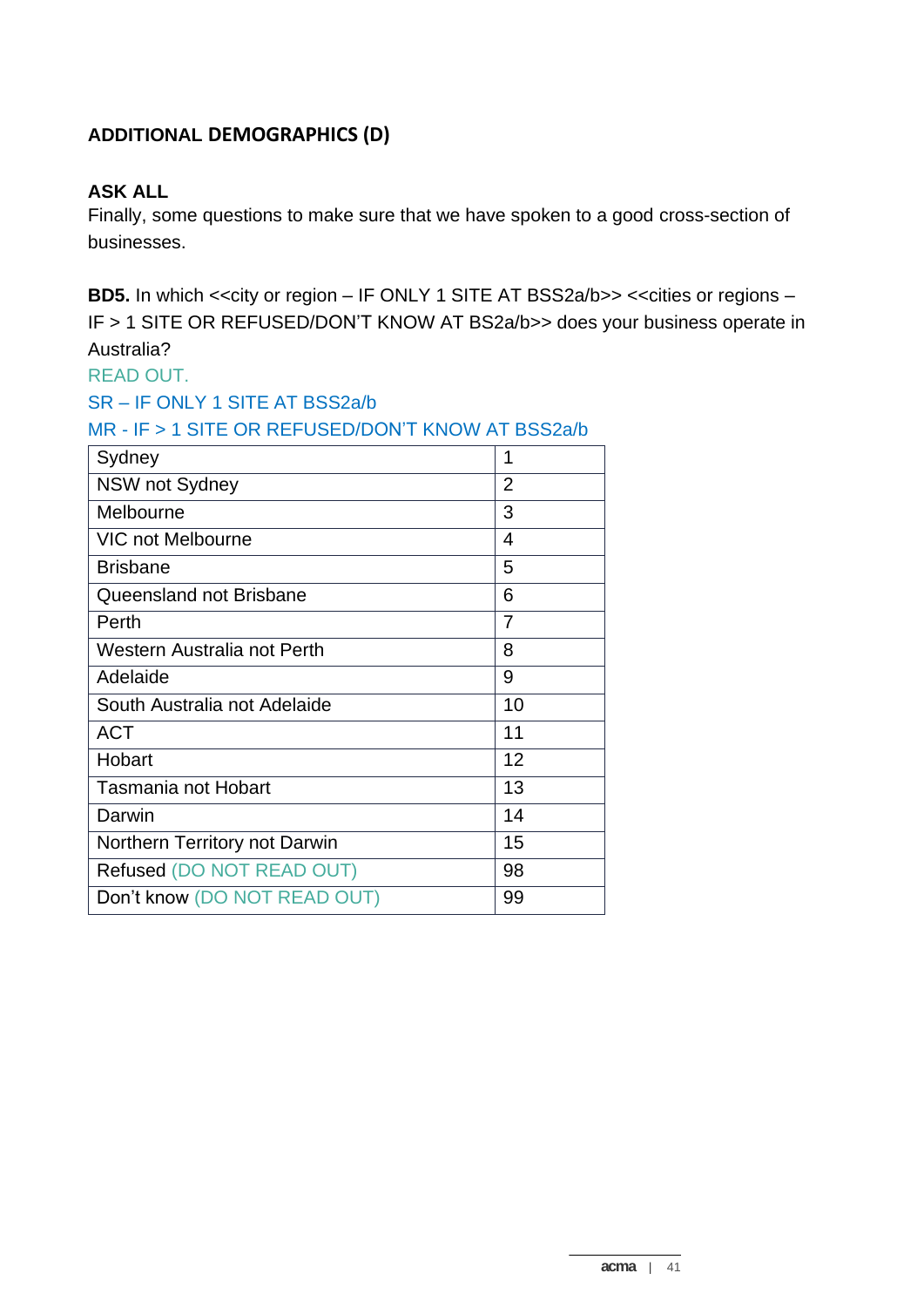# **ASK ALL**

**BD13.** And if you do not mind telling me, what is your business's approximate turnover in Australia for the last financial year ending 30<sup>th</sup> June 2019. Please answer in Australian dollars. Would it be…

IF NECESSARY: For the 2018/19 financial year, just an approximation is fine. IF NECESSARY: That is in the 12 months to 30th June 2019.

INTERVIEWER: PROMPT RESPONDENT FOR THEIR BEST ESTIMATE IF THEY ARE UNSURE.

#### READ OUT IF NECESSARY.STOP READING ONCE GIVES ANSWER. **SR**

| Less than five hundred thousand dollars (<\$500K)                       |  |  |
|-------------------------------------------------------------------------|--|--|
| Five hundred thousand to less than two million dollars (\$500K - <\$2M) |  |  |
| Two to less than three million dollars (\$2M - <\$3M                    |  |  |
| Three to less than ten million dollars (\$3M - <\$10M)                  |  |  |
| Ten million dollars or more $(\$10M +)$                                 |  |  |
| Refused (DO NOT READ OUT)                                               |  |  |
| Don't know (DO NOT READ OUT)                                            |  |  |